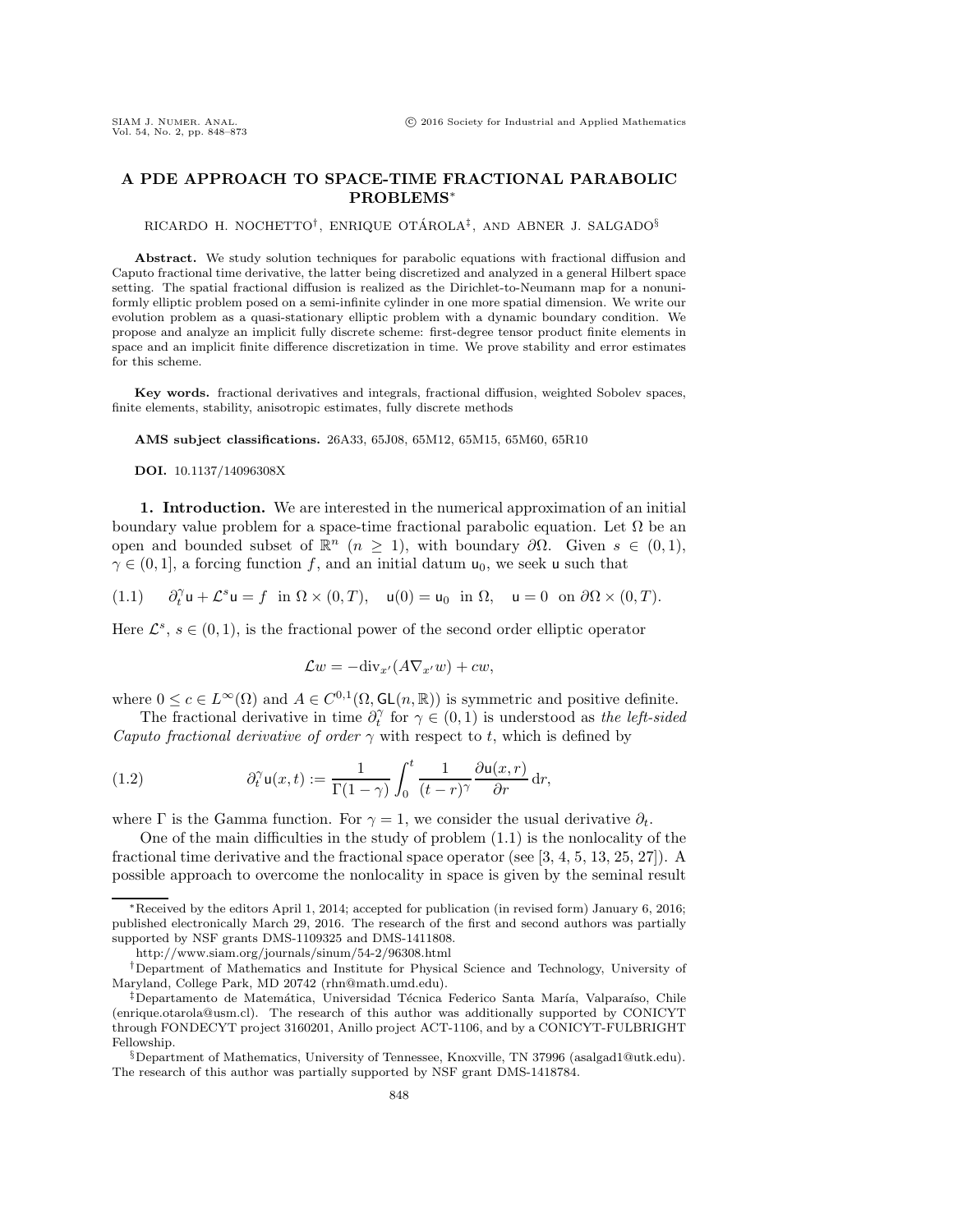of Caffarelli and Silvestre in  $\mathbb{R}^n$  [\[4\]](#page-24-1) and its extensions to bounded domains [\[3,](#page-24-0) [5,](#page-24-2) [27\]](#page-25-1). Fractional powers of  $\mathcal L$  can be realized as an operator that maps a Dirichlet boundary condition to a Neumann condition via an extension problem on  $\mathcal{C} = \Omega \times (0, \infty)$ . This extension is the following mixed boundary value problem (see  $[3, 4, 5, 27]$  $[3, 4, 5, 27]$  $[3, 4, 5, 27]$  $[3, 4, 5, 27]$  for details):

<span id="page-1-0"></span>(1.3) 
$$
\mathcal{L}\mathcal{U} - \frac{\alpha}{y}\partial_y \mathcal{U} - \partial_{yy} \mathcal{U} = 0
$$
 in  $\mathcal{C}$ ,  $\mathcal{U} = 0$  on  $\partial_L \mathcal{C}$ ,  $\partial_\nu^\alpha \mathcal{U} = d_s f$  on  $\Omega \times \{0\}$ ,

where  $\partial_L C = \partial \Omega \times [0, \infty)$  is the lateral boundary of C,  $\alpha = 1 - 2s \in (-1, 1), d_s =$  $2^{\alpha}\Gamma(1-s)/\Gamma(s)$ , and the conormal exterior derivative of  $\mathscr{U}$  at  $\Omega \times \{0\}$  is

<span id="page-1-1"></span>(1.4) 
$$
\partial_{\nu}^{\alpha} \mathscr{U} = -\lim_{y \to 0^{+}} y^{\alpha} \mathscr{U}_{y}.
$$

We will call y the *extended variable* and call the dimension  $n+1$  in  $\mathbb{R}^{n+1}_+$  the *extended dimension* of problem [\(1.3\)](#page-1-0). The limit in [\(1.4\)](#page-1-1) must be understood in the sense of distributions; see [\[4,](#page-24-1) [27\]](#page-25-1). As noted in [\[3,](#page-24-0) [4,](#page-24-1) [5,](#page-24-2) 27], we can relate the fractional powers of the operator  $\mathcal L$  with the Dirichlet-to-Neumann map of problem [\(1.3\)](#page-1-0):  $d_s\mathcal L^s u = \partial_\nu^\alpha \mathcal U$ in  $\Omega$ . Notice that the differential operator in [\(1.3\)](#page-1-0) is  $-\text{div}(y^{\alpha} \mathbf{A} \nabla \mathcal{U}) + y^{\alpha} c \mathcal{U}$  where, for all  $(x', y) \in \mathcal{C}$ ,  $\mathbf{A}(x', y) = \text{diag}\{A(x'), 1\} \in C^{0,1}(\mathcal{C}, GL(n+1, \mathbb{R}))$ .

The Caffarelli–Silvestre result has also been employed for the study of evolution equations with space fractional diffusion. For instance, by using this technique, Hölder estimates for the fractional heat equation were proved in [\[26\]](#page-25-2). We thus rewrite [\(1.1\)](#page-0-0) as a quasi-stationary elliptic problem with dynamic boundary condition:

<span id="page-1-2"></span>(1.5) 
$$
\begin{cases}\n-\text{div}\left(y^{\alpha}\mathbf{A}\nabla\mathcal{U}\right) + y^{\alpha}c\mathcal{U} = 0 \text{ in } \mathcal{C} \times (0,T), & \mathcal{U} = 0 \text{ on } \partial_L \mathcal{C} \times (0,T), \\
d_s \partial_t^{\gamma} \mathcal{U} + \partial_{\nu}^{\alpha} \mathcal{U} = d_s f \text{ on } (\Omega \times \{0\}) \times (0,T), & \mathcal{U} = \mathbf{u}_0 \text{ on } \Omega \times \{0\}, t = 0.\n\end{cases}
$$

Before proceeding with the description and analysis of our method, let us give an overview of those advocated in the literature. The design of an efficient technique to treat numerically the left-sided Caputo fractional derivative of order  $\gamma$  is not an easy task. The main difficulty is given by the nonlocality of the operator  $\partial_t^{\gamma}$ . There are several approaches via finite differences, finite elements, and spectral methods. For instance, a finite difference scheme is proposed and analyzed in [\[15,](#page-24-4) [16\]](#page-24-5) to deal with  $\partial_t^{\gamma}$ and the so-called fractional cable equation. Semidiscrete finite element methods have been analyzed in [\[12\]](#page-24-6) for [\(1.1\)](#page-0-0) with  $\gamma \in (0,1)$  and  $s=1$ . Approaches via discontinuous Galerkin methods have been studied in [\[18,](#page-24-7) [19\]](#page-24-8) for an alternative formulation of [\(1.1\)](#page-0-0) with  $\gamma \in (0, 2)$  and  $s = 1$ . We refer the reader to [\[19,](#page-24-8) section 1] for an overview of the state of the art.

The finite difference scheme proposed in [\[15,](#page-24-4) [16\]](#page-24-5) has a consistency error  $\mathcal{O}(\tau^{2-\gamma})$ , where  $\tau$  denotes the time step. This error estimate, however, requires a rather strong regularity assumption in time which is problematic; see [\[17\]](#page-24-9) and section [3.2.](#page-10-0) Since  $0 < \gamma < 1$ , derivatives of the solution u of [\(1.1\)](#page-0-0) with respect to t are unbounded as t ↓ 0. In this work, we examine the singular behavior of  $\partial_t\mathbf{u}$  and  $\partial_{tt}\mathbf{u}$  when  $t\downarrow 0$  and derive realistic time-regularity estimates for u; see also [\[17,](#page-24-9) [19\]](#page-24-8). Using these refined results we analyze the truncation error and show discrete stability. The latter leads to an energy estimate for parabolic problems with fractional time derivative in a general Hilbert space setting, written in terms of a fractional integral of a norm of u. We remark that Hölder regularity results for a parabolic equation with Caputo fractional time derivative have been recently established by Allen, Caffarelli, and Vasseur in [\[2\]](#page-24-10).

In prior work [\[20\]](#page-24-11) we used the Caffarelli–Silvestre extension to discretize the fractional space operator and obtained near-optimal error estimates in weighted Sobolev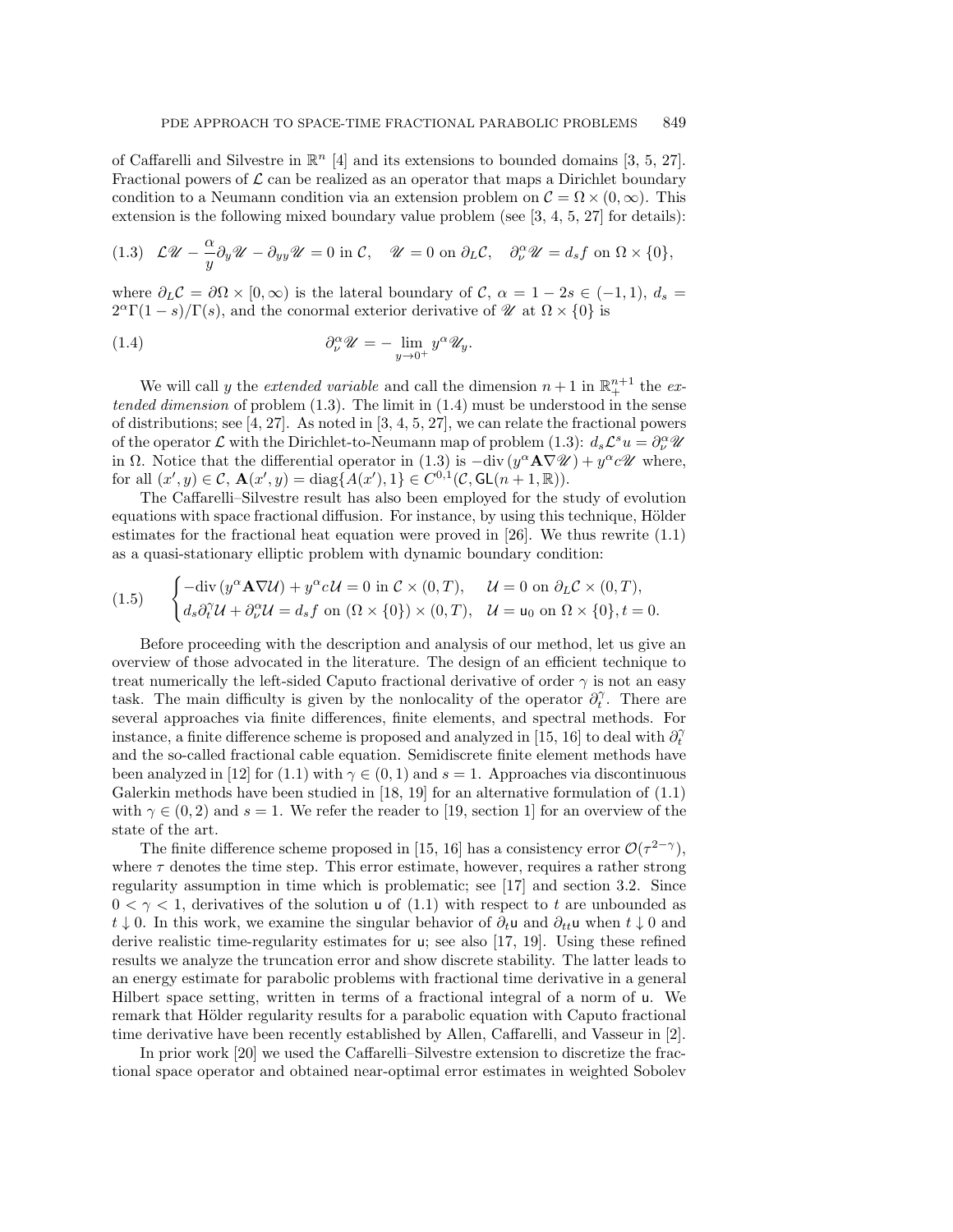spaces for the extension. We refer the reader to [\[20\]](#page-24-11) for an overview of the existing numerical techniques to solve elliptic problems involving fractional diffusion together with their advantages and disadvantages. In this paper, we will adapt the approach developed in [\[20\]](#page-24-11) to the parabolic case.

We use the extension [\(1.5\)](#page-1-2) to find the solution of [\(1.1\)](#page-0-0): given f and  $u_0$ , we solve [\(1.5\)](#page-1-2), thus obtaining a function  $U : \mathcal{C} \times (0,T) \to \mathbb{R}$ . Letting  $u : \Omega \times (0,T) \to \mathbb{R}$  be  $u(x', t) := \mathcal{U}(x', 0, t)$ , we obtain the solution of [\(1.1\)](#page-0-0). The main objective of this work is to describe and analyze a fully discrete scheme for problem [\(1.5\)](#page-1-2). We use implicit finite differences for time discretization [\[15,](#page-24-4) [16\]](#page-24-5), and use first-degree tensor product finite elements for space discretization.

The outline of this paper is as follows. In section [2](#page-2-0) we introduce some terminology used throughout this work. We recall the definition of the fractional powers of elliptic operators via spectral theory in section [2.2,](#page-3-0) and in section [2.3](#page-3-1) we introduce the functional framework that is suitable for studying problems [\(1.1\)](#page-0-0) and [\(1.5\)](#page-1-2). In section [2.4,](#page-4-0) we derive a representation for the solution of problem [\(1.5\)](#page-1-2). We present regularity results in space and time in sections [2.5.1](#page-6-0) and [2.5.2,](#page-8-0) respectively. The time discretization of problem [\(1.1\)](#page-0-0) is analyzed in section [3:](#page-10-1) the case  $\gamma = 1$  is discretized by the standard backward Euler scheme whereas, for  $\gamma \in (0, 1)$ , we consider the finite difference approximation of [\[15,](#page-24-4) [16\]](#page-24-5). For both cases, we derive stability results and a novel energy estimate for parabolic problems with fractional time derivative in a general Hilbert space setting. We discuss error estimates for semidiscrete schemes in section [3.4.](#page-15-0) The space discretization of problem [\(1.5\)](#page-1-2) begins in section [4:](#page-16-0) in section [4.1,](#page-16-1) we introduce a truncation of the domain  $\mathcal C$  and study some properties of the solution of a truncated problem; in section [4.2](#page-19-0) we present the finite element approximation to the solution of [\(1.5\)](#page-1-2) in a bounded domain, and in section [4.3](#page-19-1) we study a weighted elliptic projector and its properties. In section [5,](#page-21-0) we deal with fully discrete schemes and derive error estimates for all  $\gamma \in (0,1]$  and  $s \in (0,1)$ .

<span id="page-2-0"></span>**2. Solution representation and regularity.** Throughout this work  $\Omega$  is an open, bounded, and connected subset of  $\mathbb{R}^n$ ,  $n \geq 1$ , with polyhedral boundary  $\partial\Omega$ . We define the semi-infinite cylinder and its lateral boundary, respectively, by  $\mathcal{C} =$  $\Omega \times (0,\infty)$  and  $\partial_L C = \partial \Omega \times [0,\infty)$ . Given  $\gamma > 0$ , we define the truncated cylinder  $\mathcal{C}_{\gamma} = \Omega \times (0, \gamma)$  and  $\partial_L \mathcal{C}_{\gamma}$  accordingly. If  $x \in \mathbb{R}^{n+1}$ , we write  $x = (x', y)$ , with  $x' \in \mathbb{R}^n$ and  $y \in \mathbb{R}$ . If X is a normed space, X' denotes its dual, and  $\|\cdot\|_{\mathcal{X}}$  denotes its norm. The relation  $a \leq b$  means  $a \leq cb$ , with a nonessential constant c that might change at each occurrence.

If  $T > 0$  and  $\phi : \mathcal{D} \times (0, T) \to \mathbb{R}$ , with  $\mathcal{D}$  a domain in  $\mathbb{R}^N$   $(N > 1)$ , we consider  $\phi$ as a function of t with values in a Banach space  $\mathcal{X}, \phi : (0,T) \ni t \mapsto \phi(t) \equiv \phi(\cdot,t) \in \mathcal{X}$ . For  $1 \leq p \leq \infty$ ,  $L^p(0,T; \mathcal{X})$  is the space of X-valued functions whose norm in X is in  $L^p(0,T)$ . This is a Banach space for the norm

$$
\|\phi\|_{L^p(0,T;\mathcal{X})} = \left(\int_0^T \|\phi(t)\|_{\mathcal{X}}^p\right)^{\frac{1}{p}}, \quad 1 \le p < \infty, \quad \|\phi\|_{L^{\infty}(0,T;\mathcal{X})} = \operatorname*{esssup}_{t \in (0,T)} \|\phi(t)\|_{\mathcal{X}}.
$$

In [\(1.1\)](#page-0-0),  $\partial_t^{\gamma}$  denotes the left-sided Caputo fractional derivative [\(1.2\)](#page-0-1). There are three, not equivalent, definitions of fractional derivatives: Riemann–Liouville, Caputo, and Grünwald–Letnikov. For their definitions and properties, see [\[13,](#page-24-3) [25\]](#page-25-0).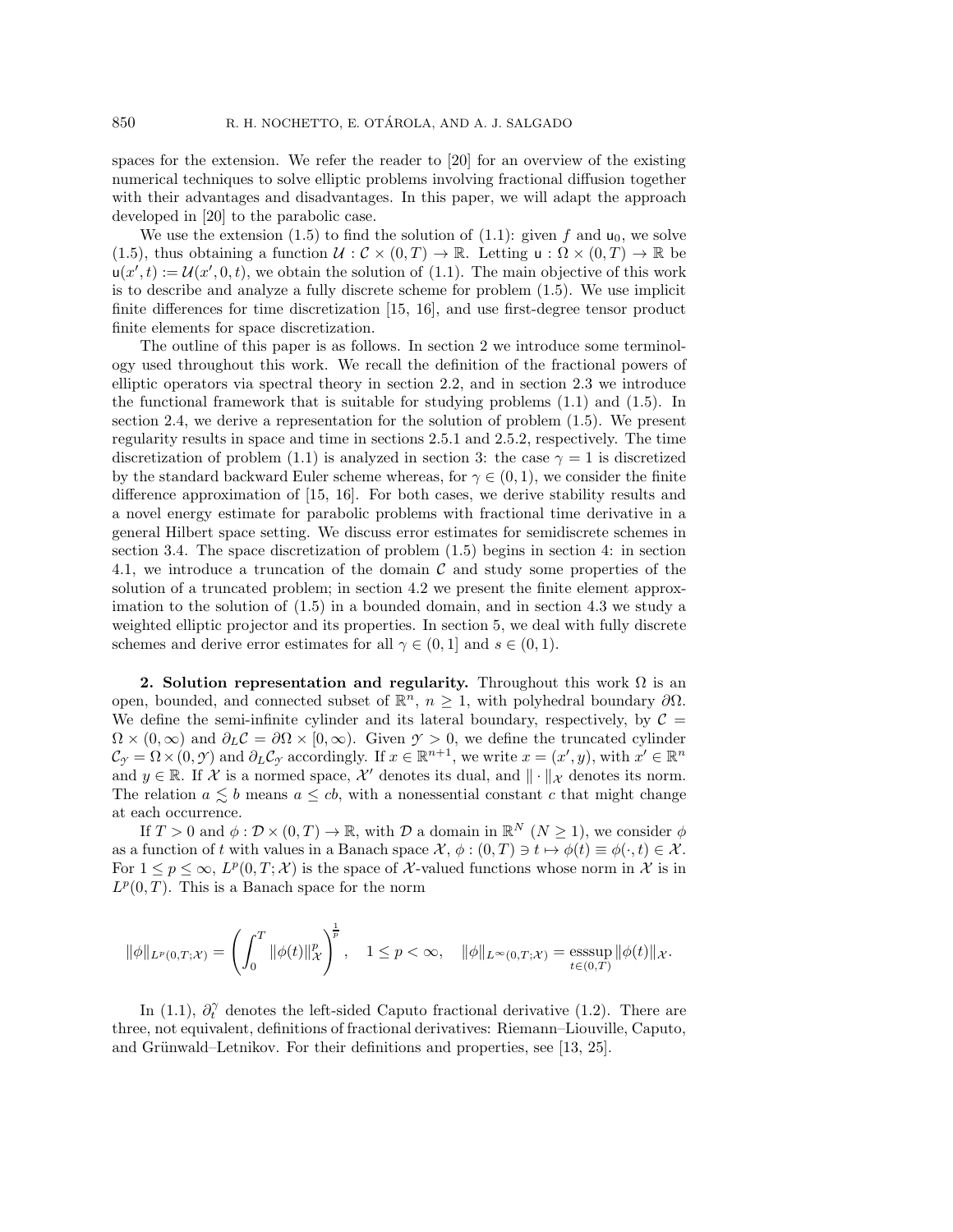**2.1. Fractional integrals.** Given a function  $g \in L^1(0,T)$ , the left Riemann– Liouville fractional integral  $I^{\sigma}g$  of order  $\sigma > 0$  is defined by [\[13,](#page-24-3) [25\]](#page-25-0)

(2.1) 
$$
(I^{\sigma}g)(t) = \frac{1}{\Gamma(\sigma)} \int_0^t \frac{g(r)}{(t-r)^{1-\sigma}} dr;
$$

note that  $\partial_t^{\gamma} g(t) = (I^{1-\gamma} \partial_t g)(t)$  for all  $g \in W_1^1(0,T)$ . Young's inequality for convolutions immediately yields the following result.

LEMMA 1 (continuity). *If*  $g \in L^2(0,T)$  *and*  $\phi \in L^1(0,T)$ *, then the operator* 

<span id="page-3-6"></span><span id="page-3-4"></span>
$$
g \mapsto \Phi
$$
,  $\Phi(t) = \phi \star g(t) = \int_0^t \phi(t - r)g(r) dr$ 

<span id="page-3-5"></span>*is continuous from*  $L^2(0,T)$  *into itself, and*  $\|\Phi\|_{L^2(0,T)} \le \|\phi\|_{L^1(0,T)} \|g\|_{L^2(0,T)}$ .

COROLLARY 2 (continuity of  $I^{\sigma}$ ). *For any*  $\sigma > 0$ , the left Riemann–Liouville *fractional integral*  $I^{\sigma}g$  *is continuous from*  $L^2(0,T)$  *into itself and* 

$$
||I^{\sigma}g||_{L^2(0,T)} \leq \frac{T^{\sigma}}{\Gamma(\sigma+1)}||g||_{L^2(0,T)} \quad \forall g \in L^2(0,T).
$$

<span id="page-3-0"></span>**2.2. Fractional powers of general second order elliptic operators.** The operator  $\mathcal{L}^{-1} : L^2(\Omega) \to L^2(\Omega)$ , which solves  $\mathcal{L}w = f$  in  $\Omega$  and  $w = 0$  on  $\partial\Omega$ , is compact, symmetric, and positive, so its spectrum  $\{\lambda_k^{-1}\}_{k\in\mathbb{N}}$  is discrete, real, and positive and accumulates at zero. Moreover, the eigenfunctions

$$
(2.2) \qquad \{\varphi_k\}_{k\in\mathbb{N}} \colon \mathcal{L}\varphi_k = \lambda_k \varphi_k \text{ in } \Omega, \qquad \varphi_k = 0 \text{ on } \partial\Omega, \qquad k \in \mathbb{N},
$$

form an orthonormal basis of  $L^2(\Omega)$ . Fractional powers of  $\mathcal L$  can be defined by

<span id="page-3-3"></span>
$$
\mathcal{L}^s w := \sum_{k=1}^{\infty} \lambda_k^s w_k \varphi_k, \qquad w \in C_0^{\infty}(\Omega), \qquad s \in (0,1),
$$

where  $w_k = \int_{\Omega} w \varphi_k$ . By density we extend this definition to

$$
\mathbb{H}^s(\Omega) = \left\{ w = \sum_{k=1}^{\infty} w_k \varphi_k : \sum_{k=1}^{\infty} \lambda_k^s w_k^2 < \infty \right\} = [H_0^1(\Omega), L^2(\Omega)]_{1-s};
$$

<span id="page-3-1"></span>see [\[20\]](#page-24-11) for details. For  $s \in (0,1)$  we denote by  $\mathbb{H}^{-s}(\Omega)$  the dual space of  $\mathbb{H}^{s}(\Omega)$ .

**2.3. The Caffarelli–Silvestre extension problem.** The Caffarelli–Silvestre result [\[3,](#page-24-0) [4,](#page-24-1) [5,](#page-24-2) [27\]](#page-25-1) requires us to deal with a nonuniformly elliptic equation. Let  $D \subset \mathbb{R}^{n+1}$  be open, and define  $L^2(|y|^\alpha, D)$  as the Lebesgue space for the measure  $|y|^{\alpha} dx$ . Define also  $H^1(|y|^{\alpha}, D) := \{w \in L^2(|y|^{\alpha}, D) : |\nabla w| \in L^2(|y|^{\alpha}, D)\},\$ with norm

<span id="page-3-2"></span>(2.3) 
$$
||w||_{H^1(|y|^\alpha,D)} = (||w||^2_{L^2(|y|^\alpha,D)} + ||\nabla w||^2_{L^2(|y|^\alpha,D)})^{\frac{1}{2}}.
$$

Since  $\alpha = 1 - 2s \in (-1,1)$ ,  $|y|^{\alpha}$  belongs to the Muckenhoupt class  $A_2(\mathbb{R}^{n+1})$ ; see [\[11,](#page-24-12) [29\]](#page-25-3). This implies that  $H^1(|y|^\alpha, D)$  is Hilbert and  $C^\infty(\mathcal{D}) \cap H^1(|y|^\alpha, D)$  is dense in  $H^1(|y|^\alpha, D)$  (cf. [\[29,](#page-25-3) Prop. 2.1.2, Cor. 2.1.6] and [\[11,](#page-24-12) Thm. 1]).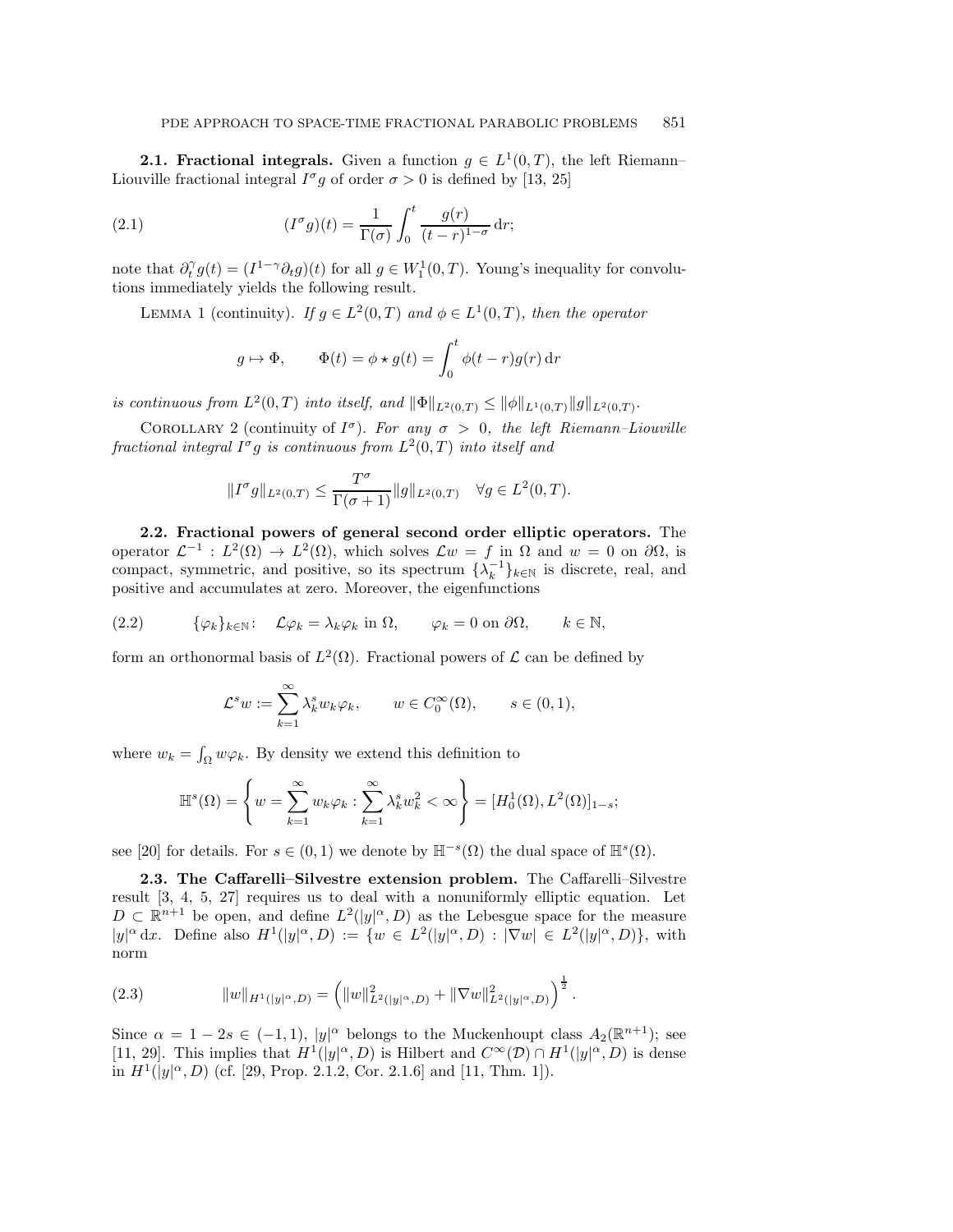To study problem [\(1.5\)](#page-1-2) we define the weighted Sobolev space

<span id="page-4-1"></span>
$$
\mathring{H}_L^1(y^\alpha, C) := \left\{ w \in H^1(y^\alpha, C) : w = 0 \text{ on } \partial_L C \right\}.
$$

As  $[20,$  inequality  $(2.21)$  shows, the following *weighted Poincaré inequality* holds:

(2.4) 
$$
||w||_{L^2(y^{\alpha}, \mathcal{C})} \lesssim ||\nabla v||_{L^2(y^{\alpha}, \mathcal{C})} \quad \forall w \in \hat{H}_L^1(y^{\alpha}, \mathcal{C}).
$$

Then, the seminorm on  $\mathring{H}^1_L(y^\alpha, \mathcal{C})$  is equivalent to the norm  $(2.3)$ . For  $w \in H^1(y^\alpha, \mathcal{C})$ , tr<sub>Ω</sub> w denotes its trace onto  $\Omega \times \{0\}$ . We recall (see [\[20,](#page-24-11) Prop. 2.5] and [\[5,](#page-24-2) Prop. 2.1])

<span id="page-4-6"></span>
$$
(2.5) \t tr_{\Omega} \tilde{H}_L^1(y^{\alpha}, \mathcal{C}) = \mathbb{H}^s(\Omega), \t || tr_{\Omega} w ||_{\mathbb{H}^s(\Omega)} \leq C_{\text{tr}_{\Omega}} ||w||_{\tilde{H}_L^1(y^{\alpha}, \mathcal{C})}.
$$

The Caffarelli–Silvestre extension result [\[4,](#page-24-1) [27\]](#page-25-1) then reads as follows: If  $u \in \mathbb{H}^s(\Omega)$ solves  $\mathcal{L}^s u = f$  in  $\Omega$  and  $\mathcal{U} \in \hat{H}_L^1(y^\alpha, \mathcal{C})$  solves [\(1.3\)](#page-1-0), then  $\text{tr}_\Omega \mathcal{U} = u$ .

To write the appropriate Caffarelli–Silvestre extension for problem [\(1.5\)](#page-1-2), we define

$$
\begin{aligned} \mathbb{W} &:= \{ w \in L^{\infty}(0,T;L^{2}(\Omega)) \cap L^{2}(0,T;\mathbb{H}^{s}(\Omega)) : \partial_{t}^{\gamma} w \in L^{2}(0,T;\mathbb{H}^{-s}(\Omega)) \}, \\ \mathbb{V} &:= \{ w \in L^{2}(0,T;\mathring{H}_{L}^{1}(y^{\alpha},\mathcal{C})) : \partial_{t}^{\gamma} \operatorname{tr}_{\Omega} w \in L^{2}(0,T;\mathbb{H}^{-s}(\Omega)) \}. \end{aligned}
$$

Thus, given  $f \in L^2(0,T;\mathbb{H}^{-s}(\Omega))$ , a function  $u \in \mathbb{W}$  solves [\(1.1\)](#page-0-0) if and only if the harmonic extension  $\mathcal{U} \in \mathbb{V}$  solves [\(1.5\)](#page-1-2). A weak formulation of (1.5) reads as follows: Find  $U \in \mathbb{V}$  such that  $\text{tr}_{\Omega} U(0) = \mathsf{u}_0$  and, for a.e.  $t \in (0, T)$ ,

<span id="page-4-3"></span>(2.7) 
$$
\langle \operatorname{tr}_{\Omega} \partial_t^{\gamma} \mathcal{U}, \operatorname{tr}_{\Omega} \phi \rangle + a(\mathcal{U}, \phi) = \langle f, \operatorname{tr}_{\Omega} \phi \rangle \quad \forall \phi \in \mathring{H}_L^1(y^{\alpha}, \mathcal{C}),
$$

where  $\langle \cdot, \cdot \rangle$  is the duality pairing between  $\mathbb{H}^s(\Omega)$  and  $\mathbb{H}^{-s}(\Omega)$  and

<span id="page-4-2"></span>(2.8) 
$$
a(w, \phi) := \frac{1}{d_s} \int_{\mathcal{C}} y^{\alpha} \mathbf{A}(x) \nabla w \cdot \nabla \phi + y^{\alpha} c(x') w \phi.
$$

<span id="page-4-5"></span>*Remark* 3 (equivalent seminorm). The regularity of A and c and [\(2.4\)](#page-4-1) imply that a, defined in [\(2.8\)](#page-4-2), is bounded and coercive in  $\mathring{H}_L^1(y^\alpha, \mathcal{C})$ . In what follows, we shall use repeatedly that  $a(w, w)^{1/2}$  is an equivalent norm to  $|\cdot|_{H^1(y^\alpha, \mathcal{C})}$  in  $\mathring{H}_L^1(y^\alpha, \mathcal{C})$ .

*Remark* 4 (dynamic boundary condition). Problem [\(2.7\)](#page-4-3) is an elliptic problem with a dynamic boundary condition:  $\partial_{\nu}^{\alpha}U = f - \text{tr}_{\Omega} \partial_{t}^{\gamma}U$  on  $\Omega \times \{0\}$ . Consequently, its analysis is slightly different from the standard theory for parabolic equations.

*Remark* 5 (initial datum). The initial datum  $u_0$  of problem [\(1.1\)](#page-0-0) determines only  $U(0)$  on  $\Omega\times\{0\}$  in a trace sense. However, in the subsequent analysis it is necessary to consider its extension to the whole cylinder  $\mathcal{C}$ . Thus, we define  $\mathcal{U}(0)$  to be the solution of problem [\(1.3\)](#page-1-0) with the Neumann condition replaced by the Dirichlet condition  $\text{tr}_{\Omega} \mathcal{U} = \mathsf{u}_0.$  References [\[3,](#page-24-0) [5\]](#page-24-2) provide the estimate  $\|\mathcal{U}(0)\|_{\hat{H}^1_L(y^{\alpha}, \mathcal{C})} \lesssim \|\mathsf{u}_0\|_{\mathbb{H}^s(\Omega)}$ .

<span id="page-4-0"></span>**2.4. Solution representation.** Using the eigenpairs  $\{\lambda_k, \varphi_k\}$  we deduce that if  $u(x',t) = \sum_k u_k(t)\varphi_k(x')$  solves [\(1.1\)](#page-0-0), then U, the solution of [\(1.5\)](#page-1-2), can be written as

<span id="page-4-4"></span>(2.9) 
$$
\mathcal{U}(x,t) = \sum_{k=1}^{\infty} \mathsf{u}_k(t) \varphi_k(x') \psi_k(y),
$$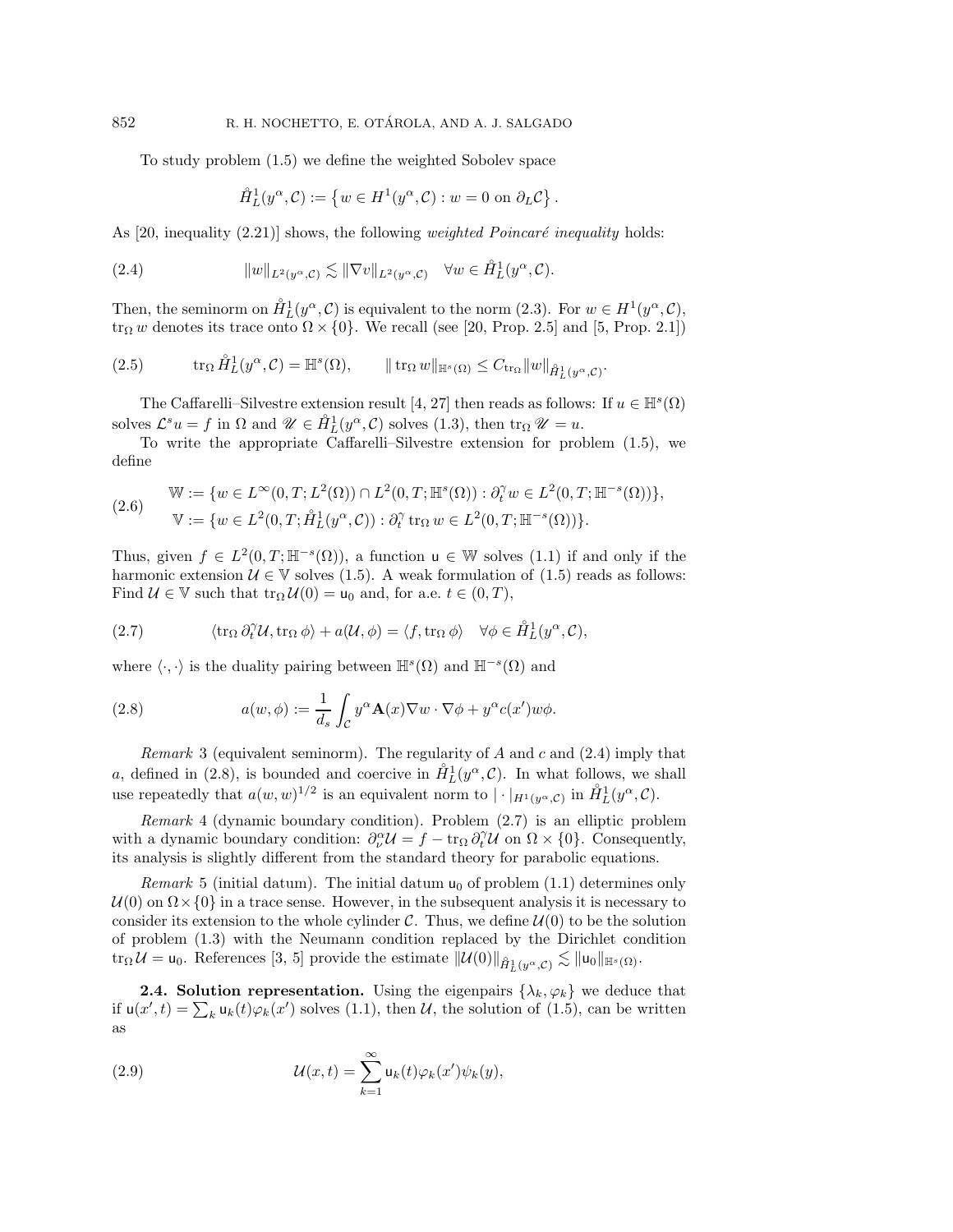where  $\psi_k$  solves

<span id="page-5-2"></span>(2.10) 
$$
\psi_k'' + \alpha y^{-1} \psi_k' - \lambda_k \psi_k = 0, \quad \psi_k(0) = 1, \quad \psi_k(y) \to 0, \ y \to \infty.
$$

If  $s = \frac{1}{2}$ , then  $\psi_k(y) = e^{-\sqrt{\lambda_k}y}$ . For  $s \in (0,1) \setminus \{\frac{1}{2}\}\$ we have that if  $c_s = \frac{2^{1-s}}{\Gamma(s)}$ , then  $\psi_k(y) = c_s \left(\sqrt{\lambda_k}y\right)^s K_s(\sqrt{\lambda_k}y)$ , where  $K_s$  denotes the modified Bessel function of the second kind; see [\[5,](#page-24-2) [20\]](#page-24-11). For  $s \in (0, 1)$ , we have [\[20\]](#page-24-11)

<span id="page-5-0"></span>(2.11) 
$$
\lim_{y \downarrow 0^+} \frac{y^{\alpha} \psi'_k(y)}{d_s \lambda^s_k} = -1,
$$

and, for  $a, b \in \mathbb{R}^+, a < b$ ,

<span id="page-5-3"></span>(2.12) 
$$
\int_a^b y^{\alpha} (\lambda_k \psi_k(y)^2 + \psi'_k(y)^2) dy = y^{\alpha} \psi_k(y) \psi'_k(y)|_a^b.
$$

The boundary condition of  $(1.5)$ , in conjunction with  $(1.4)$ , and  $(2.9)$ – $(2.11)$  imply

<span id="page-5-8"></span>(2.13) 
$$
d_s f = -\lim_{y \downarrow 0} y^{\alpha} \mathcal{U}_y + d_s \operatorname{tr}_{\Omega} \partial_t^{\gamma} \mathcal{U} = d_s \sum_{k=1}^{\infty} \varphi_k \left( \lambda_k^s \mathbf{u}_k + \partial_t^{\gamma} \mathbf{u}_k \right),
$$

which, in turn, since  $u|_{t=0} = u_0$ , yields the fractional initial value problem for  $u_k$ ,

(2.14) 
$$
\partial_t^{\gamma} u_k(t) + \lambda_k^s u_k(t) = f_k(t), \ t > 0, \qquad u_k(0) = u_{0,k},
$$

with  $u_{0,k} = (u_0, \varphi_k)_{L^2(\Omega)}$  and  $f_k = \langle f, \varphi_k \rangle$ . The theory of fractional ordinary differen-tial equations (FODEs) [\[13,](#page-24-3) [25\]](#page-25-0) gives a unique function  $u_k$  satisfying problem [\(2.14\)](#page-5-1). In addition, using  $(2.9)$  and  $(2.10)$ , we obtain

<span id="page-5-1"></span>
$$
\mathcal{U}(x',0,t) = \sum_{k=1}^{\infty} \mathsf{u}_k(t)\varphi_k(x')\psi_k(0) = \sum_{k=1}^{\infty} \mathsf{u}_k(t)\varphi_k(x') = \mathsf{u}(x',t).
$$

Finally, Remark [3,](#page-4-5) together with formulas [\(2.11\)](#page-5-0) and [\(2.12\)](#page-5-3), implies

$$
(2.15) \quad \|\nabla \mathcal{U}(t)\|_{L^2(y^{\alpha}, \mathcal{C})}^2 \lesssim \sum_{k=1}^{\infty} \mathsf{u}_k(t)^2 \int_0^{\infty} y^{\alpha} \left(\lambda_k \psi_k(y)^2 + \psi'_k(y)^2\right) = d_s \|\mathsf{u}(t)\|_{\mathbb{H}^s(\Omega)}^2
$$

<span id="page-5-5"></span>for a.e.  $t \in (0, T)$ . We now turn our attention to the solution of problem [\(2.14\)](#page-5-1).

**2.4.1.** Case  $\gamma = 1$ : The exponential function. If  $\gamma = 1$ , then [\(2.14\)](#page-5-1) reduces to a first order initial value problem. We define  $E(t)w = \sum_{k=1}^{\infty} e^{-\lambda_k^s t} (w, \varphi_k)_{L^2(\Omega)} \varphi_k$ , which is the solution operator of [\(1.1\)](#page-0-0) with  $f \equiv 0$ . By Duhamel's principle, the solution of problem [\(1.1\)](#page-0-0) is  $u(x', t) = E(t)u_0 + \int_0^t E(t - r) f(x', r) dr$ .

<span id="page-5-6"></span>**2.4.2.** Case  $\gamma \in (0,1)$ : The Mittag–Leffler function. For  $\gamma > 0$  and  $\mu \in \mathbb{R}$ , we define the Mittag–Leffler function  $E_{\gamma,\mu}(z)$  as

<span id="page-5-7"></span>(2.16) 
$$
E_{\gamma,\mu}(z) := \sum_{k=0}^{\infty} \frac{z^k}{\Gamma(\gamma k + \mu)}, \quad z \in \mathbb{C};
$$

see [\[13,](#page-24-3) [25\]](#page-25-0). For  $\lambda, \gamma, t \in \mathbb{R}^+$ , we have [13, Lem. 2.23]

<span id="page-5-4"></span>(2.17) 
$$
\partial_t^{\gamma} E_{\gamma,1}(-\lambda t^{\gamma}) = -\lambda E_{\gamma,1}(-\lambda t^{\gamma}).
$$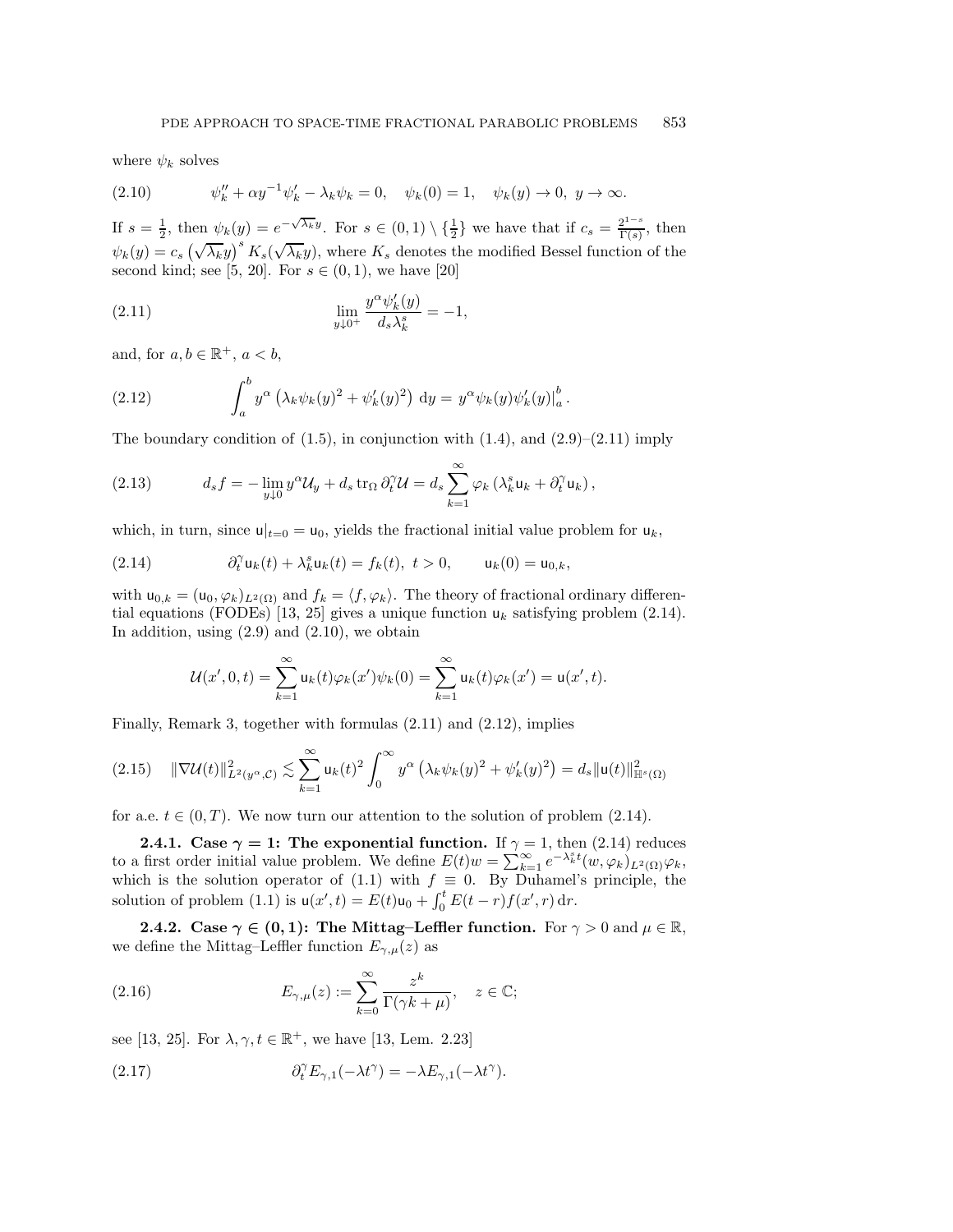<span id="page-6-4"></span>If 
$$
\gamma \in (0, 2)
$$
,  $\mu \in \mathbb{R}$ ,  $\pi \gamma/2 < \delta < \min{\lbrace \pi, \pi \gamma \rbrace}$ , and  $\delta \le |\arg(z)| \le \pi$ , then [13, sect. 1.8]  
(2.18)  $(1+|z|)^{-1}|E_{\gamma,\mu}(z)| \lesssim 1$ .

Following [\[24\]](#page-24-13) we construct the solution to [\(1.1\)](#page-0-0). The solution operator for  $f \equiv 0$  is

(2.19) 
$$
G_{\gamma}(t)w = \sum_{k=1}^{\infty} E_{\gamma,1}(-\lambda_k^s t^{\gamma})w_k \varphi_k,
$$

which follows from  $(2.17)$ ; see also  $[12, eq. (2.3)]$  $[12, eq. (2.3)]$  and  $[17, eq. (2.6)]$  $[17, eq. (2.6)]$  for the particular case  $s = 1$ . If  $f \neq 0$  and  $u_0 \equiv 0$ , we also define the operator

<span id="page-6-10"></span>(2.20) 
$$
F_{\gamma}(t)w = \sum_{k=1}^{\infty} t^{\gamma-1} E_{\gamma,\gamma}(-\lambda_k^s t^{\gamma}) w_k \varphi_k.
$$

Using these operators, we have (see [\[12,](#page-24-6) sect. 2.2] and [\[24,](#page-24-13) sect. 2] for  $s = 1$ ]

(2.21) 
$$
\mathsf{u}(x',t) = G_{\gamma}(t)\mathsf{u}_0 + \int_0^t F_{\gamma}(t-r)f(x',r)\,\mathrm{d}r.
$$

These considerations yield existence and uniqueness for solutions of [\(1.1\)](#page-0-0) and [\(1.5\)](#page-1-2). We refer the reader to section [3](#page-10-1) for energy estimates (see also [\[24\]](#page-24-13)).

THEOREM 6 (existence and uniqueness). *Given* 

<span id="page-6-1"></span>
$$
s\in(0,1),\quad \gamma\in(0,1],\quad f\in L^2(0,T;\mathbb H^{-s}(\Omega)),\quad and\quad \mathsf u_0\in L^2(\Omega),
$$

*problems* [\(1.1\)](#page-0-0) *and* [\(1.5\)](#page-1-2) *have a unique solution.*

*Proof.* Existence and uniqueness of problem  $(1.1)$  can be obtained by modifying the spectral decomposition approach studied in [\[24\]](#page-24-13) based on the solution representation [\(2.21\)](#page-6-1); see [\[24,](#page-24-13) Thms. 2.1 and 2.2]. Similar arguments apply to conclude the well-posedness of problem [\(1.5\)](#page-1-2). For brevity, we leave the details to the reader.  $\Box$ 

**2.5. Regularity.** Let us now discuss the space and time regularity of  $U$ . In what follows we tacitly assume that  $\Omega$  is such that

$$
||w||_{H^2(\Omega)} \lesssim ||\mathcal{L}w||_{L^2(\Omega)} \quad \forall w \in H^2(\Omega) \cap H_0^1(\Omega).
$$

<span id="page-6-0"></span>**2.5.1. Space regularity.** The spatial regularity of  $U$  is described below.

<span id="page-6-9"></span>THEOREM 7 (space regularity). Let  $\mathcal{U} \in \mathring{H}_L^1(y^\alpha, \mathcal{C})$  solve [\(1.5\)](#page-1-2). For  $s \in (0, 1) \setminus \{\frac{1}{2}\}\$ *and*  $\gamma = 1$ *, we have* 

<span id="page-6-2"></span>
$$
(2.22) \t\t\t\t\|\nabla\nabla_{x'}\mathcal{U}\|_{L^{2}(0,T;L^{2}(y^{\alpha},\mathcal{C}))}^{2} \lesssim T\|u_{0}\|_{\mathbb{H}^{1+s}(\Omega)}^{2} + \|f\|_{L^{2}(0,T;\mathbb{H}^{1-s}(\Omega))}^{2},
$$

<span id="page-6-3"></span>
$$
(2.23) \t\t\t ||\mathcal{U}_{yy}||^2_{L^2(0,T;L^2(y^\beta,\mathcal{C}))} \lesssim T||\mathsf{u}_0||^2_{\mathbb{H}^{2s}(\Omega)} + ||f||^2_{L^2(0,T;L^2(\Omega))},
$$

*with*  $\beta > 2\alpha + 1$ *. Let*  $0 < \mu \ll 1$  *be arbitrary. For*  $s \in (0,1) \setminus \{\frac{1}{2}\}\$  *and*  $\gamma \in (0,1)$ *, we have*

<span id="page-6-5"></span>
$$
(2.24) \qquad \|\nabla \nabla_{x'} \mathcal{U}\|_{L^{2}(0,T;L^{2}(y^{\alpha},\mathcal{C}))}^{2} \lesssim T \|u_{0}\|_{\mathbb{H}^{1+s}(\Omega)}^{2} + T^{2\gamma\mu} \|f\|_{L^{2}(0,T;\mathbb{H}^{1-(1-2\mu)s}(\Omega))}^{2},
$$

<span id="page-6-6"></span>
$$
(2.25) \t\t ||\mathcal{U}_{yy}||_{L^{2}(0,T;L^{2}(y^{\beta},\mathcal{C}))}^{2} \lesssim T||\mathbf{u}_{0}||_{\mathbb{H}^{2s}(\Omega)}^{2} + T^{2\gamma\mu}||f||_{L^{2}(0,T;\mathbb{H}^{2\mu_{s}}(\Omega))}^{2}.
$$

*For*  $s = \frac{1}{2}$ *, we have* 

- <span id="page-6-7"></span> $(2.26)$   $\|U\|_{L^{2}(0,T;H^{2}(\mathcal{C}))}^{2} \lesssim T \|u_{0}\|_{\mathbb{H}^{3/2}(\Omega)}^{2} + \|f\|_{L^{2}(0,T;\mathbb{H}^{1/2}(\Omega))}^{2}, \quad \gamma=1,$
- <span id="page-6-8"></span> $(2.27)$   $\|\mathcal{U}\|_{L^{2}(0,T;H^{2}(\mathcal{C}))}^{2} \lesssim T\|\mathsf{u}_{0}\|_{\mathbb{H}^{3/2}(\Omega)}^{2} + T^{2\gamma\mu}\|f\|_{L^{2}(0,T;\mathbb{H}^{1/2-\mu}(\Omega))}^{2}, \quad \gamma \in (0,1).$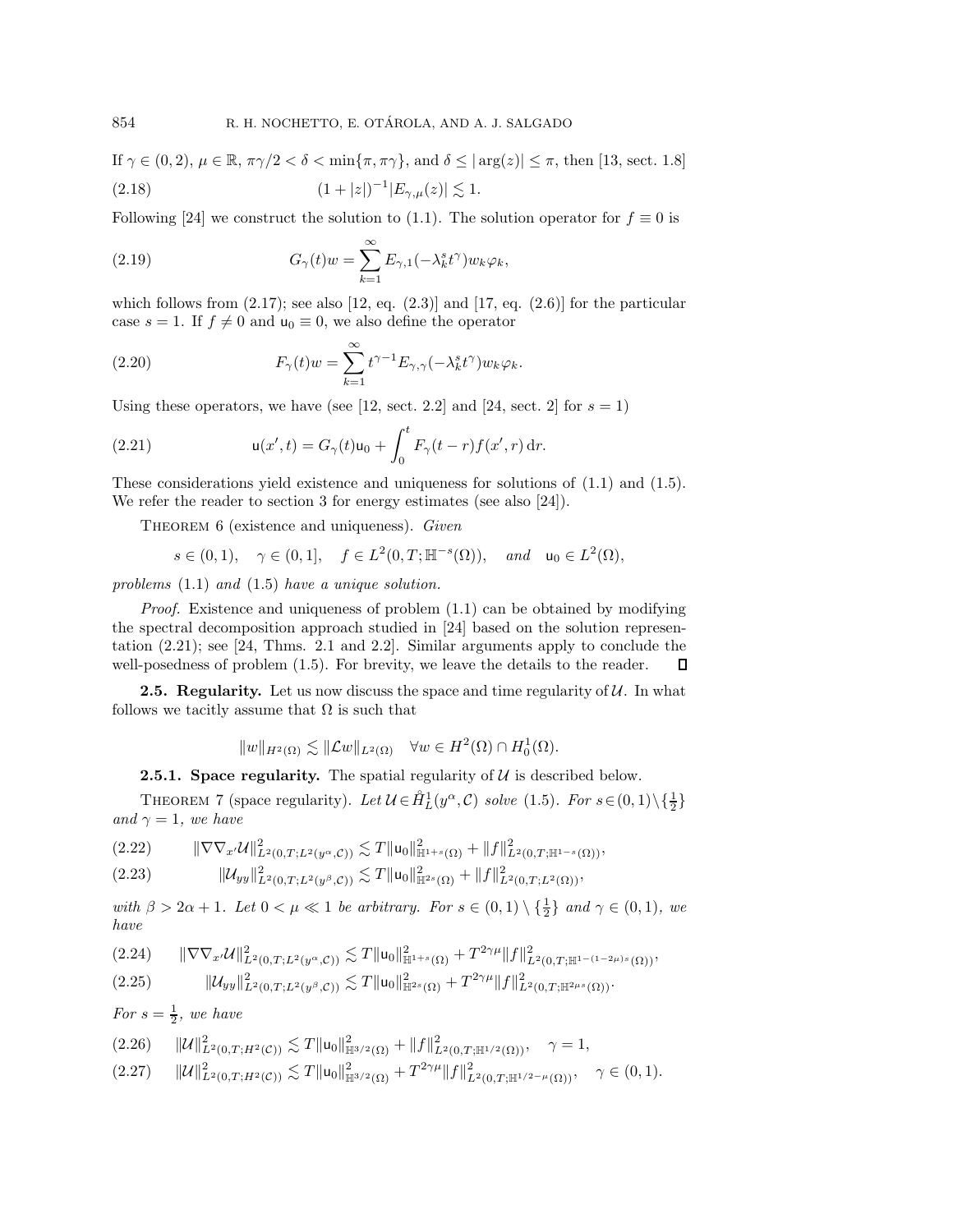*Proof.* We proceed in several steps using the representation formula  $(2.9)$ .  $\frac{1}{2} \text{Case } s \in (0,1) \setminus \{\frac{1}{2}\}.$  Since  $\{\varphi_k\}_{k \in \mathbb{N}}$  satisfies  $(2.2)$  and  $\int_0^\infty y^\beta |\psi_k''(y)|^2 \lesssim$  $\lambda_k^{3/2-\beta/2} \leq \lambda_k^{2s}$  [\[20,](#page-24-11) Thm. 2.7], we obtain

<span id="page-7-0"></span>
$$
(2.28) \t\t ||\mathcal{U}_{yy}(\cdot,t)||_{L^{2}(y^{\beta},\mathcal{C})}^{2} = \sum_{k=1}^{\infty} |u_{k}(t)|^{2} \int_{0}^{\infty} y^{\beta} |\psi_{k}''(y)|^{2} dy \lesssim \sum_{k=1}^{\infty} \lambda_{k}^{2s} |u_{k}(t)|^{2}.
$$

On the other hand, if  $\mathcal{D}(\mathcal{U}(\cdot,t)) := \int_{\mathcal{C}} y^{\alpha} \left( |\mathcal{L} \mathcal{U}|^2 + A \nabla_{x'} \partial_y \mathcal{U} \cdot \nabla_{x'} \partial_y \mathcal{U} + c |\partial_y \mathcal{U}|^2 \right) dx' dy$ then we realize that  $\|\nabla \nabla_{x'} \mathcal{U}(\cdot, t)\|_{L^2(y^{\alpha}, \mathcal{C})}^2 \lesssim \mathcal{D}(\mathcal{U}(\cdot, t))$ . We exploit  $\int_0^{\infty} y^{\alpha} (\lambda_k \psi_k(y)^2 +$  $\psi'_k(y)^2$  dy  $\lesssim \lambda_k^s$  (see [\[20,](#page-24-11) Thm. 2.7]), to arrive at

<span id="page-7-1"></span>
$$
(2.29) \quad \mathcal{D}(\mathcal{U}(\cdot,t)) \lesssim \sum_{k=1}^{\infty} \lambda_k |u_k(t)|^2 \int_0^{\infty} y^{\alpha} (\lambda_k \psi_k(y)^2 + \psi'_k(y)^2) \lesssim \sum_{k=1}^{\infty} \lambda_k^{1+s} |u_k(t)|^2.
$$

We thus need to estimate  $||u_k||_{L^2(0,T)}$ . We distinguish between  $\gamma = 1$  and  $\gamma < 1$ .

2 *Case*  $\gamma = 1$ . We recall the representation formula  $u_k(t) = e^{-\lambda_k^s t} u_{0,k}$  +  $\int_0^t e^{-\lambda_k^s r} f_k(t - r) dr$  from section [2.4.1,](#page-5-5) where  $u_{0,k} = (u_0, \varphi_k)_{L^2(\Omega)}$ . Consequently, we get

<span id="page-7-2"></span>(2.30) 
$$
\|u_k\|_{L^2(0,T)}^2 \lesssim \int_0^T \left(u_{0,k}^2 + (e^{-\lambda_k^s t} \star f_k)(t)^2\right) dt
$$

and  $||e^{-\lambda_k^s t} \star f_k||_{L^2(0,T)} \leq \lambda_k^{-s} ||f_k||_{L^2(0,T)}$  according to Lemma [1.](#page-3-4) This, in conjunction with  $(2.28)$  and  $(2.29)$ , implies  $(2.22)$  and  $(2.23)$ .

3 *Case*  $\gamma \in (0, 1)$ . We recall the representation formula  $u_k(t) = E_{\gamma,1}(-\lambda_k^s t^{\gamma})u_{0,k} +$  $\int_0^t r^{\gamma-1} E_{\gamma,\gamma}(-\lambda_k^s r^{\gamma}) f_k(t-r) dr$  from section [2.4.2.](#page-5-6) Using [\(2.18\)](#page-6-4), we deduce

<span id="page-7-4"></span>(2.31) 
$$
\|r^{\gamma - 1} E_{\gamma, \gamma}(-\lambda_k^s r^{\gamma})\|_{L^1(0,T)} \lesssim \lambda_k^{-s} \log(1 + \lambda_k^s T^{\gamma}).
$$

This, together with the preceding expression for  $u_k(t)$  and Lemma [1,](#page-3-4) gives

<span id="page-7-3"></span>(2.32) 
$$
\|u_k\|_{L^2(0,T)}^2 \lesssim T u_{0,k}^2 + \lambda_k^{-2s} \log^2(1+\lambda_k^s T^{\gamma}) \|f_k\|_{L^2(0,T)}^2.
$$

Inserting this into [\(2.28\)](#page-7-0) and [\(2.29\)](#page-7-1), and using that  $log(1+z) \lesssim z^{\mu}$  for all  $z \geq 0$  and  $\mu > 0$ , yields the asserted estimates [\(2.24\)](#page-6-5) and [\(2.25\)](#page-6-6).

 $\frac{4}{2} \text{Case } s = \frac{1}{2}$ . Since  $\|\mathcal{U}(\cdot,t)\|_{H^2(\mathcal{C})}^2 \lesssim \sum_{k=1}^{\infty} \lambda_k^{\frac{3}{2}} |u_k(t)|^2$ , applying [\(2.30\)](#page-7-2) and  $(2.32)$  leads to  $(2.26)$  and  $(2.27)$ , respectively.

<span id="page-7-5"></span>We summarize the conclusion of Theorem [7](#page-6-9) as follows. Define, for  $\beta > 1+2\alpha$ ,

(2.33) 
$$
\mathcal{S}(w(\cdot,t)) := \|\nabla \nabla_{x'} w(\cdot,t)\|_{L^2(y^{\alpha},\mathcal{C})} + \|\partial_{yy} w(\cdot,t)\|_{L^2(y^{\beta},\mathcal{C})}
$$

and

<span id="page-7-6"></span>
$$
\mathcal{R}^{2}(\mathsf{u}_{0},f) = \begin{cases} T \|\mathsf{u}_{0}\|_{\mathbb{H}^{1+s}(\Omega)}^{2} + \|f\|_{L^{2}(0,T;\mathbb{H}^{1-s}(\Omega))}^{2}, & \gamma = 1, \\ T \|\mathsf{u}_{0}\|_{\mathbb{H}^{1+s}(\Omega)}^{2} + T^{2\gamma\mu} \|f\|_{L^{2}(0,T;\mathbb{H}^{1-(1-2\mu)s}(\Omega))}^{2}, & \gamma \in (0,1), \end{cases}
$$

for any  $\mu > 0$ . Then, for  $s \in (0,1)$  and  $\gamma \in (0,1]$ , we have

(2.34) S(U) <sup>L</sup>2(0,T) -R(u0, f).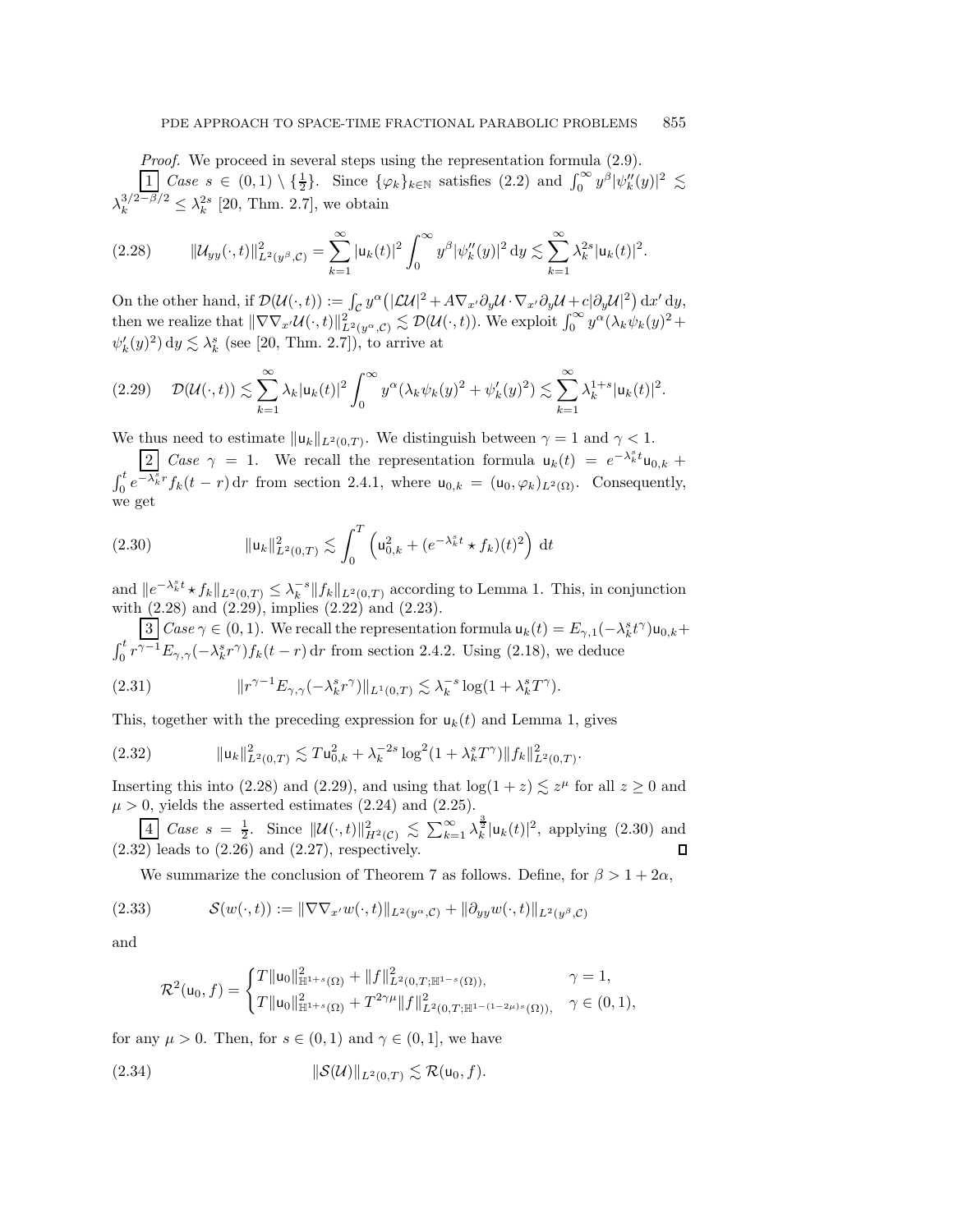<span id="page-8-0"></span>**2.5.2. Time regularity.** We now focus on the regularity in time. For  $\gamma = 1$ , we could demand sufficient regularity (in time) of the right-hand side along with compatibility conditions for the initial datum  $u_0$ . We express this as

(2.35) 
$$
\operatorname{tr}_{\Omega} \partial_{tt} \mathcal{U} \in L^{2}(0,T; \mathbb{H}^{-s}(\Omega)).
$$

For  $\gamma \in (0,1)$ ,  $(2.35)$  is inconsistent with  $(2.21)$ . In fact, properties of the Mittag– Lefter function and [\(2.21\)](#page-6-1) for  $f = 0$  show that [\(2.35\)](#page-8-1) never holds if  $u_0 \neq 0$  because

<span id="page-8-1"></span>
$$
\mathsf{u}(x',t) = G_{\gamma}(t)\mathsf{u}_0(x') = \left(1 - \frac{t^{\gamma}}{\Gamma(1+\gamma)}\mathcal{L}^s + \mathcal{O}(t^{2\gamma})\right)\mathsf{u}_0(x') \quad \text{as } t \downarrow 0.
$$

We see that derivatives of u with respect to t are unbounded as  $t \downarrow 0$  for  $\gamma \in (0,1)$ and, in particular,  $\partial_{tt} \mathsf{u}(x',t) \approx t^{\gamma-2} \mathcal{L}^s \mathsf{u}_0(x') \notin L^2(0,T;\mathbb{H}^{-s}(\Omega))$ . However,

$$
\int_{0^+} t^{\sigma} \|\partial_{tt} \mathsf{u}(\cdot,t)\|_{\mathbb{H}^{-s}(\Omega)}^2 \, \mathrm{d} t \lesssim \|\mathsf{u}_0\|_{\mathbb{H}^{s}(\Omega)}^2 \int_{0^+} t^{\sigma+2\gamma-4} \, \mathrm{d} t
$$

is finite provided  $\sigma > 3 - 2\gamma$ . For this reason, when  $\gamma \in (0, 1)$ , we assume

<span id="page-8-6"></span>
$$
t^{\sigma/2} \operatorname{tr}_{\Omega} \partial_{tt} \mathcal{U} \in L^2(0,T; \mathbb{H}^{-s}(\Omega)), \quad \sigma > 3 - 2\gamma.
$$

We show below that this is a valid assumption provided  $\mathcal{A}(u_0, f) < \infty$ , where

(2.36) 
$$
\mathcal{A}(\mathsf{u}_0,f) = \|\mathsf{u}_0\|_{\mathbb{H}^s(\Omega)} + \|f\|_{H^2(0,T;\mathbb{H}^{-s}(\Omega))}.
$$

<span id="page-8-5"></span>THEOREM 8 (time regularity for  $\gamma \in (0,1)$ ). Assume that  $u_0 \in \mathbb{H}^s(\Omega)$  and  $f \in$  $H^2(0,T;\mathbb{H}^{-s}(\Omega))$ *. Then, for*  $t \in (0,T]$ *, the solution* u *of*  $(1.1)$  *satisfies* 

<span id="page-8-3"></span>(2.37) 
$$
\|\partial_t \mathbf{u}(\cdot,t) - \delta^1 \mathbf{u}(\cdot,t)\|_{\mathbb{H}^{-s}(\Omega)} \lesssim t^{\gamma-1} \mathcal{A}(\mathbf{u}_0,f),
$$

where  $\delta^1\mathsf{u}(\cdot,t) = t^{-1}(\mathsf{u}(\cdot,t) - \mathsf{u}(\cdot,0))$ . Moreover,

$$
(2.38) \t\t\t\t\t||t^{\sigma/2}\partial_{tt}u||_{L^2(0,T;\mathbb{H}^{-s}(\Omega))} \lesssim \mathcal{A}(u_0,f),
$$

*where*  $\sigma > 3 - 2\gamma$ *. The hidden constant is independent of t but blows up as*  $\gamma \downarrow 0$ *.* 

<span id="page-8-2"></span>*Proof.* We proceed in three steps and apply the principle of superposition.

1 *Case*  $f \equiv 0$  *and*  $u_0 \neq 0$ . The solution of [\(1.1\)](#page-0-0) is  $u(x', t) = G_{\gamma}(t)u_0(x')$ , which coincides with the solution representation of the alternative formulation of  $(1.1)$  studied in [\[17,](#page-24-9) eqs.  $(2.6)$ – $(2.7)$ ]. The regularity results of [17, Thm. 4.2] yield the estimate  $\|\partial_{tt}u\|_{\mathbb{H}^{-s}(\Omega)} \lesssim t^{\gamma-2} \|u_0\|_{\mathbb{H}^{s}(\Omega)}$  for  $t \in (0,T]$ , whence  $(2.38)$  follows.

To derive [\(2.37\)](#page-8-3) we invoke the fact that  $u_k$  solves [\(2.14\)](#page-5-1) with  $u_k(0) = u_{0,k}$  and  $f_k \equiv 0$ , whence  $u_k(t) = E_{\gamma,1}(-\lambda_k^s t^\gamma)u_{0,k}$  according to [\(2.21\)](#page-6-1). Using [\(2.16\)](#page-5-7),  $u_k(t)$ becomes  $u_k(t) = \sum_{m=0}^{\infty} \frac{(-\lambda_k^s t^{\gamma})^m}{\Gamma(\gamma m+1)} u_{0,k}$ , whence

<span id="page-8-4"></span>(2.39) 
$$
\mathrm{d}_t \mathbf{u}_k(t) = -\mathbf{u}_{0,k} \lambda_k^s t^{\gamma-1} \sum_{m=0}^{\infty} \frac{(-\lambda_k^s t^{\gamma})^m}{\Gamma(\gamma m + \gamma)} = -\mathbf{u}_{0,k} \lambda_k^s t^{\gamma-1} E_{\gamma,\gamma}(-\lambda_k^s t^{\gamma}).
$$

Likewise, we obtain  $\delta^1 \mathbf{u}_k(t) = -\mathbf{u}_{0,k} \lambda_k^s t^{\gamma-1} E_{\gamma,\gamma+1}(-\lambda_k^s t^{\gamma})$ . Therefore, [\(2.37\)](#page-8-3) follows from [\(2.18\)](#page-6-4).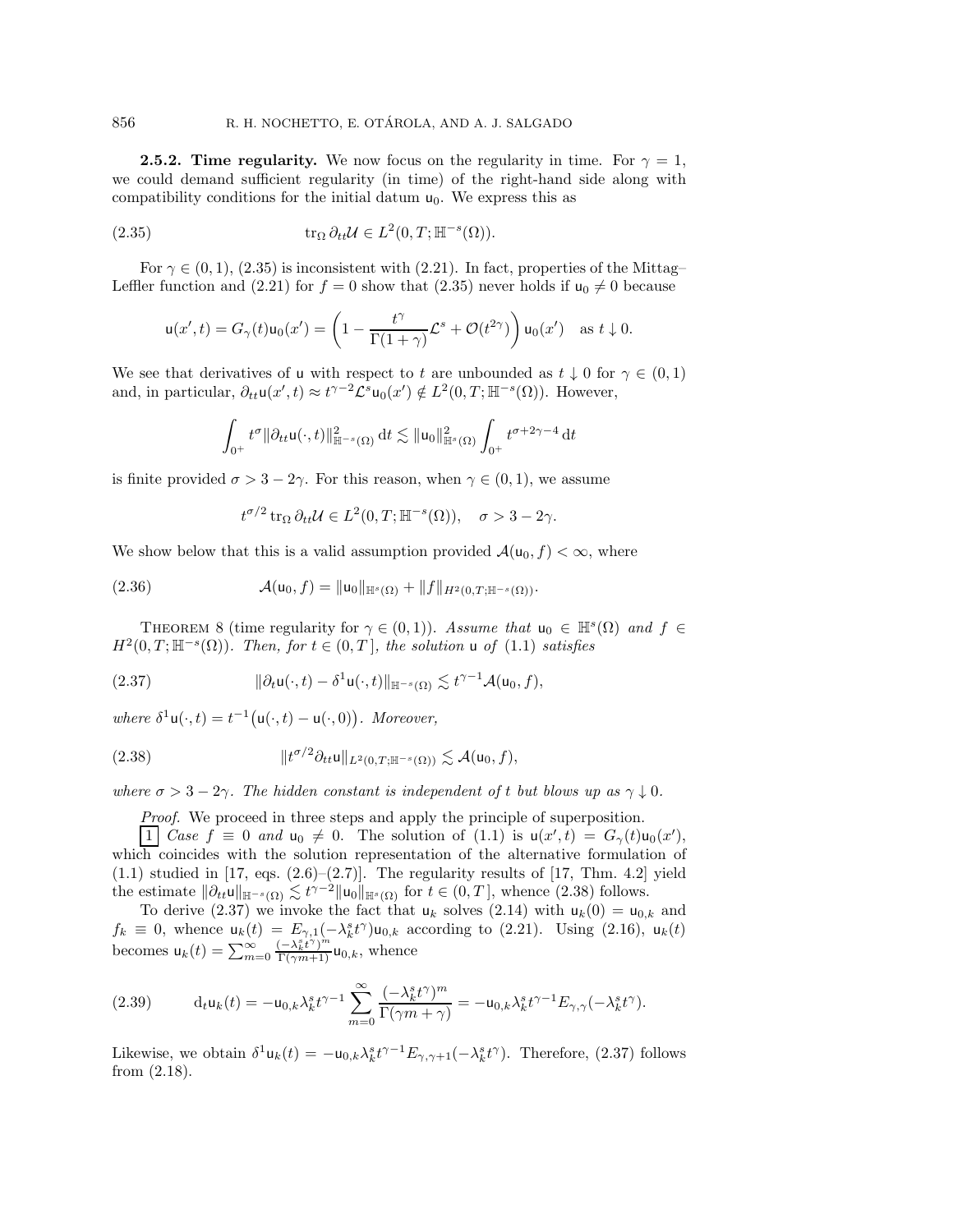2 *Formula* [\(2.37\)](#page-8-3) *with*  $u_0 \equiv 0$ . We now have  $u(x', t) = \int_0^t F_\gamma(t-r) f(x', r) dr$  with  $F_{\gamma}$  given by [\(2.20\)](#page-6-10). Representation [\(2.21\)](#page-6-1) gives  $u_k(t) = \int_0^t r^{\gamma-1} E_{\gamma,\gamma}(-\lambda_k^s r^{\gamma}) f_k(t$ r) dr, because  $u_k(0) = 0$ . This, combined with [\(2.18\)](#page-6-4), readily implies

$$
\left| \mathsf{u}_k(t) \right| \leq \| f_k \|_{L^{\infty}(0,T)} \int_0^t r^{\gamma-1} \, dr \lesssim t^{\gamma} \| f_k \|_{H^1(0,T)}.
$$

Therefore, [\(2.37\)](#page-8-3) reduces to deriving suitable bounds for

<span id="page-9-0"></span>
$$
(2.40) \t\t d_t u_k(t) = t^{\gamma - 1} E_{\gamma, \gamma}(-\lambda_k^s t^{\gamma}) f_k(0) + \int_0^t r^{\gamma - 1} E_{\gamma, \gamma}(-\lambda_k^s r^{\gamma}) d_t f_k(t - r) dr.
$$

The first term yields [\(2.37\)](#page-8-3) because of [\(2.18\)](#page-6-4) and  $|f_k(0)| \lesssim ||f_k||_{H^1(0,T)}$ . On the other hand, we use [\(2.18\)](#page-6-4) again to bound the second term  $\mathfrak{J}_k$  as follows and thus get [\(2.37\)](#page-8-3):

$$
\mathfrak{J}_k \leq \|\mathbf{d}_t f_k\|_{L^\infty(0,T)} \int_0^t r^{\gamma-1} \mathbf{d} r \lesssim t^\gamma \|\mathbf{d}_t f_k\|_{L^\infty(0,T)}.
$$

3 *Formula* [\(2.38\)](#page-8-2) *with*  $u_0 \equiv 0$ . Differentiating [\(2.40\)](#page-9-0) once more, we obtain

$$
d_{tt}u_k(t) = (\gamma - 1)t^{\gamma - 2} E_{\gamma, \gamma}(-\lambda_k^s t^{\gamma}) f_k(0) - \lambda_k^s t^{2(\gamma - 1)} E'_{\gamma, \gamma}(-\lambda_k^s t^{\gamma}) f_k(0)
$$
  
+  $t^{\gamma - 1} E_{\gamma, \gamma}(-\lambda_k^s t^{\gamma}) d_t f_k(0) + \int_0^t r^{\gamma - 1} E_{\gamma, \gamma}(-\lambda_k^s r^{\gamma}) d_{tt} f_k(t - r) dr$ 

and employ again [\(2.18\)](#page-6-4). Since  $\sigma > 3 - 2\gamma$  yields  $\int_0^T r^{\sigma+2\gamma-4} dr < \infty$ , the first and third terms lead to [\(2.38\)](#page-8-2). For the second term, we resort to the identity  $\gamma z E'_{\gamma,\gamma}(z) =$  $E_{\gamma,\gamma-1}(z) - (\gamma - 1)E_{\gamma,\gamma}(z)$  to end up with the same condition on  $\sigma$ . For the fourth term, we use that  $\sigma > 1$  $\sigma > 1$  and Lemma 1 to obtain the bound  $T ||r^{\gamma-1} \star || \mathrm{d}_{tt} f_k||_{L^2(0,T)} \lesssim$  $\|\,d_{tt}f_k\|_{L^2(0,T)}$ . This concludes the proof.

For  $\gamma \in (0,1)$  it will be useful, when analyzing fully discrete schemes, to have pointwise estimates for time derivatives of the solution  $\mathcal{U}$ . We thus define, for  $\mu > 0$ ,

<span id="page-9-2"></span>
$$
(2.41) \qquad \mathcal{B}(u_0,f):=\|u_0\|_{\mathbb{H}^{1+3s}(\Omega)}+\|f|_{t=0}\|_{\mathbb{H}^{1+s}(\Omega)}+\|f\|_{W^1_\infty(0,T;\mathbb{H}^{1-(1-2\mu)s}(\Omega))}.
$$

<span id="page-9-3"></span><span id="page-9-1"></span>COROLLARY 9 (pointwise estimate for time derivatives). *If*  $\gamma \in (0,1)$ *, then* 

(2.42) 
$$
\mathcal{S}(\mathcal{U}_t(\cdot,t)) \lesssim t^{\gamma-1} \mathcal{B}(\mathsf{u}_0,f).
$$

*In addition*  $I^{1-\gamma}S(\mathcal{U}_t) \in L^2(0,T)$  *with*  $||I^{1-\gamma}S(\mathcal{U}_t)||_{L^2(0,T)} \lesssim \mathcal{B}(\mathsf{u}_0,f)$ *.* 

*Proof.* In view of [\(2.28\)](#page-7-0) and [\(2.29\)](#page-7-1), as well as  $s \in (0, 1)$ , we see that  $\mathcal{S}(\mathcal{U}_t(\cdot, t))^2 \lesssim$  $\sum_{k=0}^{\infty} \lambda_k^{1+s} \, du_k(t)$ <sup>2</sup>. Since  $d_t u_k(t)$  is the sum of [\(2.39\)](#page-8-4) and [\(2.40\)](#page-9-0), we deduce

$$
|d_t u_k(t)| \leq |u_{0,k}| \lambda_k^s t^{\gamma-1} + t^{\gamma-1} |f_k(0)| + \lambda_k^{-s} \log(1 + \lambda_k^s T^{\gamma}) || d_t f_k ||_{L^{\infty}(0,T)},
$$

where we have used  $(2.31)$ . This readily implies  $(2.42)$ .

We now prove  $I^{1-\gamma}S(\mathcal{U}_t) \in L^2(0,T)$ . For  $\gamma \in (\frac{1}{2}, 1)$  this follows from  $(2.42)$  and Corollary [2.](#page-3-5) If  $\gamma \in (0, \frac{1}{2}]$ , we first note that  $t^{\gamma - 1} \in L \log L(0, T)$ . A generalization of a theorem by Hardy and Littlewood (see Flett [\[10,](#page-24-14) Thm. 4]) shows that  $I^{1-\gamma}$ :  $L \log L(0, T) \to L^{1/\gamma}(0, T)$  boundedly. Since  $1/\gamma \geq 2$ , this concludes the proof.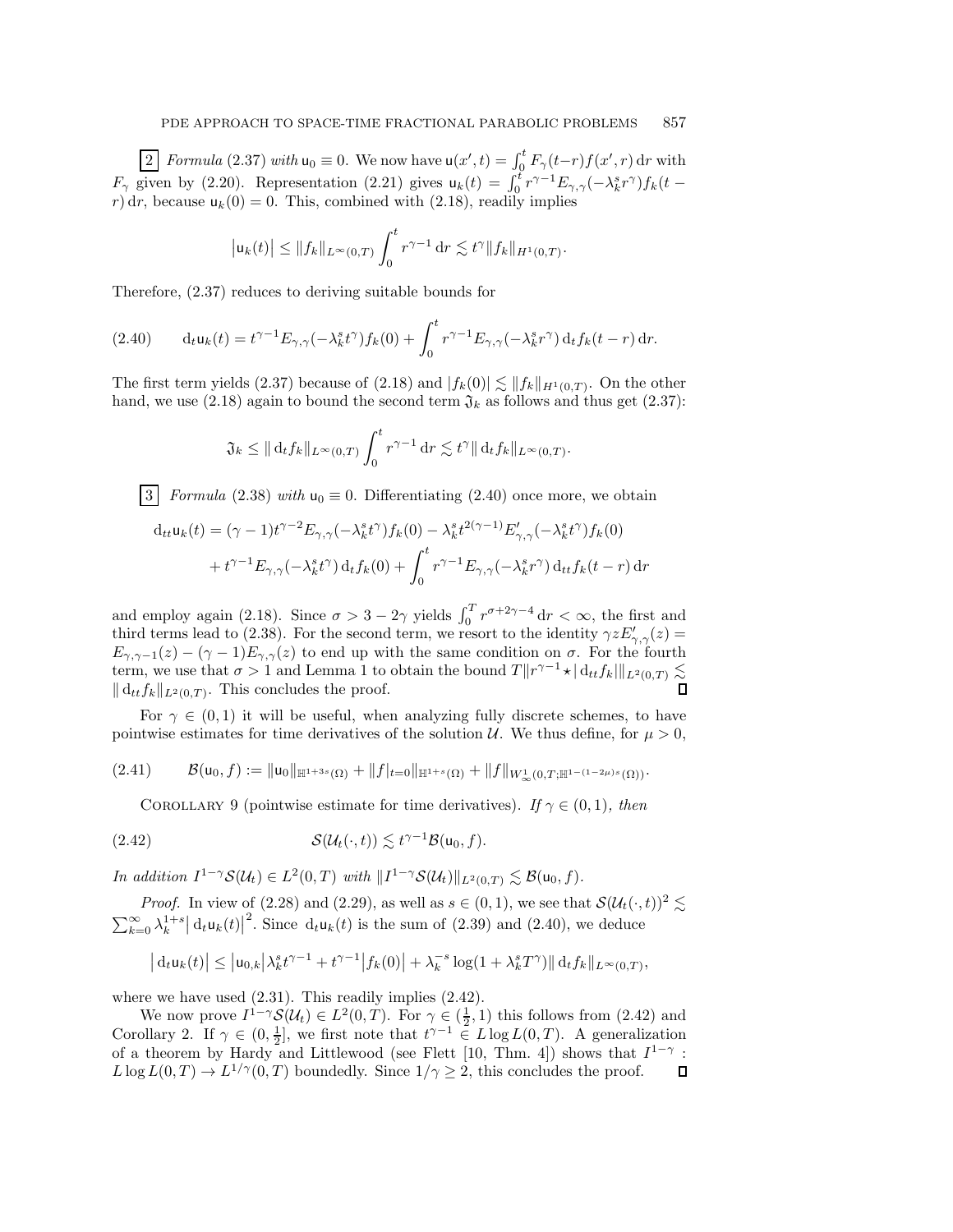<span id="page-10-1"></span>**3. Time discretization.** Let  $K \in \mathbb{N}$  denote the number of time steps. We define the uniform time step as  $\tau = T/\mathcal{K} > 0$ , and set  $t_k = k\tau$  for  $0 \le k \le \mathcal{K}$ . We also define  $I_k = (t_k, t_{k+1}]$  for  $0 \leq k \leq \mathcal{K}-1$ . If X is a normed space with norm  $\|\cdot\|_{\mathcal{X}}$ , then for  $\phi \in C([0, T], \mathcal{X})$  we denote  $\phi^k = \phi(t_k)$  and  $\phi^{\tau} = {\phi^k}_{k=0}^{\mathcal{K}}$ . Moreover,

<span id="page-10-6"></span>
$$
\|\phi^{\tau}\|_{\ell^{\infty}(\mathcal{X})} = \max_{0 \leq k \leq K} \|\phi^k\|_{\mathcal{X}}, \qquad \|\phi^{\tau}\|_{\ell^2(\mathcal{X})}^2 = \sum_{k=1}^K \tau \|\phi^k\|_{\mathcal{X}}^2.
$$

For a sequence of time-discrete functions  $W^{\tau} \subset \mathcal{X}$  we define, for  $k = 0, \ldots, \mathcal{K} - 1$ ,

(3.1) 
$$
\delta^1 W^{k+1} = \tau^{-1} (W^{k+1} - W^k).
$$

<span id="page-10-5"></span>**3.1. Time discretization for**  $\gamma = 1$ . We apply the backward Euler scheme to [\(2.7\)](#page-4-3) for  $\gamma = 1$ : determine  $V^{\tau} = \{V^k\}_{k=0}^{\mathcal{K}} \subset \mathring{H}_L^1(y^{\alpha}, \mathcal{C})$  such that

<span id="page-10-2"></span>
$$
\operatorname{tr}_{\Omega} V^0 = \mathsf{u}_0,
$$

and, for  $k = 0, ..., K - 1, V^{k+1} \in \mathring{H}_L^1(y^\alpha, \mathcal{C})$  solves

<span id="page-10-3"></span>(3.3) 
$$
(\delta^{1} \operatorname{tr}_{\Omega} V^{k+1}, \operatorname{tr}_{\Omega} W)_{L^{2}(\Omega)} + a(V^{k+1}, W) = \langle f^{k+1}, \operatorname{tr}_{\Omega} W \rangle
$$

for all  $W \in \mathring{H}_L^1(y^\alpha, \mathcal{C})$ , where  $f^{k+1} = f(t^{k+1})$ . Define  $U^\tau = \{U^k\}_{k=0}^\mathcal{K} \subset \mathbb{H}^s(\Omega)$  with

(3.4) U<sup>k</sup> := tr<sup>Ω</sup> V <sup>k</sup>,

which is a piecewise constant (in time) approximation of u, the solution to problem  $(1.1)$ . Note that  $(3.2)$  does not require an extension of  $u_0$ .

*Remark* 10 (dynamic boundary condition). Problem [\(3.2\)](#page-10-2)–[\(3.3\)](#page-10-3) is a sequence of elliptic problems with dynamic boundary condition, the discrete counterpart of [\(2.7\)](#page-4-3). Its analysis is slightly different from the standard theory for parabolic problems.

*Remark* 11 (locality). The main advantage of scheme  $(3.2)$ – $(3.3)$  is its local nature, which mimics that of problem [\(2.7\)](#page-4-3).

The stability of this scheme is rather elementary, as the following result shows.

<span id="page-10-7"></span>LEMMA 12 (unconditional stability for  $\gamma = 1$ ). *The semidiscrete scheme* [\(3.2\)](#page-10-2)–[\(3.3\)](#page-10-3) *is unconditionally stable, namely,*

(3.5) tr<sup>Ω</sup> V <sup>τ</sup> <sup>2</sup> <sup>∞</sup>(L2(Ω)) + V <sup>τ</sup> <sup>2</sup> <sup>2</sup>( ◦ H<sup>1</sup> *<sup>L</sup>*(y*α*,C)) - u<sup>0</sup> <sup>2</sup> <sup>L</sup>2(Ω) + f <sup>τ</sup> <sup>2</sup> <sup>2</sup>(H−*s*(Ω)).

<span id="page-10-4"></span>*Proof.* Set  $W = 2\tau V^{k+1}$  in [\(3.3\)](#page-10-3). Estimate [\(2.5\)](#page-4-6) and Young's inequality yield

$$
\|\operatorname{tr}_{\Omega} V^{k+1}\|_{L^2(\Omega)}^2 - \|\operatorname{tr}_{\Omega} V^k\|_{L^2(\Omega)}^2 + \tau \|V^{k+1}\|_{\hat{H}_L^1(y^\alpha, \mathcal{C})}^2 \lesssim \tau \|f^{k+1}\|_{\mathbb{H}^{-s}(\Omega)}^2.
$$

 $\Box$ 

Adding this inequality over  $k$  yields  $(3.5)$ .

<span id="page-10-0"></span>**3.2. Time discretization for**  $\gamma \in (0,1)$ . We now discretize the nonlocal operator  $\partial_t^{\gamma}$  of order  $\gamma \in (0,1)$ . We consider the finite difference scheme proposed in [\[15,](#page-24-4) [16\]](#page-24-5) but resort to the regularity results of Theorem [8.](#page-8-5) Definition [\(1.2\)](#page-0-1) and the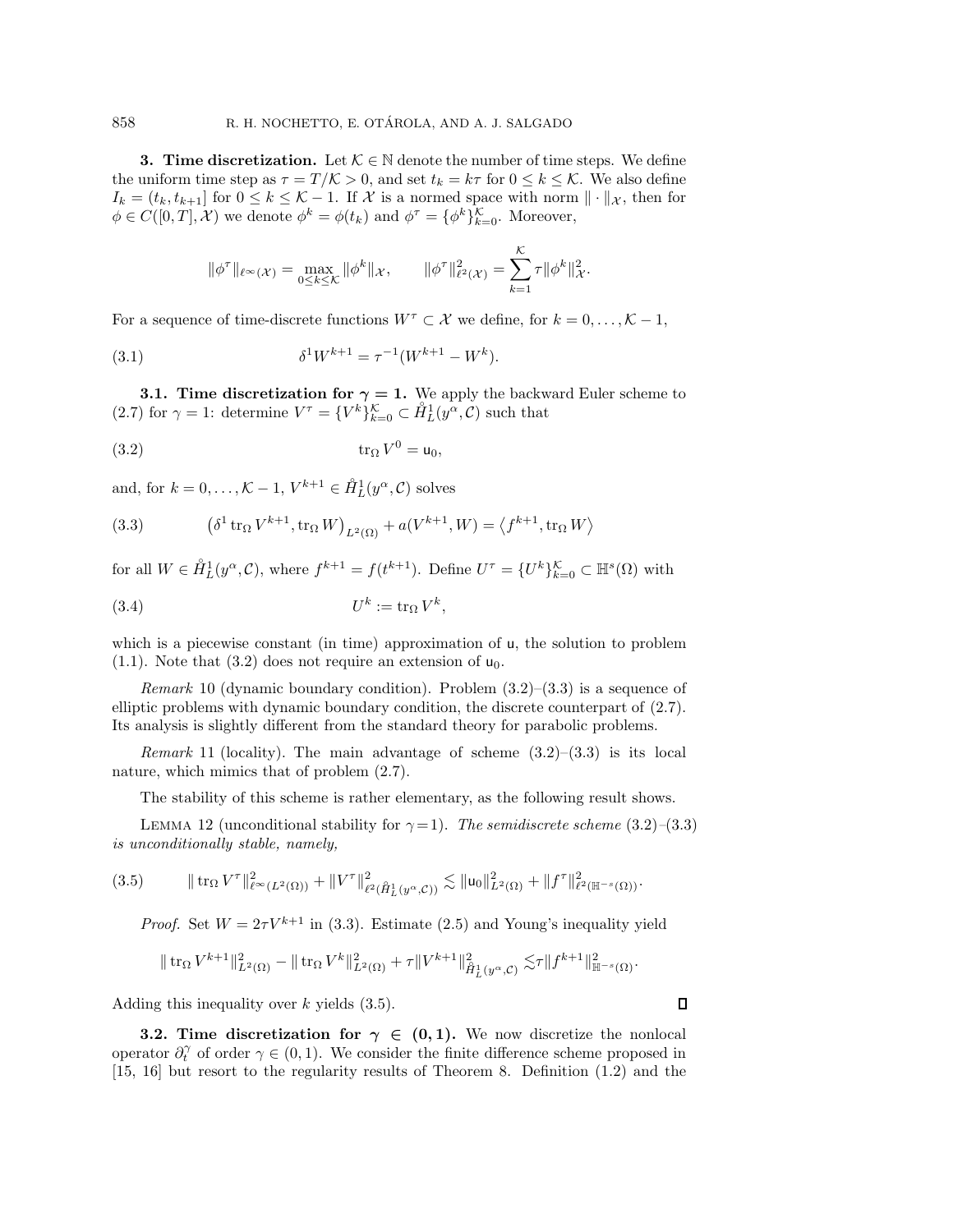Taylor formula with integral remainder yield, for  $0 \le k \le \mathcal{K}-1$ ,

<span id="page-11-4"></span>(3.6)  
\n
$$
\partial_t^{\gamma} \mathbf{u}(\cdot, t_{k+1}) = \frac{1}{\Gamma(1-\gamma)} \int_0^{t_{k+1}} \frac{\partial_t \mathbf{u}(\cdot, t)}{(t_{k+1} - t)^{\gamma}} dt
$$
\n
$$
= \frac{1}{\Gamma(1-\gamma)} \sum_{j=0}^k \frac{\mathbf{u}(\cdot, t_{j+1}) - \mathbf{u}(\cdot, t_j)}{\tau} \int_{I_j} \frac{dt}{(t_{k+1} - t)^{\gamma}} + \mathbf{r}_{\gamma}^{k+1}(\cdot)
$$
\n
$$
= \frac{1}{\Gamma(2-\gamma)} \sum_{j=0}^k a_j \frac{\mathbf{u}(\cdot, t_{k+1-j}) - \mathbf{u}(\cdot, t_{k-j})}{\tau^{\gamma}} + \mathbf{r}_{\gamma}^{k+1}(\cdot),
$$

where

<span id="page-11-0"></span>(3.7) 
$$
a_j = (j+1)^{1-\gamma} - j^{1-\gamma}, \qquad \mathsf{r}_{\gamma}^{k+1} = \frac{1}{\Gamma(1-\gamma)} \sum_{j=0}^{k} \int_{I_j} \frac{1}{(t_{k+1}-t)^{\gamma}} R(\cdot, t) dt
$$

denotes the remainder and R is defined by

(3.8) 
$$
R(\cdot,t) = \partial_t \mathsf{u}(\cdot,t) - \frac{1}{\tau} \big( \mathsf{u}(\cdot,t_{j+1}) - \mathsf{u}(\cdot,t_j) \big) \quad \forall t \in I_j.
$$

Notice that from [\(3.7\)](#page-11-0) we deduce that  $a_j > 0$  for all  $j \geq 0$  and

<span id="page-11-1"></span>
$$
1 = a_0 > a_1 > a_2 > \cdots > a_j
$$
,  $\lim_{j \to \infty} a_j = 0$ .

**3.2.1.** Consistency estimate. We now estimate the residual  $r_{\gamma}^{\tau}$  by exploiting a cancellation property. We first observe that the function  $R$  defined in  $(3.8)$  has vanishing mean in  $I_j$  for all  $j \in \{0, \ldots, K-1\}$ , whence we can write

$$
\mathsf{r}_{\gamma}^{k+1} = \frac{1}{\Gamma(1-\gamma)} \sum_{j=0}^{k} \int_{I_j} (\psi_{\gamma}(t) - \bar{\psi}_{\gamma}^j) R(\cdot, t) \, \mathrm{d}t,
$$

with  $\psi_{\gamma}(t) = (t_{k+1} - t)^{-\gamma}$  and  $\bar{\psi}_{\gamma}^{j} = \int_{I_j} \psi_{\gamma}(t) dt = |I_j|^{-1} \int_{I_j} \psi_{\gamma}(t) dt$ . The conclusion of Lemma [1](#page-3-4) yields

<span id="page-11-2"></span>
$$
(3.9) \t\t\t ||\mathbf{r}^{\tau}_{\gamma}||_{L^{2}(0,T;\mathbb{H}^{-s}(\Omega))} \lesssim ||\psi_{\gamma} - \bar{\psi}^{\tau}_{\gamma}||_{L^{1}(0,T)} ||R^{\tau}||_{L^{2}(0,T;\mathbb{H}^{-s}(\Omega))},
$$

<span id="page-11-3"></span>which reduces the estimation of the residual to providing suitable bounds for each term on the right-hand side of this expression. We start with  $\|R^{\tau}\|_{L^2(0,T;\mathbb{H}^{-s}(\Omega))}$ .

LEMMA 13 (estimate for  $R^{\tau}$ ). *If*  $\mathcal{A}(u_0, f) < \infty$ , then  $R^{\tau}$  defined by [\(3.8\)](#page-11-1) satisfies

$$
\|R^\tau\|_{L^2(0,T;{\mathbb{H}}^{-s}(\Omega))}\lesssim \tau^{1-\tfrac{\sigma}{2}}{\mathcal{A}}({\mathsf{u}}_0,f)
$$

*for*  $\sigma > 3 - 2\gamma$ *.* 

*Proof.* For  $1 \leq j \leq K - 1$  and  $t \in I_j$ , [\(3.8\)](#page-11-1) implies

$$
||R(t_{j+1})||_{\mathbb{H}^{-s}(\Omega)} \leq \int_{I_j} ||\partial_{tt} \mathsf{u}(z)||_{\mathbb{H}^{-s}(\Omega)} \,dz \leq ||z^{-\sigma/2}||_{L^2(I_j)} ||z^{\sigma/2} \partial_{tt} \mathsf{u}||_{L^2(I_j; \mathbb{H}^{-s}(\Omega))},
$$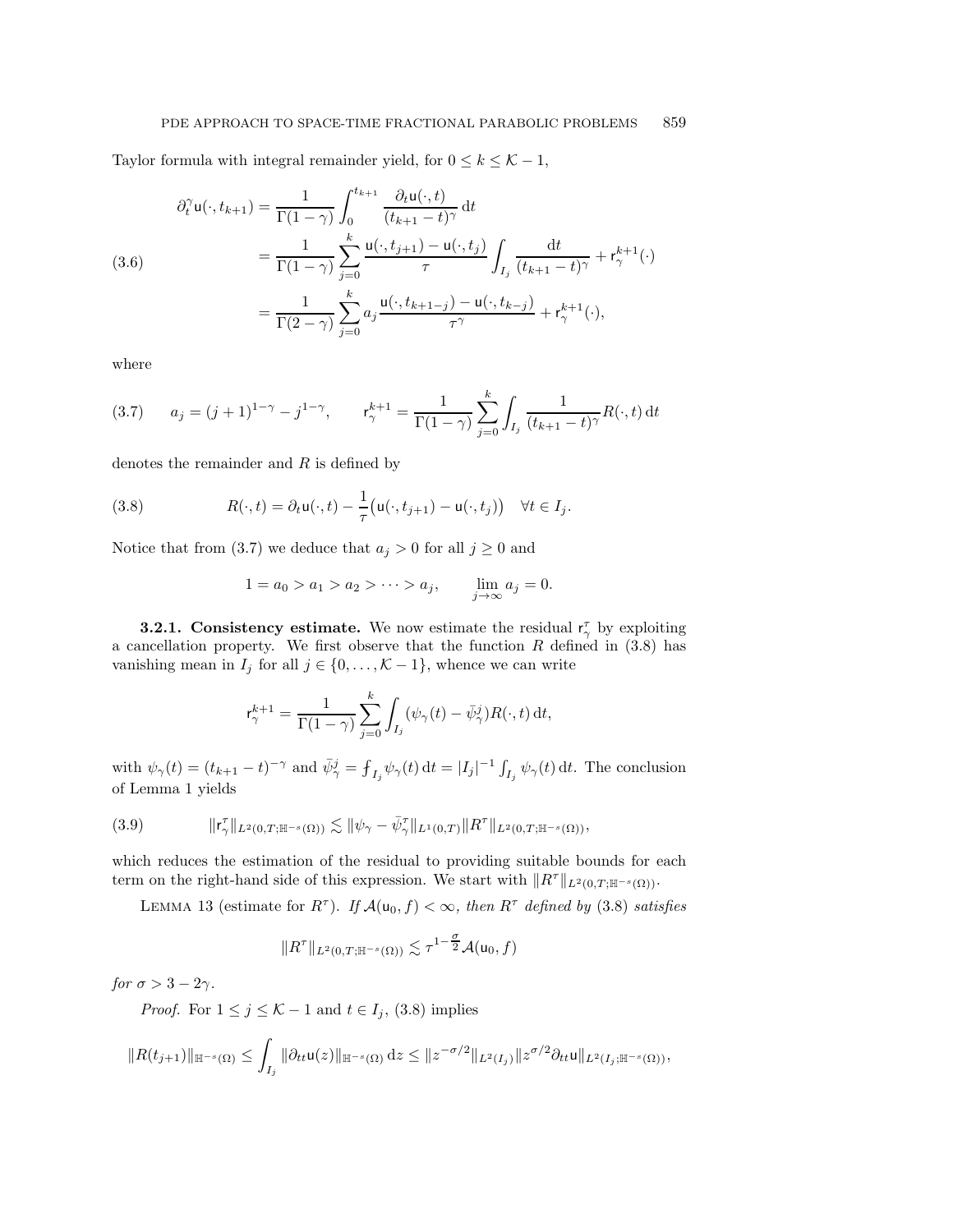whence

$$
\begin{split} \tau \sum_{j=2}^{\mathcal{K}} \|R(t_j)\|_{\mathbb{H}^{-s}(\Omega)}^2 &\leq \tau \sum_{j=2}^{\mathcal{K}} \left( \int_{I_j} z^{-\sigma} \, dz \right) \left( \int_{I_j} z^{\sigma} \|\partial_{tt} u\|_{\mathbb{H}^{-s}(\Omega)}^2 \, dz \right) \\ &\leq \tau \max_{j} \left( \int_{I_j} z^{-\sigma} \, dz \right) \|t^{\sigma/2} \partial_{tt} u\|_{L^2(\tau, T; \mathbb{H}^{-s}(\Omega))}^2 \\ &\leq \tau^{2-\sigma} \|t^{\sigma/2} \partial_{tt} u\|_{L^2(\tau, T; \mathbb{H}^{-s}(\Omega))}^2 \lesssim \tau^{2-\sigma} \mathcal{A}(u_0, f)^2, \end{split}
$$

in view of [\(2.38\)](#page-8-2). For the first interval  $I_0 = (0, \tau]$ , we combine [\(2.37\)](#page-8-3) with [\(3.8\)](#page-11-1) to get

$$
||R(t_1)||_{\mathbb{H}^{-s}(\Omega)}=||\partial_t \mathsf{u}(t_1)-\delta^1 \mathsf{u}(t_1)||_{\mathbb{H}^{-s}(\Omega)}\lesssim \tau^{\gamma-1}\mathcal{A}(\mathsf{u}_0,f).
$$

Collecting the preceding estimates, we arrive at

$$
||R^{\tau}||_{L^{2}(0,T;\mathbb{H}^{-s}(\Omega))}^{2} = \sum_{j=1}^{\mathcal{K}} \tau ||R(t_{j})||_{\mathbb{H}^{-s}(\Omega)}^{2} \lesssim \tau^{2-\sigma} \mathcal{A}(\mathsf{u}_{0},f)^{2},
$$

where we have used that  $2 - \sigma < 2\gamma - 1$ . This concludes the proof.

<span id="page-12-0"></span>We now estimate the L<sup>1</sup>-norm of  $\psi_{\gamma} - \bar{\psi}_{\gamma}^{\tau}$ .

LEMMA 14 (kernel estimate). *The kernel*  $\psi_{\gamma} = (t_{k+1} - t)^{-\gamma}$  *satisfies* 

$$
\|\psi_\gamma - \bar{\psi}^\tau_\gamma\|_{L^1(0,T)} \le \frac{2-\gamma}{1-\gamma} \tau^{1-\gamma}.
$$

*Proof.* We split the integral over intervals  $I_j$ . We first consider  $0 \leq j < k$ :

$$
\int_{I_j} |\psi_\gamma(t) - \bar{\psi}^j_\gamma| dt = \frac{1}{\tau} \int_{I_j} \left| \int_{I_j} (\psi_\gamma(t) - \psi_\gamma(r)) dr \right| dt \le \tau \int_{I_j} |\psi'_\gamma(t)| dt
$$
  
=  $\tau \gamma \int_{I_j} \frac{1}{(t_{k+1} - t)^{\gamma+1}} dt = \tau^{1-\gamma} \left[ \frac{1}{(k-j)^\gamma} - \frac{1}{(k-j+1)^\gamma} \right].$ 

If  $j = k$ , set  $\bar{\psi}_{\gamma}^{k} = 0$  and  $\int_{I_{k}} \psi_{\gamma}(t) dt = \int_{I_{k}} (t_{k+1} - t)^{-\gamma} dt = \frac{\tau^{1-\gamma}}{1-\gamma}$ . Consequently,

$$
\|\psi_{\gamma} - \bar{\psi}_{\gamma}^{\tau}\|_{L^{1}(0,T)} = \sum_{j=0}^{k} \int_{t_{j}}^{t_{j+1}} |\psi_{\gamma}(t) - \bar{\psi}_{\gamma}^{j}| dt
$$
  

$$
\leq \tau^{1-\gamma} \left( \frac{1}{1-\gamma} + \sum_{j=0}^{k-1} \left[ \frac{1}{(k-j)^{\gamma}} - \frac{1}{(k-j+1)^{\gamma}} \right] \right)
$$
  

$$
= \tau^{1-\gamma} \left( \frac{1}{1-\gamma} + 1 - \frac{1}{(k+1)^{\gamma}} \right) \leq \frac{2-\gamma}{1-\gamma} \tau^{1-\gamma},
$$

which concludes the proof.

<span id="page-12-1"></span>We now derive an estimate for  $r_{\gamma}^{\tau}$ , which, although yielding lower rates of convergence than [\[15,](#page-24-4) formula (3.4)], takes into account the correct behavior of the solution and the singularity of its derivatives as  $t \downarrow 0$ .

 $\Box$ 

 $\Box$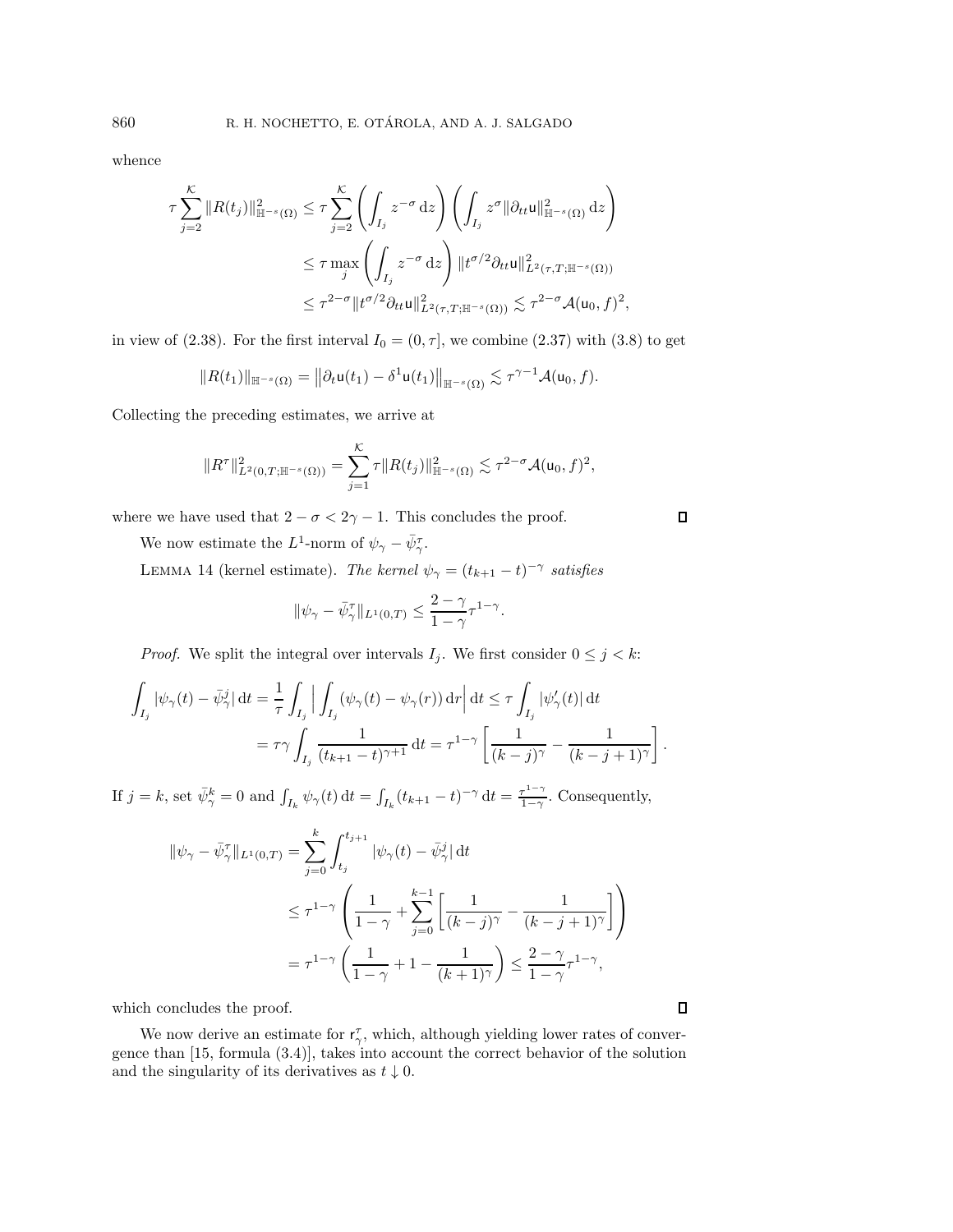$\Box$ 

<span id="page-13-5"></span>PROPOSITION 15 (consistency). *The fractional residual*  $r_{\gamma}^{\tau} = \{r_{\gamma}^{k}\}_{k=0}^{\mathcal{K}}$  *satisfies* 

$$
(3.10) \t\t\t ||\mathsf{r}_{\gamma}^{\tau}||_{L^{2}(0,T;\mathbb{H}^{-s}(\Omega))} \lesssim \tau^{\theta} \mathcal{A}(\mathsf{u}_{0},f), \quad 0 < \theta = 2 - \gamma - \frac{\sigma}{2} < \frac{1}{2}.
$$

*The hidden constant is independent of the data and*  $\tau$  *but blows up as*  $\sigma \downarrow 3 - 2\gamma$  *(and*) *thus*  $\theta \uparrow \frac{1}{2}$ .

*Proof.* The assertion follows from [\(3.9\)](#page-11-2) and Lemmas [13](#page-11-3) and [14.](#page-12-0)

**3.2.2. Abstract stability and energy estimates.** To fix the ideas concerning the application of the discretization [\(3.6\)](#page-11-4), we present an approach within a general Hilbert space setting. Given a Gelfand triple  $\mathcal{V} \subset \mathcal{H} \equiv \mathcal{H}' \subset \mathcal{V}'$ , let  $\mathfrak{F} : \mathcal{V} \to \mathcal{V}'$  be a linear, continuous, and coercive operator. If  $(\cdot, \cdot)_{\mathcal{H}}$  is the inner product in  $\mathcal{H}$ , set

<span id="page-13-0"></span>
$$
||U||_{\mathcal{H}} = (U, U)_{\mathcal{H}}^{1/2}, \qquad ||U||_{\mathcal{V}} = \langle \mathfrak{F}U, U \rangle^{1/2},
$$

where  $\langle \cdot, \cdot \rangle$  denotes the duality pairing between V and V'. Given  $f \in L^2(0,T; \mathcal{V}')$  and  $u_0 \in \mathcal{H}$ , we study a time discretization scheme for the fractional evolution problem

(3.11) 
$$
\partial_t^{\gamma} \mathbf{u} + \mathfrak{F} \mathbf{u} = f, \qquad \mathbf{u}(0) = \mathbf{u}_0.
$$

If  $\gamma \in (0,1)$  and  $\phi^{\tau} \subset \mathcal{H}$ , we define, according to [\(3.6\)](#page-11-4), the discrete fractional derivative for  $k = 0, \ldots, \mathcal{K} - 1$  by

<span id="page-13-3"></span>
$$
(3.12)\ \ \Gamma(2-\gamma)\delta^{\gamma}\phi^{k+1} := \sum_{j=0}^{k} \frac{a_j}{\tau^{\gamma-1}} \delta^1 \phi^{k+1-j} = \frac{\phi^{k+1}}{\tau^{\gamma}} - \sum_{j=0}^{k-1} \frac{a_j - a_{j+1}}{\tau^{\gamma}} \phi^{k-j} - \frac{a_k}{\tau^{\gamma}} \phi^0,
$$

where the second equality holds because  $a_0 = 1$  and the sum for  $k = 0$  is defined to be zero. The implicit semidiscrete scheme for solving [\(3.11\)](#page-13-0) reads as follows: Let  $U^0 = \mathsf{u}_0$  and, for  $k = 0, \ldots, \mathcal{K} - 1$ , let  $U^{k+1} \in \mathcal{V}$  solve

(3.13) 
$$
(\delta^{\gamma}U^{k+1}, W)_{\mathcal{H}} + \langle \mathfrak{F}U^{k+1}, W \rangle = \langle f^{k+1}, W \rangle \quad \forall W \in \mathcal{V}.
$$

<span id="page-13-4"></span><span id="page-13-1"></span>We have the following stability result.

THEOREM 16 (unconditional stability for  $\gamma \in (0,1)$ ). The *implicit semidiscrete scheme* [\(3.13\)](#page-13-1) *is unconditionally stable and satisfies*

$$
(3.14) \tI1-\gamma \|U^{\tau}\|_{\mathcal{H}}^2(T) + \|U^{\tau}\|_{\ell^2(\mathcal{V})}^2 \leq I1-\gamma \|U^0\|_{\mathcal{H}}^2(T) + \|f^{\tau}\|_{\ell^2(\mathcal{V}')}^2.
$$

<span id="page-13-2"></span>*Proof.* Denote  $\kappa = \Gamma(2-\gamma)\tau^{\gamma}$  and set  $W = 2\kappa U^{k+1}$  in [\(3.13\)](#page-13-1). We obtain

$$
2||U^{k+1}||_{\mathcal{H}}^2 + 2\kappa||U^{k+1}||_V^2
$$
  
= 
$$
2\sum_{j=0}^{k-1} (a_j - a_{j+1})(U^{k-j}, U^{k+1})_{\mathcal{H}} + 2a_k(U^0, U^{k+1})_{\mathcal{H}} + 2\kappa \langle f^{k+1}, U^{k+1} \rangle
$$

for  $0 \leq k \leq K-1$  provided the sum vanishes for  $k = 0$ . Using the Cauchy–Schwarz inequality, the fact that  $a_j - a_{j+1} > 0$ , and the telescopic property of the sum  $\sum_{j=0}^{k-1} (a_j - a_{j+1}) = 1 - a_k$ , we obtain for  $0 \le k \le \mathcal{K} - 1$ 

$$
(2 - (1 - a_k) - a_k) ||U^{k+1}||^2_{\mathcal{H}} + \kappa ||U^{k+1}||^2_{\mathcal{V}}\n\leq \sum_{j=0}^{k-1} (a_j - a_{j+1}) ||U^{k-j}||^2_{\mathcal{H}} + a_k ||U^0||^2_{\mathcal{H}} + \kappa ||f^{k+1}||^2_{\mathcal{V}}.
$$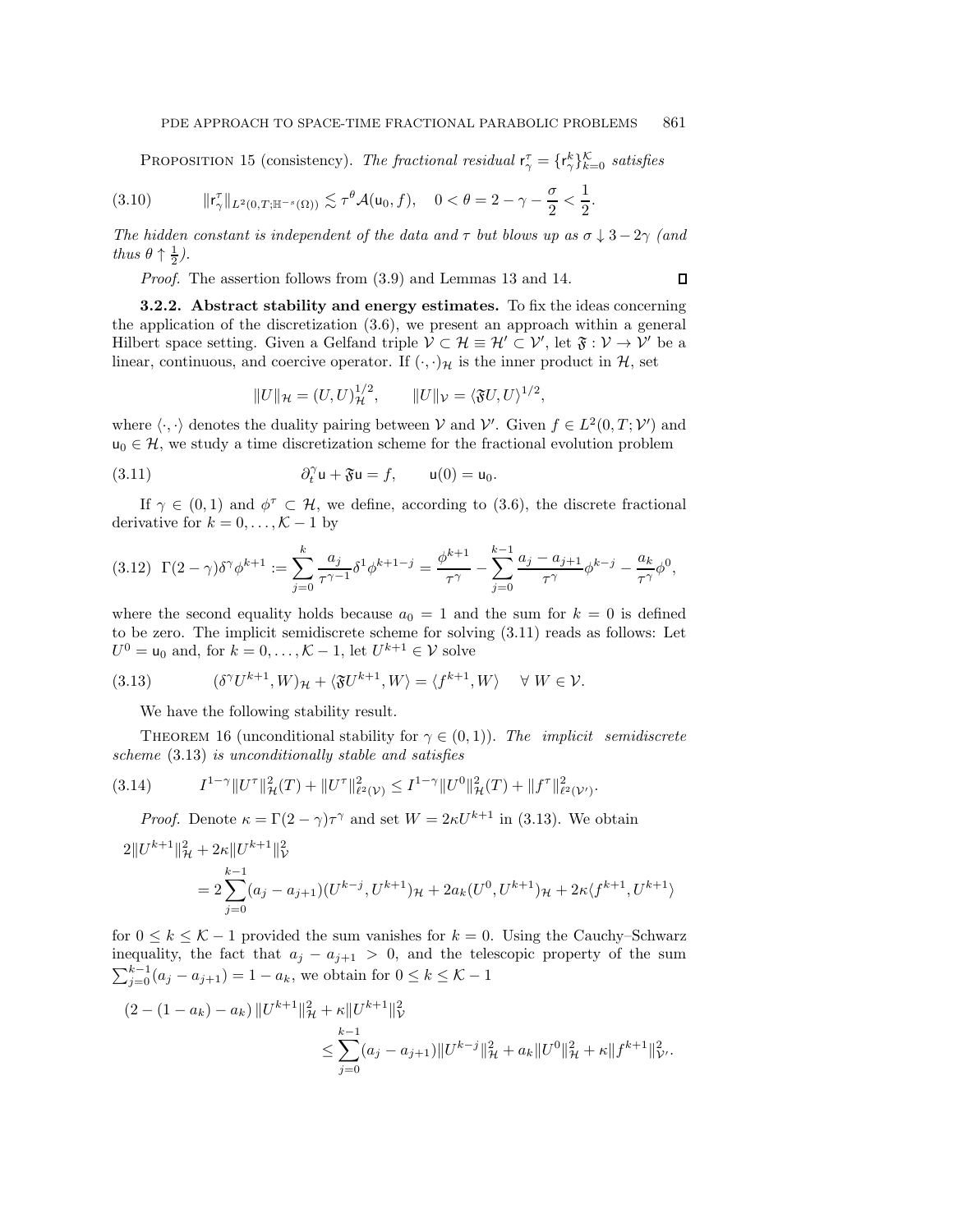A simple manipulation of the left-hand side of this inequality yields

$$
\sum_{j=0}^k a_j \|U^{k+1-j}\|_{\mathcal{H}}^2 + \kappa \|U^{k+1}\|_{\mathcal{V}}^2 \le \sum_{j=0}^{k-1} a_j \|U^{k-j}\|_{\mathcal{H}}^2 + a_k \|U^0\|_{\mathcal{H}}^2 + \kappa \|f^{k+1}\|_{\mathcal{V'}}^2,
$$

where the sum on the right-hand side vanishes for  $k = 0$ . Adding over k we get

$$
\sum_{j=0}^{\mathcal{K}-1} a_j \|U^{\mathcal{K}-j}\|_{\mathcal{H}}^2 + \kappa \sum_{k=1}^{\mathcal{K}} \|U^k\|_{\mathcal{V}}^2 \le \left(\sum_{k=0}^{\mathcal{K}-1} a_k\right) \|U^0\|_{\mathcal{H}}^2 + \kappa \sum_{k=1}^{\mathcal{K}} \|f^k\|_{\mathcal{V}}^2.
$$

Since  $I^{1-\gamma}1(T) = \frac{\tau^{1-\gamma}}{\Gamma(2-\gamma)} \sum_{k=0}^{\mathcal{K}-1} a_k$ , multiplying this inequality by  $\frac{\tau^{1-\gamma}}{\Gamma(2-\gamma)}$ , we obtain

<span id="page-14-0"></span>
$$
(3.15) \qquad \frac{\tau^{1-\gamma}}{\Gamma(2-\gamma)}\sum_{j=0}^{\mathcal{K}-1}a_j\|U^{\mathcal{K}-j}\|_{\mathcal{H}}^2+\|U^{\tau}\|_{\ell^2(\mathcal{V})}^2\leq I^{1-\gamma}\|U^0\|_{\mathcal{H}}^2(T)+\|f^{\tau}\|_{\ell^2(\mathcal{V}')}^2.
$$

Now, changing the summation index and using definition [\(3.7\)](#page-11-0), we obtain

$$
\sum_{j=0}^{K-1} a_j \| U^{K-j} \|_{\mathcal{H}}^2 = \frac{1}{\tau^{1-\gamma}} \sum_{l=1}^{K} \left( (T - t_{l-1})^{1-\gamma} - (T - t_l)^{1-\gamma} \right) \| U^l \|_{\mathcal{H}}^2
$$

$$
= \frac{1-\gamma}{\tau^{1-\gamma}} \sum_{l=1}^{K} \int_{t_{l-1}}^{t_l} \frac{\| U^\tau(r) \|_{\mathcal{H}}^2}{(T - r)^\gamma} dr,
$$

whence  $\frac{\tau^{1-\gamma}}{\Gamma(2-\gamma)}\sum_{j=0}^{\mathcal{K}-1}a_j\|U^{\mathcal{K}-j}\|_{\mathcal{H}}^2=I^{1-\gamma}\|U^{\tau}\|_{\mathcal{H}}^2(T)$  which, together with [\(3.15\)](#page-14-0), yields the desired estimate [\(3.14\)](#page-13-2).

Deducing an energy estimate for problem [\(3.11\)](#page-13-0) is nontrivial due to the nonlocality of the fractional time derivative. The main technical difficulty lies in the fact that a key ingredient in deriving such a result is an integration by parts formula, which for a function u not vanishing at  $t = 0$  and  $t = T$  involves boundary terms that need to be estimated; for a step in this direction, see [\[9,](#page-24-15) [14\]](#page-24-16). In this sense, the discrete energy estimate [\(3.14\)](#page-13-2) has an important consequence at the continuous level.

<span id="page-14-2"></span><span id="page-14-1"></span>COROLLARY 17 (fractional energy estimate for u). *Let*  $\gamma \in (0,1)$ *. Then* 

$$
(3.16) \tI^{1-\gamma} \|u\|_{\mathcal{H}}^2(T) + \|u\|_{L^2(0,T;\mathcal{V})}^2 \leq I^{1-\gamma} \|u_0\|_{\mathcal{H}}^2(T) + \|f\|_{L^2(0,T;\mathcal{V}')}^2.
$$

*Proof.* Given that the estimate [\(3.14\)](#page-13-2) is uniform in  $\tau$ , and  $\|\mathsf{r}_{\gamma}^{k+1}\|_{L^2(0,T;\mathcal{V}')} \lesssim \tau^{\theta}$ with  $0 < \theta < \frac{1}{2}$ , we easily derive [\(3.16\)](#page-14-1) by taking  $\tau \downarrow 0$  in [\(3.14\)](#page-13-2).

<span id="page-14-3"></span>*Remark* 18 (limiting case). Given  $g \in L^p(0,T)$ , we have  $I^{\sigma}g \to g$  in  $L^p(0,T)$  as  $\sigma \downarrow 0$ ; see [\[25,](#page-25-0) Thm. 2.6]. This implies that, taking the limit as  $\gamma \uparrow 1$  in [\(3.16\)](#page-14-1), we recover the well-known stability result for a parabolic equation, i.e.,

<span id="page-14-4"></span>(3.17) u <sup>2</sup> <sup>L</sup>∞(0,T;H) <sup>+</sup> <sup>u</sup> <sup>2</sup> <sup>L</sup>2(0,T;V) <sup>≤</sup>u<sup>0</sup> <sup>2</sup> <sup>H</sup> <sup>+</sup> <sup>f</sup> <sup>2</sup> L2(0,T;V-).

This allows us to unify the estimate of Corollary [17](#page-14-2) for all  $\gamma \in (0, 1]$ .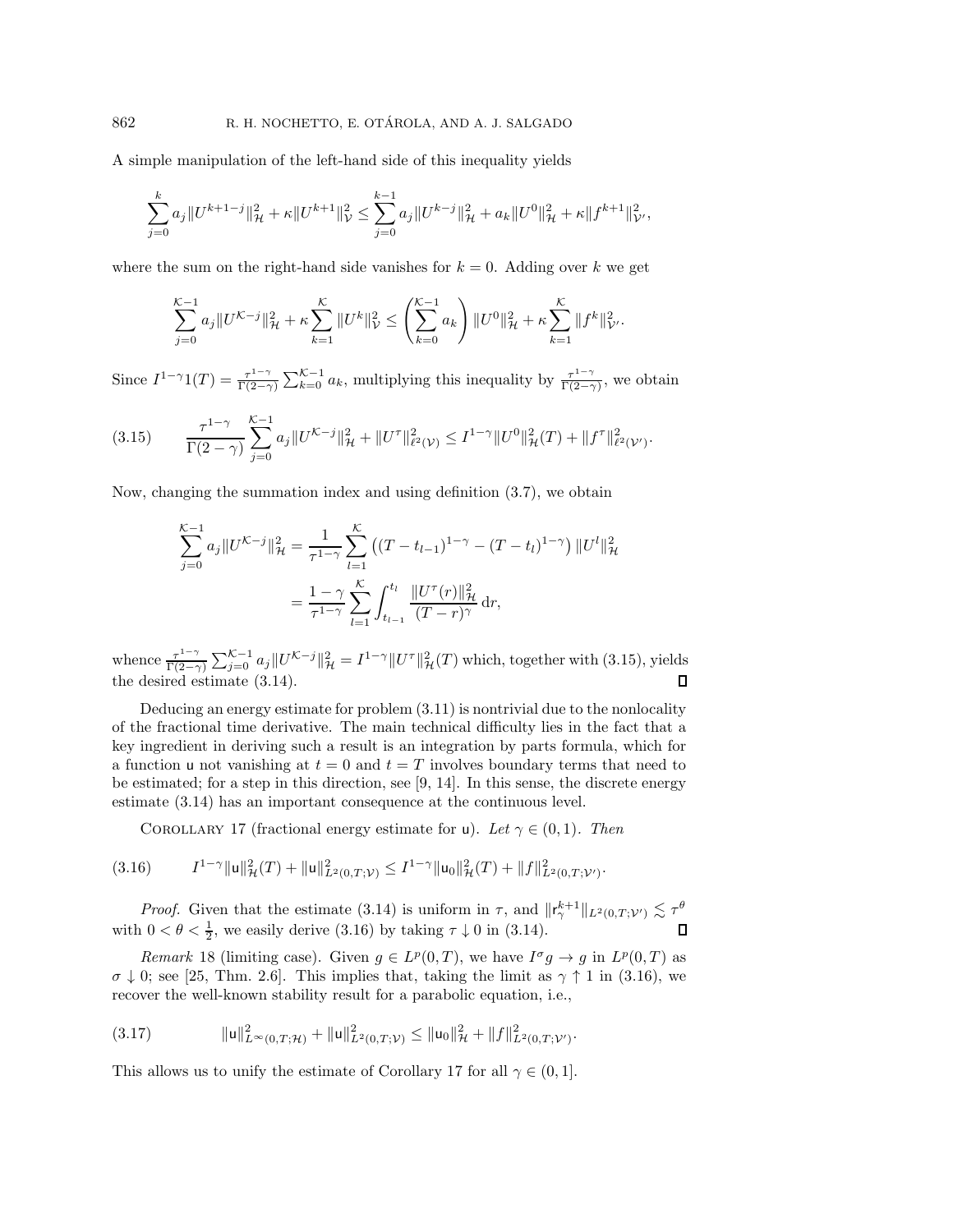**3.3. Discrete stability.** We now apply the ideas developed in sections [3.1](#page-10-5) and [3.2](#page-10-0) to problem [\(1.1\)](#page-0-0), i.e., we consider  $\mathfrak{F} = \mathcal{L}^s$ . As it was discussed in section [2.3,](#page-3-1) we realize the nonlocal spatial operator  $\mathcal{L}^s$  with the Caffarelli–Silvestre extension and look for solutions of the extended problem  $(2.7)$ . In view of  $(3.3)$  and  $(3.13)$ , we propose the following *semidiscrete* numerical scheme to approximate problem [\(2.7\)](#page-4-3) for  $\gamma \in (0,1]$ .

<span id="page-15-1"></span>Set  $\text{tr}_{\Omega} V^0 = \mathsf{u}_0$ . For  $k = 0, \ldots, \mathcal{K} - 1$  find  $V^{k+1} \in \mathring{H}_L^1(y^\alpha, \mathcal{C})$ , solution of

(3.18) 
$$
(\delta^{\gamma} \operatorname{tr}_{\Omega} V^{k+1}, \operatorname{tr}_{\Omega} W)_{L^{2}(\Omega)} + a(V^{k+1}, W) = \langle f^{k+1}, \operatorname{tr}_{\Omega} W \rangle
$$

for all  $W \in \mathring{H}_L^1(y^\alpha, \mathcal{C})$ , where a is the bilinear form defined in [\(2.8\)](#page-4-2), and  $\delta^\gamma$  is defined by [\(3.12\)](#page-13-3) for  $\gamma \in (0,1)$  and by [\(3.1\)](#page-10-6) for  $\gamma = 1$ . We have the following stability result.

COROLLARY 19 (unconditional stability for  $0 < \gamma \leq 1$ ). The semidiscrete scheme [\(3.18\)](#page-15-1) *is unconditionally stable and satisfies*

<span id="page-15-2"></span>
$$
I^{1-\gamma} \| \operatorname{tr}_{\Omega} V^{\tau} \|_{L^{2}(\Omega)}^{2}(T) + \| V^{\tau} \|_{\ell^{2}(\hat{H}_{L}^{1}(y^{\alpha}, \mathcal{C}))}^{2} \leq I^{1-\gamma} \| \mathsf{u}_{0} \|_{L^{2}(\Omega)}^{2}(T) + \| f^{\tau} \|_{\ell^{2}(\mathbb{H}^{-s}(\Omega))}^{2}.
$$
\n(3.19)

<span id="page-15-0"></span>*Proof.* Set  $V = \mathbb{H}^s(\Omega)$  and  $\mathcal{H} = L^2(\Omega)$ , and apply Theorem [16](#page-13-4) for  $\gamma \in (0,1)$  and Lemma [12](#page-10-7) for  $\gamma = 1$ . Л

**3.4. Error estimates.** We present semidiscrete error estimates for [\(3.18\)](#page-15-1).

<span id="page-15-5"></span>THEOREM 20 (error estimates for semidiscrete schemes). *Denote by*  $U$  and  $V^{\tau}$  the *solutions to* [\(2.7\)](#page-4-3) *and* [\(3.18\)](#page-15-1)*, respectively. If*  $\gamma \in (0,1)$  *and*  $\mathcal{A}(\mathsf{u}_0, f) < \infty$ *, then* 

<span id="page-15-3"></span>
$$
(3.20) \qquad \left[I^{1-\gamma} \|\operatorname{tr}_{\Omega}(\mathcal{U}^{\tau} - V^{\tau})\|_{L^{2}(\Omega)}^{2}(T)\right]^{\frac{1}{2}} + \|\mathcal{U}^{\tau} - V^{\tau}\|_{\ell^{2}(\hat{H}_{L}^{1}(y^{\alpha}, \mathcal{C}))} \lesssim \tau^{\theta} \mathcal{A}(\mathsf{u}_{0}, f),
$$

*where*  $0 < \theta < \frac{1}{2}$  *and the hidden constant is independent of the data and*  $\tau$  *but blows up for*  $\theta \uparrow \frac{1}{2}$ *. If, on the other hand,*  $\gamma = 1$ *, then we have* 

<span id="page-15-4"></span>
$$
\| \operatorname{tr}_{\Omega} (\mathcal{U}^{\tau} - V^{\tau}) \|_{\ell^{\infty}(L^2(\Omega))} + \| \mathcal{U}^{\tau} - V^{\tau} \|_{\ell^2(\hat{H}_L^1(y^{\alpha}, \mathcal{C}))}
$$
  

$$
\lesssim \tau^{\frac{1}{2}} \left( \| \mathbf{u}_0 \|_{\mathbb{H}^s(\Omega)} + \| f \|_{L^2(0, T; L^2(\Omega))} \right)
$$

*or*

$$
\| \operatorname{tr}_{\Omega} (\mathcal{U}^{\tau} - V^{\tau}) \|_{\ell^{\infty}(L^2(\Omega))} + \| \mathcal{U}^{\tau} - V^{\tau} \|_{\ell^2(\mathring{H}^1_L(y^{\alpha}, \mathcal{C}))}
$$
  

$$
\lesssim \tau \left( \| \mathbf{u}_0 \|_{\mathbb{H}^{2s}(\Omega)} + \| f \|_{BV(0, T; L^2(\Omega))} \right),
$$

*where, again, the hidden constant is independent of the data and*  $\tau$ .

*Proof.* Combining  $(2.7)$  with  $(3.6)$  and  $(3.12)$ , and subtracting  $(3.18)$ , the equation for the error  $E^k := U^k - V^k$  reads as

$$
(\delta^\gamma\mathop{\rm tr}\nolimits_{\Omega}E^{k+1},\mathop{\rm tr}\nolimits_{\Omega}W)_{L^2(\Omega)}+a(E^{k+1},W)=-\langle {\mathbf r}^{k+1}_\gamma,\mathop{\rm tr}\nolimits_{\Omega}W\rangle.
$$

For  $\gamma \in (0, 1)$ , we apply [\(3.19\)](#page-15-2) in conjunction with [\(3.10\)](#page-13-5) to derive [\(3.20\)](#page-15-3). The estimates (3.21) and (3.22) follow from [\[22,](#page-24-17) Thm. 3.16] and [\[22,](#page-24-17) Thm. 3.20] or [\[23\]](#page-24-18), respectively.  $\Box$ 

*Remark* 21 (error estimates for  $\gamma = 1$ ). Paper [\[23\]](#page-24-18) shows that under the assumptions  $u_0 \in \mathbb{H}^s(\Omega)$  and  $f \in L^2(0,T; L^2(\Omega))$ , the error estimate [\(3.21\)](#page-15-4) is sharp.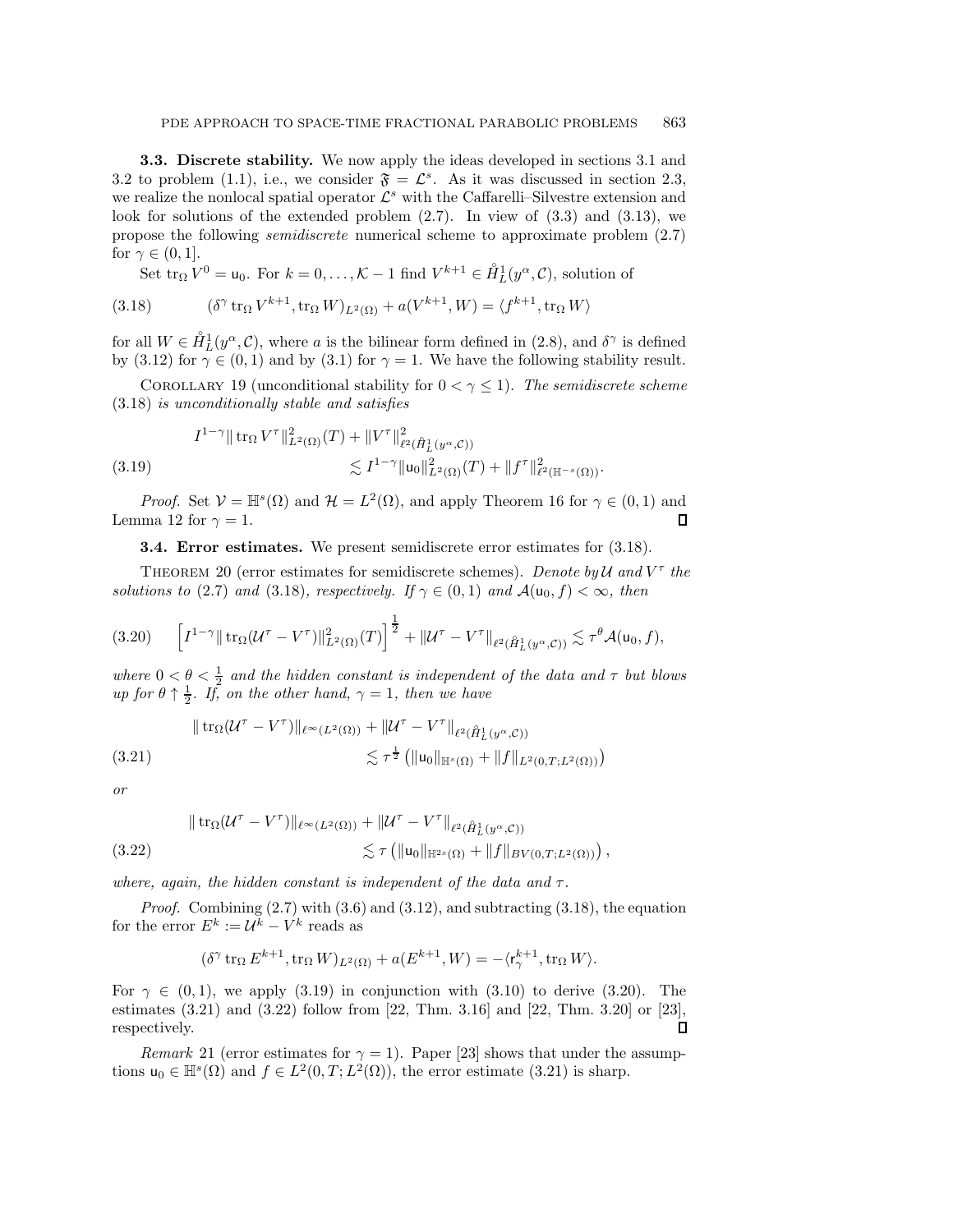### <span id="page-16-0"></span>864 R. H. NOCHETTO, E. OTÁROLA, AND A. J. SALGADO

## **4. Space discretization.** We now study space discretization of [\(2.7\)](#page-4-3).

<span id="page-16-1"></span>**4.1. Truncation.** A first step toward the discretization is to truncate the domain C. Since  $\mathcal{U}(t)$  decays exponentially in the extended direction y, for a.e.  $t \in (0, T)$ , we truncate C to  $\mathcal{C}_{\gamma} = \Omega \times (0, \gamma)$  for a suitable  $\gamma$  and seek solutions in this bounded domain; see [\[20,](#page-24-11) sect. 3]. The next result is an adaptation of [\[20,](#page-24-11) Prop. 3.1] and shows the exponential decay of U. To write such a result, we first define for  $\gamma \in (0,1]$ 

(4.1) 
$$
\Lambda^2_\gamma(\mathsf{u}_0,f) := I^{1-\gamma} \|\mathsf{u}_0\|_{L^2(\Omega)}^2(T) + \|f\|_{L^2(0,T;\mathbb{H}^{-s}(\Omega))}^2,
$$

<span id="page-16-3"></span>where  $I^0$  is the identity according to Remark [18](#page-14-3) (case  $\gamma = 1$ ).

<span id="page-16-5"></span><span id="page-16-2"></span>PROPOSITION 22 (exponential decay). *Given*  $\gamma \in (0, 1]$  *and*  $s \in (0, 1)$ *, we have* 

(4.2) 
$$
\|\nabla \mathcal{U}\|_{L^2(0,T;L^2(y^\alpha,\Omega\times(\mathcal{Y},\infty)))} \lesssim e^{-\sqrt{\lambda_1}\mathcal{Y}/2}\Lambda_\gamma(\mathsf{u}_0,f),
$$

*where*  $\gamma > 1$  *and*  $\mathcal U$  *denotes the solution to* [\(2.7\)](#page-4-3)*.* 

*Proof.* Recall from [\(2.9\)](#page-4-4) that  $\mathcal{U}(x,t) = \sum_k u_k(t) \varphi_k(x') \psi_k(y)$  solves [\(2.7\)](#page-4-3). Since  $\{\varphi_k\}_{k\in\mathbb{N}}$  is an orthonormal basis of  $L^2(\Omega)$  that satisfies [\(2.2\)](#page-3-3), we have

$$
\int_0^T \int_{\mathcal{C} \backslash \mathcal{C}_{\mathcal{I}}} y^{\alpha} |\nabla \mathcal{U}(x,t)|^2 \, dx \, dt \lesssim \int_0^T \sum_{k=1}^\infty \mathsf{u}_k(t)^2 \int_{\mathcal{I}}^\infty y^{\alpha} \left(\lambda_k \psi_k(y)^2 + \psi'_k(y)^2\right) \, dy \, dt
$$

$$
= \sum_{k=1}^\infty |\mathcal{I}^{\alpha} \psi_k(\mathcal{I}) \psi'_k(\mathcal{I})| \int_0^T \mathsf{u}_k(t)^2 \, dt,
$$

where we used [\(2.12\)](#page-5-3). Since  $|\mathcal{V}^{\alpha}\psi_k(\mathcal{Y})\psi'_k(\mathcal{Y})| \lesssim \lambda_k^s e^{-\sqrt{\lambda_k}\mathcal{Y}}$  [\[20,](#page-24-11) formula (2.32)], we deduce

$$
\int_0^T \int_{\mathcal{C} \setminus \mathcal{C}_{\mathcal{I}}} y^{\alpha} |\nabla \mathcal{U}(x,t)|^2 \, \mathrm{d}x \, \mathrm{d}t \lesssim e^{-\sqrt{\lambda_1} \mathcal{I}} \| \mathbf{u} \|_{L^2(0,T;\mathbb{H}^s(\Omega))}^2.
$$

Finally, by setting  $\mathcal{V} = \mathbb{H}^s(\Omega)$  and  $\mathcal{H} = L^2(\Omega)$ , the estimate [\(4.2\)](#page-16-2) follows from either [\(3.16\)](#page-14-1) for  $\gamma \in (0,1)$  or [\(3.17\)](#page-14-4) for  $\gamma = 1$ .  $\Box$ 

As a consequence of Proposition [22,](#page-16-3) we can consider the truncated problem

<span id="page-16-4"></span>
$$
(4.3) \begin{cases} -\operatorname{div}\left(y^{\alpha} \mathbf{A} \nabla v\right) + y^{\alpha} c v = 0 \text{ in } \mathcal{C}_{\mathcal{I}} \times (0, T), & v = 0 \text{ on } \left(\partial_L \mathcal{C}_{\mathcal{I}} \cup \Omega_{\mathcal{I}}\right) \times (0, T), \\ d_s \partial_t^{\gamma} \operatorname{tr}_{\Omega} v + \partial_{\nu}^{\alpha} v = d_s f \text{ on } \left(\Omega \times \{0\}\right) \times (0, T), & v = u_0 \text{ on } \Omega \times \{0\}, \ t = 0, \end{cases}
$$

where  $\Omega_{\gamma} = \Omega \times \{\gamma\}$  and  $\gamma \geq 1$  is sufficiently large. We now define

$$
\tilde{H}_L^1(y^\alpha, \mathcal{C}_{\mathcal{I}}) = \{ w \in H^1(y^\alpha, \mathcal{C}_{\mathcal{I}}) : w = 0 \text{ on } \partial_L \mathcal{C}_{\mathcal{I}} \cup \Omega_{\mathcal{I}} \},
$$
  

$$
\mathbb{V}_{\mathcal{I}} = \{ w \in L^2(0, T; \hat{H}_L^1(y^\alpha, \mathcal{C}_{\mathcal{I}})) : \partial_t^\gamma \operatorname{tr}_\Omega w \in L^2(0, T; \mathbb{H}^{-s}(\Omega)) \}.
$$

Problem [\(4.3\)](#page-16-4) is then understood as follows: seek  $v \in V_{\gamma}$  such that, for a.e.  $t \in (0, T)$ ,

(4.4) 
$$
\langle \partial_t^{\gamma} \operatorname{tr}_{\Omega} v, \operatorname{tr}_{\Omega} \phi \rangle + a_{\mathcal{I}}(v, \phi) = \langle f, \operatorname{tr}_{\Omega} \phi \rangle
$$

<span id="page-16-7"></span>for all  $\phi \in \mathring{H}_L^1(y^\alpha, \mathcal{C}_{\mathcal{I}})$  and  $\text{tr}_\Omega v(0) = \mathsf{u}_0$ . Here

<span id="page-16-6"></span>
$$
a_{\mathcal{F}}(w,\phi) = \frac{1}{d_s} \int_{\mathcal{C}_{\mathcal{F}}} y^{\alpha} \mathbf{A}(x) \nabla w \cdot \nabla \phi + y^{\alpha} c(x') w \phi.
$$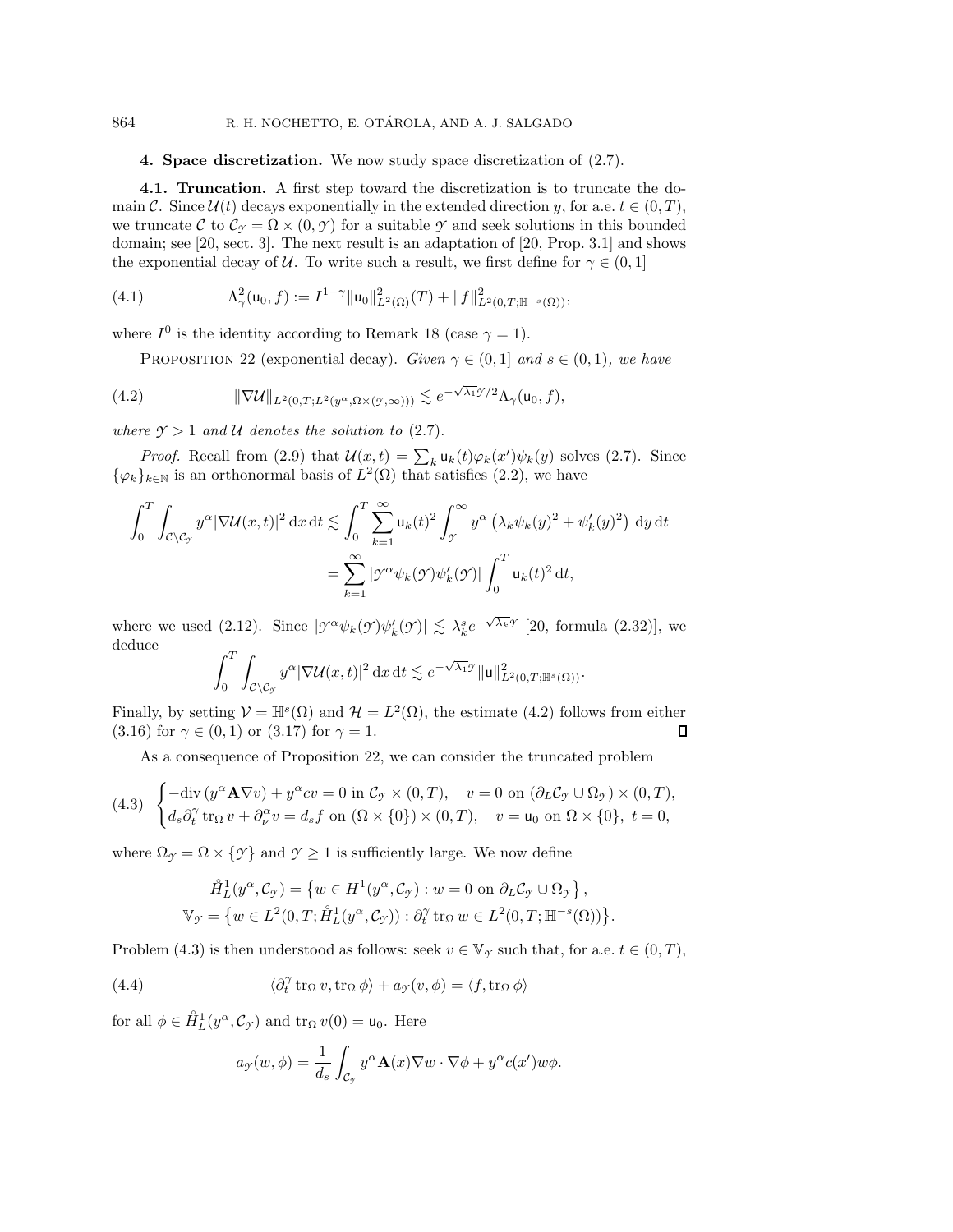*Remark* 23 (initial datum). We define  $v(0) \in \overset{\circ}{H}_{L}^{1}(y^{\alpha}, \mathcal{C}_{\mathcal{I}})$  as the solution to [\(4.3\)](#page-16-4) with the Neumann condition replaced by  $\text{tr}_{\Omega} v = \text{u}_0$ . The following estimate holds:  $||v(0)||_{\hat{H}^1_L(y^{\alpha}, \mathcal{C}_{\gamma})} \lesssim ||\mathsf{u}_0||_{\mathbb{H}^s(\Omega)}$  [\[20,](#page-24-11) Rem. 3.4].

<span id="page-17-1"></span>LEMMA 24 (exponential convergence). *For every*  $\gamma \in (0,1]$  *and*  $\gamma \geq 1$ *, we have* 

$$
(4.5)\quad I^{1-\gamma}\|\mathop{\rm tr}\nolimits_{\Omega}(\mathcal U-v)\|_{L^2(\Omega)}^2(T)+\|\nabla (\mathcal U-v)\|_{L^2(0,T;L^2(y^\alpha,\mathcal C_{\mathcal T}))}^2\lesssim e^{-\sqrt{\lambda_1}\mathcal T}\Lambda_\gamma^2(\mathsf u_0,f),
$$

*where U solves* [\(2.7\)](#page-4-3)*, v solves* [\(4.3\)](#page-16-4)*,* and  $\Lambda_{\gamma}(\mathsf{u},f)$  *is defined in* [\(4.1\)](#page-16-5)*.* 

*Proof.* Let  $w(x,t) := \mathcal{U}(x', y, t) - \mathcal{U}(x', \mathcal{Y}, t) \in \mathring{H}_L^1(y^\alpha, \mathcal{C}_{\mathcal{Y}})$  be a modification of  $\mathcal{U}$ with vanishing trace at  $y = \gamma$ . We observe that w satisfies

$$
\langle \operatorname{tr}_\Omega \partial_t^\gamma w, \operatorname{tr}_\Omega \phi \rangle + a_{\mathcal{T}}(w,\phi) = \langle f, \operatorname{tr}_\Omega \phi \rangle - \langle \operatorname{tr}_\Omega \partial_t^\gamma \mathcal{U}(\cdot,\mathcal{T},\cdot), \operatorname{tr}_\Omega \phi \rangle - a_{\mathcal{T}}(\mathcal{U}(\cdot,\mathcal{T},\cdot),\phi)
$$

for all  $\phi \in \mathring{H}_L^1(y^\alpha, \mathcal{C}_\mathcal{Y})$ . Therefore, the error  $e := v - w$  satisfies

$$
\langle \operatorname{tr}_{\Omega} \partial_t^{\gamma} e, \operatorname{tr}_{\Omega} \phi \rangle + a_{\gamma}(e, \phi) = a_{\gamma}(\mathcal{U}(\cdot, \mathcal{Y}, \cdot), \phi) + \langle \operatorname{tr}_{\Omega} \partial_t^{\gamma} \mathcal{U}(\cdot, \mathcal{Y}, \cdot), \operatorname{tr}_{\Omega} \phi \rangle.
$$

Setting  $\mathcal{V} = \mathbb{H}^s(\Omega)$  and  $\mathcal{H} = L^2(\Omega)$ , the assertion is a consequence of Corollary [17](#page-14-2) for  $\gamma$  < 1 and Remark [18](#page-14-3) for  $\gamma = 1$ , provided we can estimate the right-hand side of the previous expression and  $e(\cdot, 0) = \mathcal{U}(\cdot, \mathcal{Y}, 0)$ . We estimate the three terms in question separately using Proposition [22](#page-16-3) and the representation formula [\(2.9\)](#page-4-4).

 $\mathbb{E}\left[\mathcal{U}(\cdot,\mathcal{Y},\cdot),\phi\right] \lesssim \|\mathcal{U}(\cdot,\mathcal{Y},\cdot)\|_{\mathring{H}^1_L(y^\alpha,\mathcal{C}_{\mathcal{Y}})} \|\phi\|_{\mathring{H}^1_L(y^\alpha,\mathcal{C}_{\mathcal{Y}})} \text{ and }$ 

$$
\|\nabla \mathcal{U}(\cdot,\mathcal{Y},\cdot)\|_{L^2(y^\alpha,\mathcal{C}_{\mathcal{Y}})}^2 = \frac{1}{\alpha+1}\sum_{k=1}^{\infty}\lambda_k \mathsf{u}_k^2(t)\mathcal{Y}^{1+\alpha}\psi_k^2(\mathcal{Y}).
$$

Now, since  $|\psi_k(y)| \lesssim (\sqrt{\lambda_k}y)^s e^{-\sqrt{\lambda_k}y}$  for  $y \geq 1$ , we easily see that

$$
\begin{split} \|\nabla \mathcal{U}(\cdot,\mathcal{Y},\cdot)\|_{L^2(0,T;L^2(y^\alpha,\mathcal{C}_{\mathcal{Y}}))}^2 &\lesssim \mathcal{Y}^{2(1-s)} \sum_{k=1}^\infty \lambda_k \int_0^T \mathsf{u}_k^2(t) \,\mathrm{d} t (\sqrt{\lambda_k} \mathcal{Y})^{2s} e^{-2\sqrt{\lambda_k} \mathcal{Y}} \\ &\lesssim e^{-\sqrt{\lambda_1} \mathcal{Y}} \sum_{k=1}^\infty \lambda_k^s \int_0^T \mathsf{u}_k^2(t) \,\mathrm{d} t = e^{-\sqrt{\lambda_1} \mathcal{Y}} \|\mathsf{u}\|_{L^2(0,T;\mathbb{H}^s(\Omega))}^2. \end{split}
$$

For the second term, we have  $\partial_t^{\gamma} \mathcal{U}(\cdot, \mathcal{Y}, t) = \sum_{k=1}^{\infty} \partial_t^{\gamma} u_k(t) \varphi_k \psi_k(\mathcal{Y}),$  whence

$$
\|\partial_t^{\gamma} \mathcal{U}(\cdot, \gamma, t)\|_{\mathbb{H}^{-s}(\Omega)}^2 = \sum_{k=1}^{\infty} |\partial_t^{\gamma} \mathbf{u}_k(t)|^2 \lambda_k^{-s} |\psi_k(\gamma)|^2 \lesssim e^{-\sqrt{\lambda_1} \gamma} \sum_{k=1}^{\infty} |\partial_t^{\gamma} \mathbf{u}_k(t)|^2 \lambda_k^{-s}.
$$

On the other hand, in light of [\(2.14\)](#page-5-1), we deduce

$$
\sum_{k=1}^{\infty} |\partial_t^{\gamma} \mathsf{u}_k(t)|^2 \lambda_k^{-s} \lesssim \sum_{k=1}^{\infty} \left( \mathsf{u}_k^2(t) \lambda_k^s + f_k^2(t) \lambda_k^{-s} \right) = \|\mathsf{u}(t)\|_{\mathbb{H}^s(\Omega)}^2 + \|f(t)\|_{\mathbb{H}^{-s}(\Omega)}^2.
$$

Finally,  $\|\mathcal{U}(\cdot,\mathcal{Y},0)\|_{L^2(\Omega)}^2 = \sum_{k=1}^{\infty} \mathsf{u}_k^2(0)\psi_k^2(\mathcal{Y}) \lesssim e^{-\sqrt{\lambda_1}\mathcal{Y}} \|\mathsf{u}_0\|_{L^2(\Omega)}^2$ . Collecting the previous estimates and invoking the stability bounds [\(3.16\)](#page-14-1) and [\(3.17\)](#page-14-4) for u, we deduce

<span id="page-17-0"></span>
$$
(4.6) \tI^{1-\gamma} \| \operatorname{tr}_{\Omega} e \|_{L^2(\Omega)}^2(T) + \| \nabla e \|_{L^2(0,T;L^2(y^{\alpha}, \mathcal{C}_{\gamma}))}^2 \lesssim e^{-\sqrt{\lambda_1} \mathcal{Y}} \Lambda_{\gamma}^2(\mathsf{u}_0, f).
$$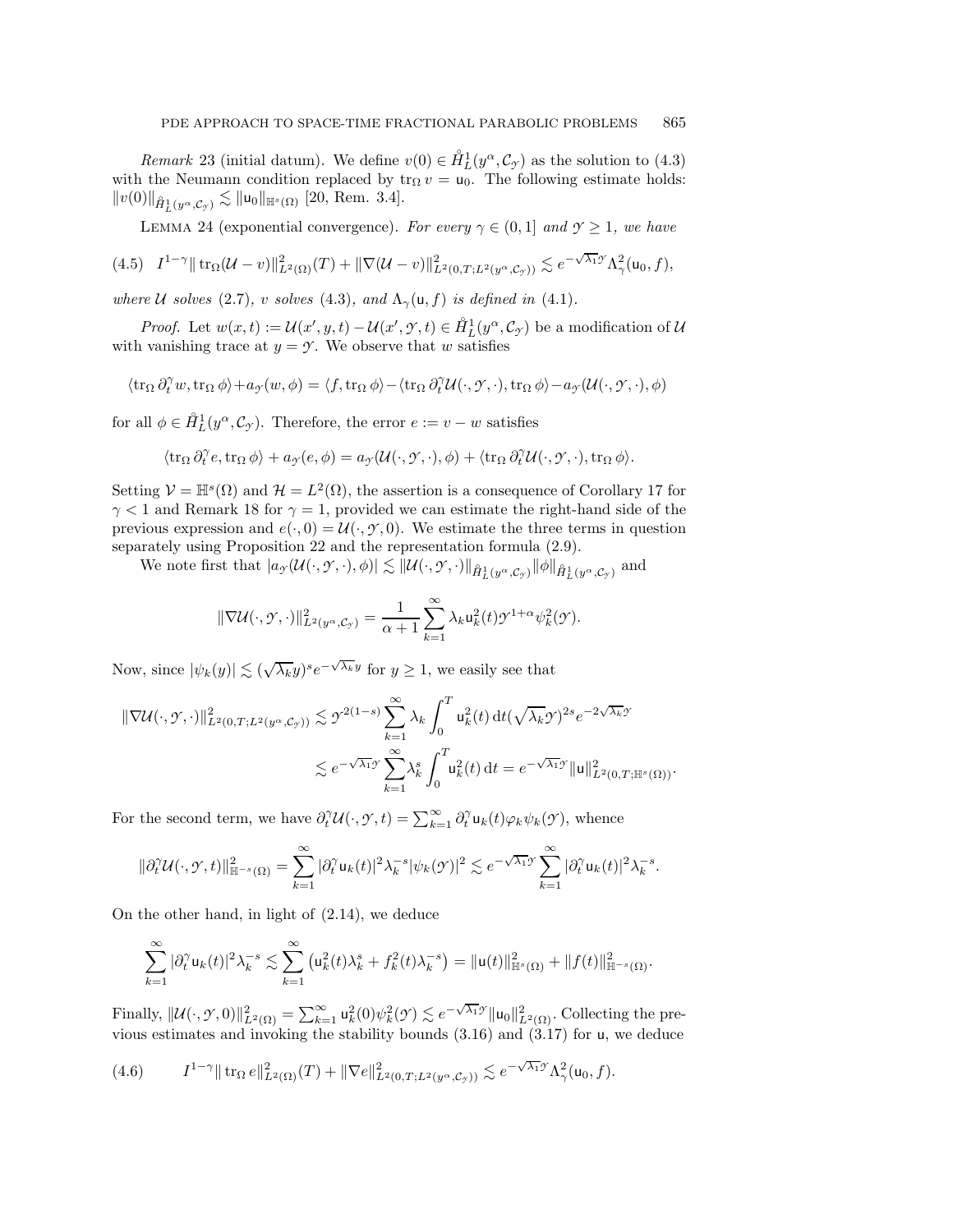Moreover, we have

$$
I^{1-\gamma} \|\operatorname{tr}_{\Omega} \mathcal{U}(\cdot,\mathcal{Y},\cdot,\cdot)\|_{L^2(\Omega)}^2(T) + \| \mathcal{U}(\cdot,\mathcal{Y},\cdot)\|_{L^2(0,T;\hat{H}_L^1(y^{\alpha},\mathcal{C}_{\mathcal{Y}}))}^2 \lesssim e^{-\sqrt{\lambda_1}\mathcal{Y}} \Lambda_\gamma^2(\mathsf{u}_0,f),
$$

 $\Box$ 

which, together with  $(4.6)$ , implies the desired estimate  $(4.5)$ .

As in section [3,](#page-10-1) we consider a semidiscrete approximation of [\(4.4\)](#page-16-6). Given the initialization  $\text{tr}_{\Omega} \mathcal{V}^0 = \mathsf{u}_0$ , for  $k = 0, \ldots, \mathcal{K} - 1$ ,  $\mathcal{V}^{k+1} \in \mathring{H}_L^1(y^\alpha, \mathcal{C})$  solve

$$
(\delta^{\gamma} \operatorname{tr}_{\Omega} \mathcal{V}^{k+1}, \operatorname{tr}_{\Omega} W)_{L^2(\Omega)} + a_{\gamma}(\mathcal{V}^{k+1}, W) = \langle f^{k+1}, W \rangle \quad \forall \ W \in \mathring{H}_L^1(y^{\alpha}, \mathcal{C}_{\gamma}).
$$

Its stability follows from Lemma [12](#page-10-7) ( $\gamma = 1$ ) and Theorem [16](#page-13-4) ( $\gamma < 1$ ). We can also prove estimates like those of Theorem [20.](#page-15-5)

We conclude with the following remark.

<span id="page-18-5"></span>*Remark* 25 (regularity of v versus  $\mathcal{U}$ ). In section [5](#page-21-0) we will approximate v, solution to problem [\(4.3\)](#page-16-4), so it is essential to elucidate its regularity. Separation of variables yields  $v(x', y, t) = \sum_k v_k(t) \varphi_k(x') \chi_k(y)$ , where  $\varphi_k$  solves [\(2.2\)](#page-3-3) and  $\chi_k$  solves

(4.7) 
$$
\chi''_k + \alpha y^{-1} \chi'_k - \lambda_k \chi_k = 0, \quad \chi_k(0) = 1, \quad \chi_k(\mathcal{Y}) = 0.
$$

Let  $I_s$  and  $K_s$  be the modified Bessel functions of first and second kind [\[1,](#page-24-19) sect. 9.6]; then

<span id="page-18-3"></span>
$$
\chi_k(y) = \left(\sqrt{\lambda_k}y\right)^s \left(a_{k,s}K_s(\sqrt{\lambda_k}y) + b_{k,s}I_s(\sqrt{\lambda_k}y)\right) =: \chi_{k,1}(y) + \chi_{k,2}(y).
$$

<span id="page-18-0"></span>To understand the behavior of  $\chi_k$ , we present the following properties of  $I_s$  [\[1\]](#page-24-19):

- <span id="page-18-2"></span>(a) For  $\nu \in \mathbb{R}$ ,  $\lim_{z \downarrow 0} 2^{\nu} \Gamma(\nu + 1) z^{-\nu} I_{\nu}(z) = 1$  (see [\[1,](#page-24-19) eq. (9.6.7)]).
- <span id="page-18-1"></span>(b) For  $\nu \in \mathbb{R}$  and  $k \in \mathbb{N}$ ,  $(z^{-1} d_z)^k (z^{\nu} I_{\nu}(z)) = z^{\nu - k} I_{\nu - k}(z)$  (see [\[1,](#page-24-19) eq. (9.6.28)]). (b) For  $\nu \in \mathbb{R}$  and  $\kappa \in \mathbb{N}$ ,  $(z - a_z)^{n}(z - a_{\nu}(z)) = z - a_{\nu}(z)$  (see [\[1,](#page-24-19) eq. (9.0, 0)]<br>(c) For  $z \ge 1$ , the function  $I_{\nu}(z)$  increases as  $e^{z}/\sqrt{2\pi z}$  (see [1, eq. (9.7.1)]).

Property [\(a\)](#page-18-0) yields  $I_s(0) = 0$ , which, together with  $\chi_k(0) = 1$ , implies  $\chi_{k,1} \equiv \psi_k$  and  $a_{k,s} = c_s = 2^{1-s} / \Gamma(s)$ , where  $\psi_k$  solves [\(2.10\)](#page-5-2). Since  $\chi_k(\mathcal{Y}) = 0$  we obtain

$$
b_{k,s} = -c_s K_s(\sqrt{\lambda_k} \mathcal{I}) I_s(\sqrt{\lambda_k} \mathcal{I})^{-1},
$$

and thus  $\chi_{k,2}$ . From [\(c\)](#page-18-1) and [\[20,](#page-24-11) property (v)] we have that  ${b_{k,s}}_{k\in\mathbb{N}}$  converges exponentially to 0 as  $k \uparrow \infty$ , and in particular it is bounded. Now [\(2.11\)](#page-5-0), [\(a\)](#page-18-0), and [\(b\)](#page-18-2), with  $k = 1$ , imply that  $\lim_{y \downarrow 0} y^{\alpha} \chi'_k(y) = \lambda_k^s (e_{k,s} - d_s)$ , where  $d_s = 2^{\alpha} \Gamma(s) / \Gamma(1 - s)$ and  $e_{k,s} = 2^{1-s}b_{k,s}/\Gamma(s)$ . This, together with the fact that  $\chi_k(y)$  solves [\(4.7\)](#page-18-3), yields  $\int_0^{\mathcal{I}} y^{\alpha} (\lambda_k \chi_k(y))^2 + \chi'_k(y)^2 dy \lesssim \lambda_k^s (e_{k,s} - d_s)$ . With these properties, and the fact that  $b_{k,s}$  converges exponentially to 0 as  $k \uparrow \infty$ , we arrive at

<span id="page-18-4"></span>
$$
(4.8) \qquad \int_{0+} y^{\beta} |\chi_k''(y)|^2 dy \lesssim \lambda_k^{3/2-\beta/2} \leq \lambda_k^{2s}, \qquad \mathcal{D}(v(\cdot,t)) \lesssim \sum_{k=1}^{\infty} \lambda_k^{1+s} |v_k(t)|^2,
$$

where  $D$  is defined right before [\(2.29\)](#page-7-1). From [\(2.13\)](#page-5-8),  $v_k$  solves

$$
\partial_t^{\gamma} v_k(t) + \lambda_k^s \left( 1 + \frac{e_{k,s}}{d_s} \right) v_k(t) = f_k(t), \ t > 0, \qquad v_k(0) = \mathbf{u}_{0,k}.
$$

Estimates [\(4.8\)](#page-18-4) and the exponential convergence of  ${e_k}_k$ <sub>k∈N</sub> allow us to conclude that the regularity of Theorems [7](#page-6-9) and [8](#page-8-5) also holds for  $v$ .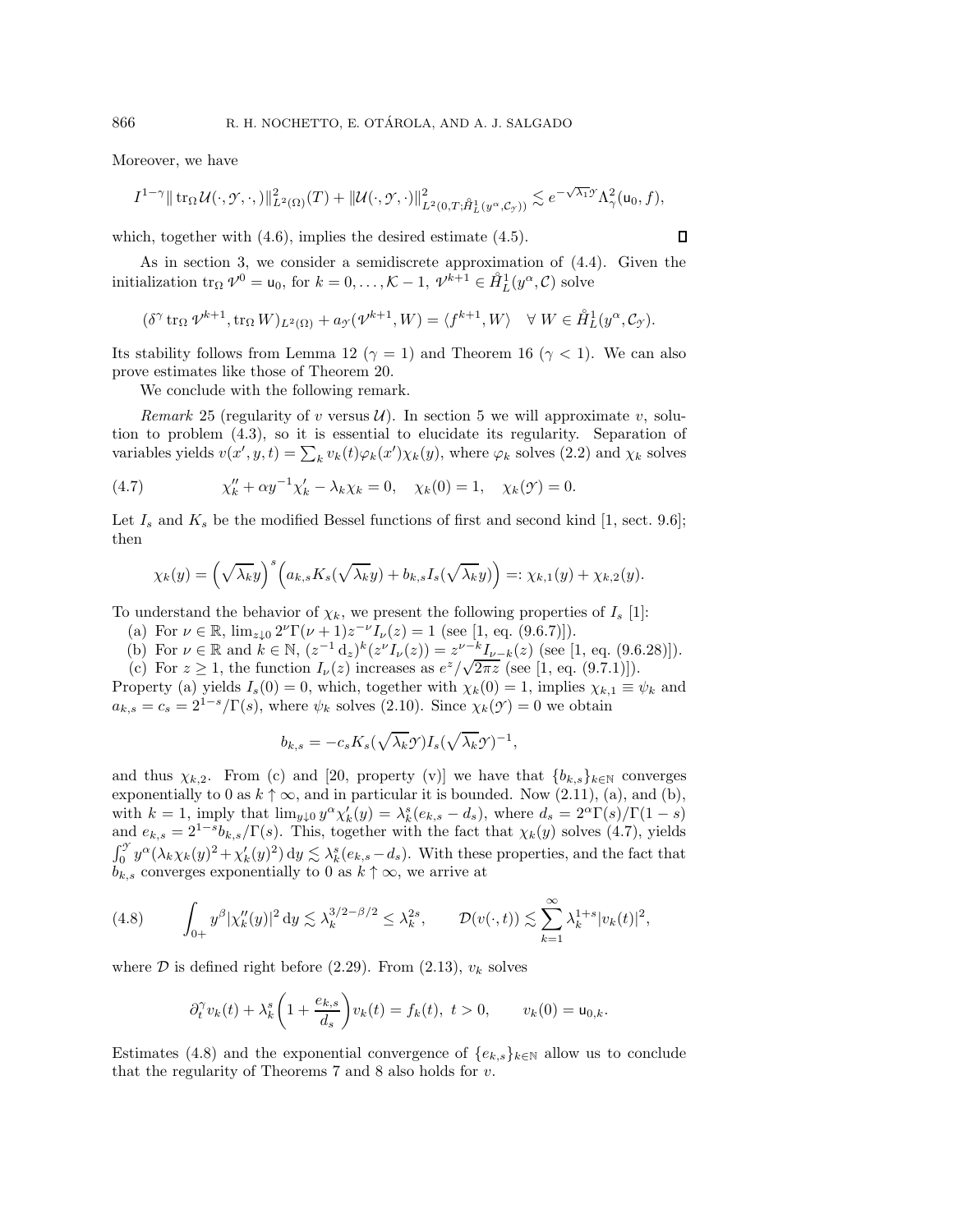<span id="page-19-0"></span>**4.2. Finite element methods.** We follow [\[20,](#page-24-11) sect. 4] and let  $\partial\Omega$  be polyhedral. Let  $\mathcal{T}_{\Omega} = \{K\}$  be a conforming mesh of  $\Omega$  into cells K (simplices or *n*-rectangles):

<span id="page-19-2"></span>
$$
\bar{\Omega}=\bigcup_{K\in \mathscr{T}_\Omega}K,\qquad |\Omega|=\sum_{K\in \mathscr{T}_\Omega}|K|.
$$

Let  $\mathbb{T}_{\Omega}$  be a collection of conforming shape-regular refinements  $\mathscr{T}_{\Omega}$  of an original mesh  $\mathscr{T}_{\Omega}^0$  [\[6\]](#page-24-20). If  $\mathscr{T}_{\Omega} \in \mathbb{T}_{\Omega}$ , we define  $h_{\mathscr{T}_{\Omega}} = \max_{K \in \mathscr{T}_{\Omega}} h_K$ .

We define  $\mathscr{T}_{\gamma}$  to be a partition of  $\mathcal{C}_{\gamma}$  into cells of the form  $T = K \times I$ , where  $K \in \mathcal{I}_{\Omega}$ , and *I* is an interval. We consider the partition  $\{y_k\}_{k=0}^M$  of the interval  $[0, \mathcal{Y}]$ 

(4.9) 
$$
y_k = \left(\frac{k}{M}\right)^{\mu} \mathcal{Y}, \quad k = 0, \dots, M,
$$

where  $\mu = \mu(\alpha) > 3/(1 - \alpha) > 1$ . Notice that each discretization of the truncated cylinder  $\mathcal{C}_{\gamma}$  depends on the truncation parameter  $\gamma$ . The set of all such triangulations  $\mathcal{T}_y$  is denoted by  $\mathbb{T}$ . In addition, if the partitions in the extended direction are given by [\(4.9\)](#page-19-2), the following weak regularity condition is valid: there is a constant  $\sigma$  such that, for all  $\mathcal{T}_{\gamma} \in \mathbb{T}$ , if  $T_1 = K_1 \times I_1$ ,  $T_2 = K_2 \times I_2 \in \mathcal{T}_{\gamma}$  have nonempty intersection, then  $h_{I_1}/h_{I_2} \leq \sigma$ , where  $h_I = |I|$ ; see [\[7,](#page-24-21) [20\]](#page-24-11).

The main motivation for considering elements as in [\(4.9\)](#page-19-2) is to compensate the rather singular behavior of U, solution to problem [\(2.7\)](#page-4-3), as  $y \downarrow 0$ . It is known that the numerical approximation of functions with a strong directional-dependent behavior needs anisotropic elements in order to recover quasi-optimal error estimates [\[7,](#page-24-21) [21\]](#page-24-22). In our setting, anisotropic elements of tensor product structure are essential.

Given  $\mathcal{T}_{\gamma}$ , we call  $\mathcal{N}(\mathcal{I}_{\gamma})$  the set of its nodes and  $\mathcal{N}(\mathcal{I}_{\gamma})$  the set of its interior and Neumann nodes. We denote by  $N = #\mathcal{X}(\mathcal{I}_\mathcal{I})$  the number of degrees of freedom of  $\mathcal{T}_{\gamma}$ . In what follows we assume that  $\#\mathcal{T}_{\Omega} \approx M^{n}$  so that  $N \approx M^{n+1}$ . For each vertex  $\mathsf{v}\in\mathcal{N},$  we write  $\mathsf{v}=(\mathsf{v}',\mathsf{v}''),$  where  $\mathsf{v}'$  corresponds to a node of  $\mathscr{T}_\Omega$ , and  $\mathsf{v}''$  corresponds to a node of the partition of  $[0, \mathcal{Y}]$ . We define  $h_{\mathbf{v}'} = \min\{h_K : \mathbf{v}'$  is a vertex of K $\}$ and  $h_{\mathbf{v}''} = \min\{h_I : \mathbf{v}''$  is a vertex of  $I\}$ . Given  $\mathbf{v} \in \mathcal{K}(\mathcal{I}_\mathcal{I})$ , we define the *star*  $S_{\mathbf{v}} := \bigcup_{T \ni \mathbf{v}} T$ , and for  $T \in \mathscr{T}_{\gamma}$  we set  $S_T := \bigcup_{\mathbf{v} \in T} S_{\mathbf{v}}$ . For  $\mathscr{T}_{\gamma} \in \mathbb{T}$ , we define

$$
\mathbb{V}(\mathscr{T}_{\mathcal{Y}}) := \left\{ W \in C^{0}(\bar{\mathcal{C}}_{\mathcal{Y}}) : W|_{T} \in \mathcal{P}_{1}(K) \otimes \mathbb{P}_{1}(I) \; \forall T = K \times I \in \mathscr{T}_{\mathcal{Y}}, \; W|_{\Gamma_{D}} = 0 \right\},\,
$$

where  $\Gamma_D = \partial_L C_\gamma \cup \Omega \times \{\gamma\}$  is called the Dirichlet boundary. If K is a simplex, then  $\mathcal{P}(T) = \mathbb{P}_1(K)$ , whereas if K is an *n*-rectangle, then  $\mathcal{P}(T) = \mathbb{Q}_1(K)$ . We also define  $\mathbb{U}(\mathscr{T}_{\Omega}) := \text{tr}_{\Omega} \mathbb{V}(\mathscr{T}_{\gamma}),$  i.e., a  $\mathcal{P}_1$  finite element space over the mesh  $\mathscr{T}_{\Omega}$ .

The graded meshes described by [\(4.9\)](#page-19-2) yield near-optimal error estimates in both regularity and order for the elliptic case investigated in [\[20\]](#page-24-11).

<span id="page-19-1"></span>**4.3. Weighted elliptic projector: Definition.** In this subsection, we define a *weighted elliptic projector*, which is fundamental in section [5.](#page-21-0) This projector is the operator  $G_{\mathscr{T}_{\mathscr{T}}}: \mathring{H}_L^1(y^{\alpha}, \mathcal{C}_{\mathscr{T}}) \to \mathbb{V}(\mathscr{T}_{\mathscr{T}})$  such that, for  $w \in \mathring{H}_L^1(y^{\alpha}, \mathcal{C}_{\mathscr{T}})$ , it is given by

(4.10) 
$$
a_{\mathcal{I}}(G_{\mathcal{I}_{\mathcal{I}}}w,W)=a_{\mathcal{I}}(w,W)\quad \forall W\in\mathbb{V}(\mathcal{I}_{\mathcal{I}}).
$$

To easily describe the properties of the weighted elliptic projection operator  $G_{\mathscr{T}_{\gamma}}$ we introduce the mesh-size functions  $h', h'' \in L^{\infty}(\mathcal{C}_{\mathcal{I}})$  given by

<span id="page-19-3"></span>
$$
h'_{|T} = h_K, \quad h''_{|T} = h_I \quad \forall \ T = K \times I \in \mathcal{I}_{\mathcal{Y}}.
$$

The operator  $G_{\mathcal{I}_{\gamma}}$  satisfies the following stability and approximation properties.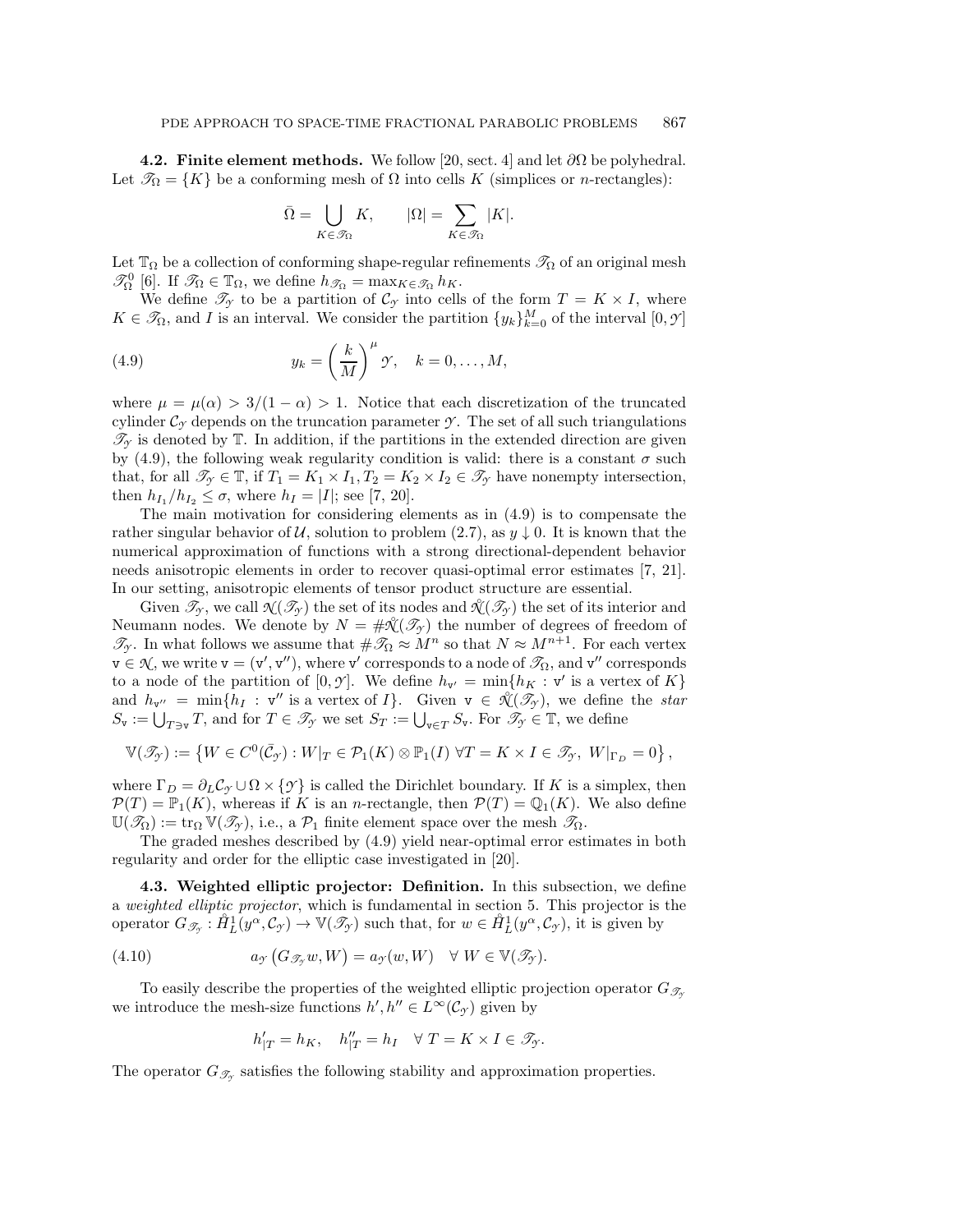PROPOSITION 26 (weighted elliptic projector). The weighted elliptic projector  $G_{\mathscr{T}_{\gamma}}$  $\int$ *is stable in*  $\hat{H}_L^1(y^\alpha, \mathcal{C}_\mathcal{Y})$ *, i.e.,* 

$$
\|\nabla G_{\mathscr{T}_{\mathcal{F}}} w\|_{L^2(y^{\alpha}, \mathcal{C}_{\mathcal{F}})} \lesssim \|\nabla w\|_{L^2(y^{\alpha}, \mathcal{C}_{\mathcal{F}})} \quad \forall w \in \mathring{H}_L^1(y^{\alpha}, \mathcal{C}_{\mathcal{F}}).
$$

*If, in addition,*  $w \in H^2(y^\alpha, \mathcal{C}_\gamma)$ *, then*  $G_{\mathcal{I}_\gamma}$  *has the following approximation property:* 

<span id="page-20-0"></span>
$$
(4.11) \qquad \|\nabla(w - G_{\mathscr{T}_{\mathcal{Y}}}w)\|_{L^2(y^{\alpha}, \mathcal{C}_{\mathcal{Y}})} \lesssim \|h'\nabla_{x'}\nabla w\|_{L^2(y^{\alpha}, \mathcal{C}_{\mathcal{Y}})} + \|h''\partial_y\nabla w\|_{L^2(y^{\alpha}, \mathcal{C}_{\mathcal{Y}})}.
$$

*Proof.* To show stability set  $W = G_{\mathcal{F}_Y}w$  in [\(4.10\)](#page-19-3), use the Cauchy–Schwarz inequality and the equivalence of  $a_y(w, w)$  with  $\|\nabla w\|_{L^2(y^\alpha, \mathcal{C}_{\mathcal{Y}})}^2$  (see Remark [3\)](#page-4-5).

Obtaining the estimate [\(4.11\)](#page-20-0) hinges on Galerkin orthogonality, which yields

$$
\|\nabla (w - G_{\mathscr{T}_{\mathcal{Y}}} w)\|_{L^2(y^{\alpha}, \mathcal{C}_{\mathcal{Y}})}^2 \lesssim a_{\mathcal{Y}}(w - G_{\mathscr{T}_{\mathcal{Y}}} w, w - \Pi_{\mathscr{T}_{\mathcal{Y}}} w),
$$

where  $\Pi_{\mathscr{T}_{\gamma}}$  is the interpolation operator defined in [\[20\]](#page-24-11). The assertion then follows from the anisotropic interpolation estimates of [\[20,](#page-24-11) Thms. 4.7 and 4.8].  $\Box$ 

<span id="page-20-2"></span>LEMMA 27 (error estimates: elliptic projector). *If*  $w \in \hat{H}_L^1(y^\alpha, \mathcal{C}_{\mathcal{Y}})$ ,  $\mathcal{S}(w) < \infty$ , and the mesh  $\mathcal{T}_{\gamma}$  *is graded as in* [\(4.9\)](#page-19-2)*, then we have* 

<span id="page-20-4"></span>
$$
(4.12) \|\nabla(w - G_{\mathscr{T}_{\mathcal{Y}}}w)\|_{L^2(y^{\alpha}, \mathcal{C}_{\mathcal{Y}})} + \|\operatorname{tr}_{\Omega}(w - G_{\mathscr{T}_{\mathcal{Y}}}w)\|_{\mathbb{H}^s(\Omega)} \lesssim |\log N|^s N^{-1/(n+1)}\mathcal{S}(w),
$$

*where*  $N = #\mathcal{T}_{\gamma}$  *and*  $\mathcal{S}(w)$  *is defined in* [\(2.33\)](#page-7-5)*.* 

*Proof.* The estimate for the first term is a direct consequence of  $(4.11)$ , together with the fact that  $\mathcal{S}(w) < \infty$  and [\[20,](#page-24-11) Thm. 5.4], where the graded mesh [\(4.9\)](#page-19-2) on the extended variable y is essential to recovering near optimality. The bound for the second term is a consequence of the trace estimate  $(2.5)$ .  $\Box$ 

<span id="page-20-5"></span>As with a standard, unweighted, elliptic projection, we can obtain improved estimates for the weighted elliptic projection  $G_{\mathscr{T}_{\mathscr{I}}}$  in the  $L^2(\Omega)$ -norm via duality.

PROPOSITION 28 ( $L^2(\Omega)$ -approximation). *If*  $w \in \hat{H}_L^1(y^\alpha, \mathcal{C}_{\mathcal{I}})$ ,  $\mathcal{S}(w) < \infty$ , and *the mesh*  $\mathcal{T}_{\gamma}$  *is graded as in* [\(4.9\)](#page-19-2)*, then we have* 

<span id="page-20-3"></span>(4.13) 
$$
\|\operatorname{tr}_{\Omega}(w - G_{\mathscr{T}_{\mathcal{F}}}w)\|_{L^{2}(\Omega)} \lesssim |\log N|^{2s} N^{-\frac{1+s}{n+1}} \mathcal{S}(w),
$$

*where*  $N = #\mathcal{T}_{\gamma}$  *and*  $\mathcal{S}(w)$  *is defined in* [\(2.33\)](#page-7-5)*.* 

*Proof.* Let  $\mathcal{E} = w - G_{\mathcal{F}_{\mathcal{F}}} w$  and  $e = \text{tr}_{\Omega}(w - G_{\mathcal{F}_{\mathcal{F}}} w)$  and denote by  $P_{\mathcal{F}_{\Omega}} : L^2(\Omega) \to$  $\mathbb{U}(\mathscr{T}_{\Omega})$  the standard L<sup>2</sup>-projection. With this notation,  $||e||_{L^2(\Omega)} \leq ||e-P_{\mathscr{T}_{\Omega}}e||_{L^2(\Omega)} +$  $||P_{\mathcal{D}_0}e||_{L^2(\Omega)}$ . The estimate of the first term follows from standard polynomial interpolation and Hilbert space interpolation arguments

$$
||e - P_{\mathcal{F}_{\Omega}}e||_{L^{2}(\Omega)} \lesssim h_{\mathcal{F}_{\Omega}}^{s}||e||_{\mathbb{H}^{s}(\Omega)} \lesssim h_{\mathcal{F}_{\Omega}}^{s}||\nabla \mathcal{E}||_{L^{2}(y^{\alpha}, \mathcal{C}_{\mathcal{I}})} \lesssim \mathcal{S}(w)|\log N|^{s}N^{-\frac{1+s}{n+1}}.
$$

To estimate the remaining term we argue by duality. Let  $z \in \mathring{H}_L^1(y^\alpha, \mathcal{C}_{\mathcal{I}})$  solve

(4.14) 
$$
a_{\mathcal{I}}(\phi, z) = \langle P_{\mathcal{I}_{\Omega}}e, \operatorname{tr}_{\Omega} \phi \rangle \quad \forall \phi \in \mathring{H}_L^1(y^{\alpha}, \mathcal{C}_{\mathcal{I}}).
$$

Set  $\phi = \mathcal{E}$ . Using the definition of  $P_{\mathcal{I}_{\Omega}}$ , the fact that  $e = \text{tr}_{\Omega} \mathcal{E}$ , and [\(4.14\)](#page-20-1), we obtain

<span id="page-20-1"></span>
$$
||P_{\mathscr{T}_{\Omega}}e||_{L^2(\Omega)}^2 = a_{\mathscr{T}}(\mathcal{E},z) \lesssim ||\nabla(w - G_{\mathscr{T}_{\mathscr{T}}}w)||_{L^2(y^{\alpha},\mathcal{C}_{\mathscr{T}})} ||\nabla(z - G_{\mathscr{T}_{\mathscr{T}}}z)||_{L^2(y^{\alpha},\mathcal{C}_{\mathscr{T}})}.
$$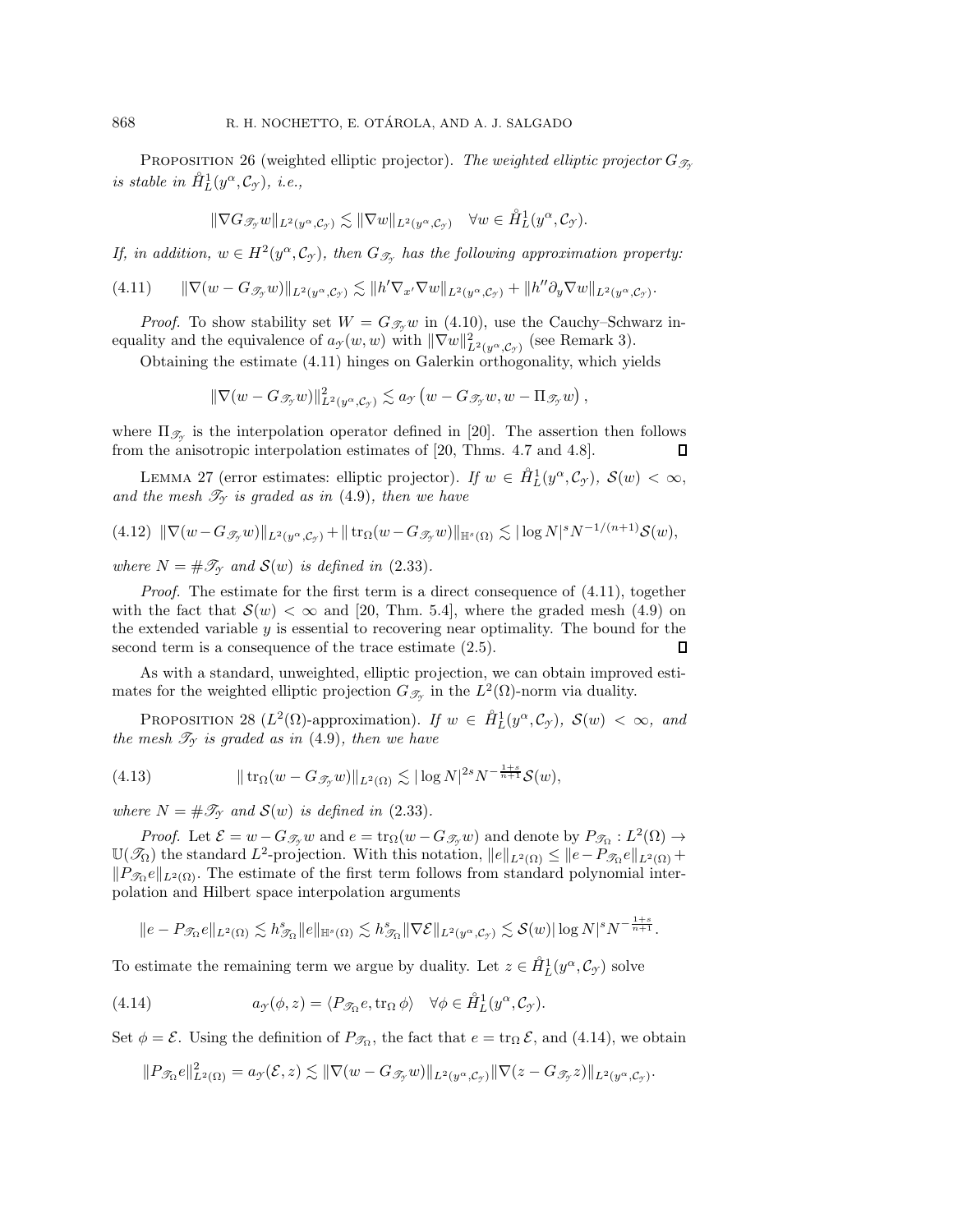Applying Lemma [27](#page-20-2) to z, in conjunction with  $\mathcal{S}(z) \lesssim \|P_{\mathcal{I}\Omega}e\|_{\mathbb{H}^{1-s}(\Omega)}$  [\[20,](#page-24-11) Thm. 2.7] for z, we arrive at

$$
\|\nabla(z - G_{\mathscr{T}_{\mathcal{T}}}z)\|_{L^2(y^{\alpha}, \mathcal{C}_{\mathcal{T}})} \lesssim |\log N|^s N^{-\frac{1}{n+1}}\mathcal{S}(z) \lesssim |\log N|^s N^{-\frac{1}{n+1}}\|P_{\mathscr{T}_{\Omega}}e\|_{\mathbb{H}^{1-s}(\Omega)}.
$$

The inverse estimate  $||P_{\mathscr{T}_{\Omega}}e||_{\mathbb{H}^{1-s}(\Omega)} \lesssim h_{\mathscr{T}_{\Omega}}^{s-1}||P_{\mathscr{T}_{\Omega}}e||_{L^2(\Omega)}$  and Lemma [27](#page-20-2) yield

$$
||P_{\mathscr{T}_{\Omega}}e||_{L^2(\Omega)} \lesssim \mathcal{S}(w)|\log N|^{2s}N^{-\frac{1+s}{n+1}},
$$

<span id="page-21-0"></span>which implies the asserted estimate [\(4.13\)](#page-20-3).

**5.** A fully discrete scheme for  $\gamma \in (0,1]$ . Let us now describe a fully discrete numerical scheme to solve [\(4.4\)](#page-16-6). The space discretization hinges on the finite element method on a truncated cylinder discussed in section [4.](#page-16-0) The discretization in time uses the implicit finite difference schemes proposed in section [3.1](#page-10-5) for  $\gamma = 1$  and in section [3.2](#page-10-0) for  $\gamma \in (0,1)$ .

The fully discrete scheme computes the sequence  $V_{\mathcal{T}_{\gamma}}^{\tau} \subset \mathbb{V}(\mathcal{T}_{\gamma})$ , an approximation of the solution to problem [\(4.4\)](#page-16-6) at each time step. We initialize the scheme by setting

(5.1) 
$$
V_{\mathcal{T}_{\mathcal{I}}}^{0} = \mathcal{I}_{\mathcal{T}_{\Omega}} \mathsf{u}_{0},
$$

where  $\mathcal{I}_{\mathscr{T}_{\Omega}} = G_{\mathscr{T}_{\mathscr{T}}} \circ \mathcal{H}_{\alpha}$  and  $\mathcal{H}_{\alpha}$  is the  $\alpha$ -harmonic extension onto  $\mathcal{C}_{\mathscr{T}}$  (see Remark [23\)](#page-16-7); notice that  $\text{tr}_{\Omega} V_{\mathscr{T}_{\mathcal{T}}}^0 = \text{tr}_{\Omega} G_{\mathscr{T}_{\mathcal{T}}} v(0)$ . For  $k = 0, \ldots, \mathcal{K} - 1$ , let  $V_{\mathscr{T}_{\mathcal{T}}}^{k+1} \in \mathbb{V}(\mathscr{T}_{\mathcal{T}})$  solve

<span id="page-21-2"></span>(5.2) 
$$
(\delta^{\gamma} \operatorname{tr}_{\Omega} V^{k+1}_{\mathscr{T}_{\mathcal{T}}} , \operatorname{tr}_{\Omega} W)_{L^2(\Omega)} + a_{\mathcal{T}}(V^{k+1}_{\mathscr{T}_{\mathcal{T}}} , W) = \langle f^{k+1}, \operatorname{tr}_{\Omega} W \rangle \quad \forall W \in \mathbb{V}(\mathscr{T}_{\mathcal{T}}).
$$

The discrete operator  $\delta^{\gamma}$  is defined in [\(3.12\)](#page-13-3) for  $\gamma \in (0,1)$  and in [\(3.1\)](#page-10-6) for  $\gamma = 1$ . An approximate solution to problem [\(1.1\)](#page-0-0) is given by the sequence  $U_{\mathcal{T}_{\Omega}}^{\tau} \subset \mathbb{U}(\mathcal{T}_{\Omega})$ :

<span id="page-21-1"></span>
$$
U_{\mathcal{T}_{\Omega}}^{\tau} = \operatorname{tr}_{\Omega} V_{\mathcal{T}_{\gamma}}^{\tau}.
$$

As before,  $(5.1)$ – $(5.2)$  is a discrete elliptic problem with dynamic boundary condition. We have the following unconditional stability result.

Lemma 29 (unconditional stability). *The discrete scheme* [\(5.1\)](#page-21-1)*–*[\(5.2\)](#page-21-2) *is unconditionally stable for all*  $\gamma \in (0, 1]$ *, i.e.,* 

<span id="page-21-3"></span>
$$
(5.3) \tI^{1-\gamma} \| \operatorname{tr}_{\Omega} V_{\mathscr{T}_{\gamma}}^{\tau} \|_{L^2(\Omega)}^2(T) + \| V_{\mathscr{T}_{\gamma}}^{\tau} \|_{\ell^2(\hat{H}_L^1(y^{\alpha}, \mathcal{C}_{\gamma}))}^2 \lesssim \Lambda_{\gamma} (V_{\mathscr{T}_{\gamma}}^0, f^{\tau})^2,
$$

*where*  $I^0$  *is the identity according to Remark* [18](#page-14-3) *(case*  $\gamma = 1$ *).* 

*Proof.* Set  $W = 2\tau V_{\mathcal{T}_\gamma}^{k+1}$  for  $\gamma = 1$  and  $W = 2\Gamma(2-\gamma)\tau^{\gamma}V_{\mathcal{T}_\gamma}^{k+1}$  for  $0 < \gamma < 1$  in [\(5.2\)](#page-21-2) and proceed as in Lemma [12](#page-10-7) and Theorem [16,](#page-13-4) respectively.

Let us now obtain an error estimate for the fully discrete scheme  $(5.2)$ . We split the error into the so-called interpolation and approximation errors [\[8,](#page-24-23) [28\]](#page-25-4):

$$
v^{\tau} - V^{\tau}_{\mathscr{T}_{\mathcal{T}}} = (v^{\tau} - G_{\mathscr{T}_{\mathcal{T}}}v^{\tau}) + (G_{\mathscr{T}_{\mathcal{T}}}v^{\tau} - V^{\tau}_{\mathscr{T}_{\mathcal{T}}}) = \eta^{\tau} + E^{\tau}_{\mathscr{T}_{\mathcal{T}}}.
$$

Property [\(4.12\)](#page-20-4) implies that  $\eta$  is controlled near-optimally in energy

$$
\|\nabla \eta^{\tau}\|_{\ell^2(L^2(y^{\alpha}, \mathcal{C}_{\mathcal{F}}))} \lesssim |\log N|^s N^{-1/(n+1)} \|\mathcal{S}(v^{\tau})\|_{L^2(0,T)}.
$$

 $\Box$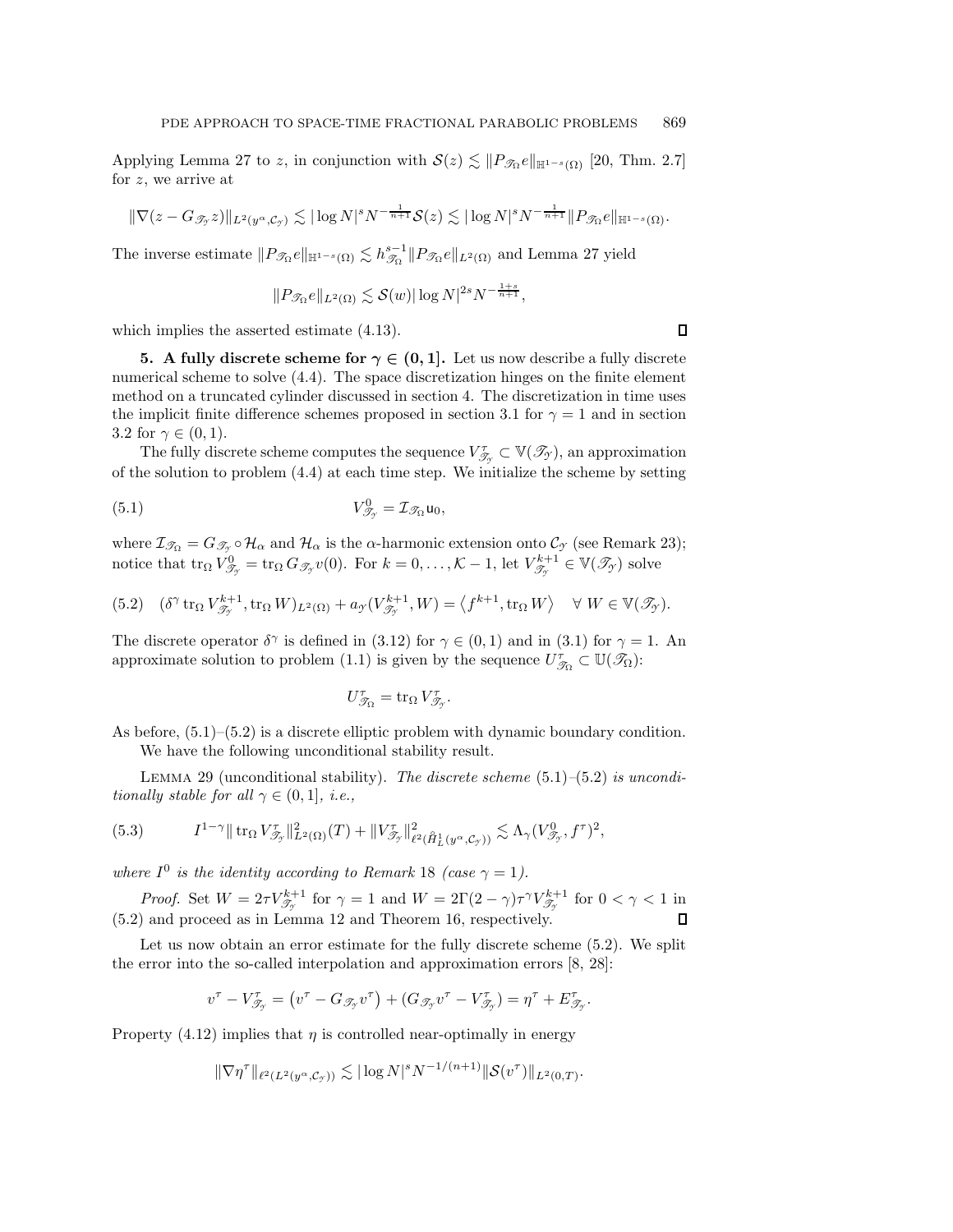Estimate [\(2.34\)](#page-7-6), Corollary [9,](#page-9-2) and Remark [25](#page-18-5) imply that  $\mathcal{S}(v) \in W_1^1(0,T)$ , whence

<span id="page-22-1"></span>(5.4) 
$$
\|\nabla \eta^{\tau}\|_{\ell^2(L^2(y^{\alpha}, \mathcal{C}_{\mathcal{Y}}))} \lesssim |\log N|^s N^{\frac{-1}{n+1}} \mathcal{B}(\mathsf{u}_0, f),
$$

since  $\mathcal{R}(u_0, f) \leq \mathcal{B}(u_0, f)$ . Similar arguments, together with [\(4.13\)](#page-20-3), allow us to conclude an approximation result in the  $L^2$ -norm for the trace

<span id="page-22-2"></span>(5.5) 
$$
I^{1-\gamma} \| \operatorname{tr}_{\Omega} \eta^{\tau} \|_{L^{2}(\Omega)}(T) \lesssim |\log N|^{2s} N^{-\frac{1+s}{n+1}} I^{1-\gamma} \mathcal{B}(\mathsf{u}_{0},f)(T).
$$

<span id="page-22-3"></span>The error estimates for  $(5.1)$ – $(5.2)$  read as follows.

THEOREM 30 (error estimates:  $\gamma \in (0,1)$ ). Let  $\gamma \in (0,1)$ , v, and  $V_{\mathscr{T}_{\gamma}}^{\tau}$  solve [\(4.4\)](#page-16-6) *and* [\(5.1\)](#page-21-1)–[\(5.2\)](#page-21-2)*, respectively. If*  $\mathcal{A}(\mathsf{u}_0, f), \mathcal{B}(\mathsf{u}_0, f) < \infty$  *and*  $\mathcal{T}_{\mathcal{I}}$  *verifies* [\(4.9\)](#page-19-2)*, then* 

$$
[I^{1-\gamma} \|\operatorname{tr}_{\Omega}(v^{\tau} - V_{\mathcal{T}_{\gamma}}^{\tau})\|_{L^{2}(\Omega)}^{2}(T)]^{\frac{1}{2}} \lesssim \tau^{\theta} \mathcal{A}(\mathsf{u}_{0},f) + |\log N|^{2s} N^{-\frac{1+s}{n+1}} \mathcal{B}(\mathsf{u}_{0},f)
$$

*and*

$$
||v^{\tau}-V_{\mathscr{T}_{\mathcal{I}}}\mathbb{I}_{\ell^2(\hat{H}_L^1(y^{\alpha},\mathcal{C}_{\mathcal{I}}))} \lesssim \tau^{\theta} \mathcal{A}(\mathsf{u}_0,f) + |\log N|^s N^{\frac{-1}{n+1}} \mathcal{B}(\mathsf{u}_0,f),
$$

*where* A *and* B are defined in  $(2.36)$  *and*  $(2.41)$  *respectively,*  $0 < \theta < \frac{1}{2}$ *, and the hidden constants blow up as*  $\theta \uparrow \frac{1}{2}$ .

*Proof.* Using the continuous problem [\(4.4\)](#page-16-6), the discrete equation [\(5.2\)](#page-21-2), and the definition [\(4.10\)](#page-19-3) of  $G_{\mathscr{T}_{\gamma}}$ , we arrive at the equation that controls the error:

<span id="page-22-0"></span>(5.6) 
$$
(\delta^{\gamma} \operatorname{tr}_{\Omega} E^{k+1}_{\mathscr{T}_{\gamma}}, \operatorname{tr}_{\Omega} W)_{L^2(\Omega)} + a_{\gamma}(E^{k+1}_{\mathscr{T}_{\gamma}}, W) = \langle \operatorname{tr}_{\Omega} \omega^{k+1}, \operatorname{tr}_{\Omega} W \rangle \quad W \in \mathbb{V}(\mathscr{T}_{\gamma}),
$$

where  $\omega^{k+1} = \delta^\gamma G_{\mathscr{T}_{\mathscr{T}}} v(t_{k+1}) - \partial_t^\gamma v(t_{k+1})$ . Estimate [\(5.3\)](#page-21-3) applied to [\(5.6\)](#page-22-0) yields

$$
I^{1-\gamma}\|\mathop{\rm tr}\nolimits_{\Omega}E^\tau_{\mathscr{T}_{\mathscr{T}}}\|^2_{L^2(\Omega)}(T)+\|E^\tau_{\mathscr{T}_{\mathscr{T}}}\|^2_{\ell^2(\mathring{H}^1_L(y^\alpha,{\mathcal C}_{\mathscr{T}}))}\lesssim \|\mathop{\rm tr}\nolimits_{\Omega}\omega^\tau\|^2_{\ell^2(\mathbb{H}^{-s}(\Omega))},
$$

because  $\text{tr}_{\Omega} E_{\mathscr{T}_{\gamma}}^0 = 0$ . We decompose  $\omega^{k+1}$  as  $\omega^{k+1} = \omega_1^{k+1} + \omega_2^{k+1}$  with

$$
\omega_1^{k+1} := \left(\delta^{\gamma}v(t_{k+1}) - \partial_t^{\gamma}v(t_{k+1})\right), \qquad \omega_2^{k+1} := \delta^{\gamma}\left(G_{\mathscr{T}_{\gamma}}v(t_{k+1}) - v(t_{k+1})\right).
$$

The first term is controlled using Proposition [15.](#page-12-1) For  $\theta \in (0, \frac{1}{2})$  we have

$$
\|\operatorname{tr}_\Omega \omega_1^\tau\|_{\ell^2(\mathbb{H}^{-s}(\Omega))} \lesssim \tau^\theta \mathcal{A}(\mathsf{u}_0,f),
$$

with a hidden constant that blows up as  $\theta \uparrow \frac{1}{2}$ . To estimate  $\omega_2^{k+1}$  we use [\(3.6\)](#page-11-4) and  $(3.12)$  to write

$$
\omega_2^{k+1} = \frac{1}{\Gamma(2-\gamma)} \sum_{j=0}^k \frac{a_j}{\tau^{\gamma}} \int_{I_{k-j}} (I - G_{\mathcal{I}_{\gamma}}) \partial_t v(s) \, ds
$$

and use Proposition [28](#page-20-5) together with  $|| \text{ tr}_{\Omega} \omega_2^{k+1} ||_{\mathbb{H}^{-s}(\Omega)} \lesssim || \text{ tr}_{\Omega} \omega_2^{k+1} ||_{L^2(\Omega)}$  to obtain

$$
\|\operatorname{tr}_{\Omega}\omega_2^{k+1}\|_{\mathbb{H}^{-s}(\Omega)} \lesssim \frac{\tau^{1-\gamma}}{\Gamma(2-\gamma)}|\log N|^{2s}N^{-\frac{1+s}{n+1}}\sum_{j=0}^k a_j \int_{I_{k-j}} \mathcal{S}(\partial_t v(s))\,\mathrm{d}s.
$$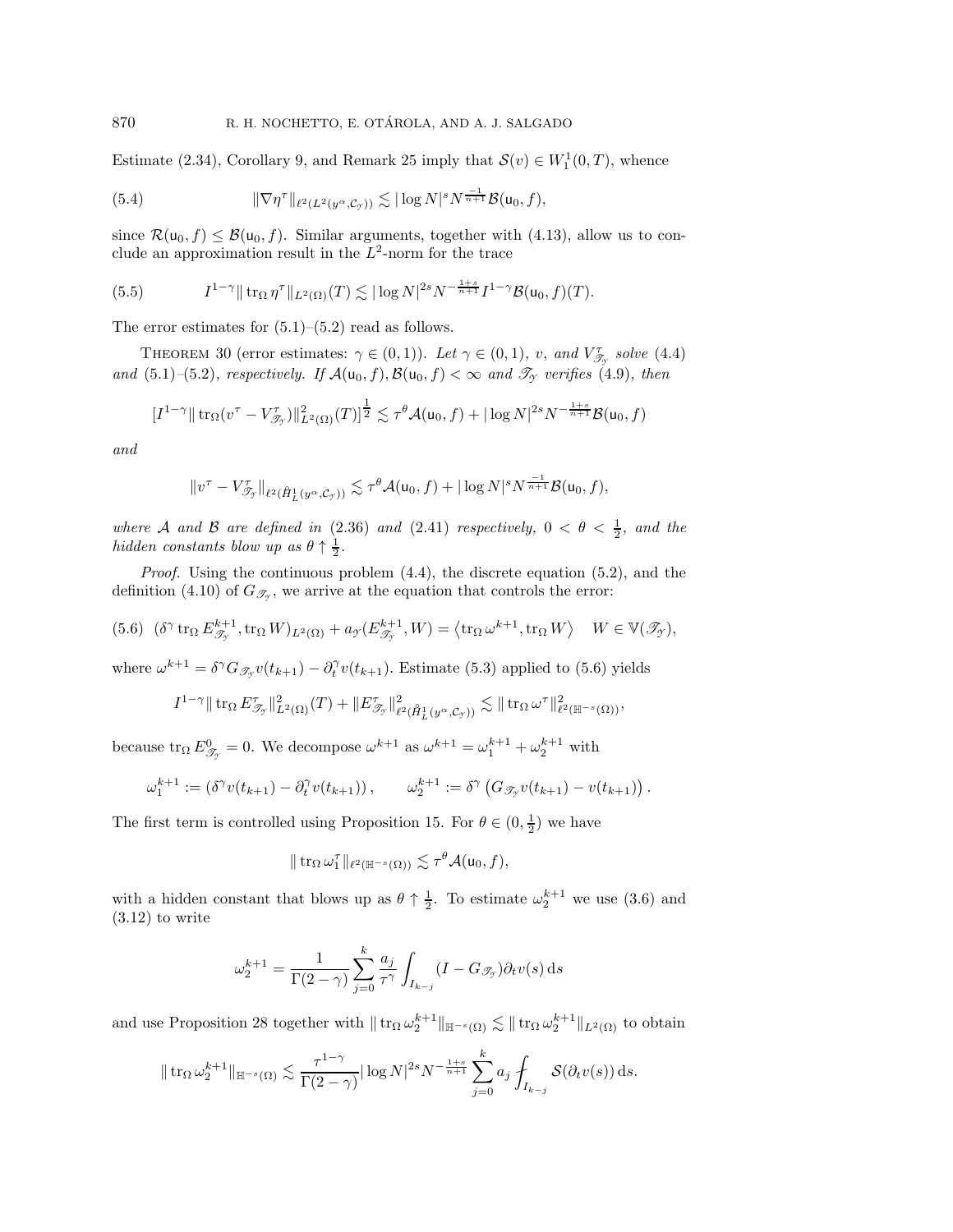If  $Z^{\tau} := \left\{ \int_{I_j} \mathcal{S}(\partial_t v(s)) ds \right\}_{j=0}^{K-1}$ , then the definition of the fractional integral [\(2.1\)](#page-3-6) in conjunction with [\(3.6\)](#page-11-4) implies

$$
\|\operatorname{tr}_{\Omega}\omega_2^{k+1}\|_{\mathbb{H}^{-s}(\Omega)} \lesssim |\log N|^{2s} N^{\frac{-(1+s)}{n+1}} I^{1-\gamma} Z^{\tau}(t_{k+1}).
$$

We recall that, according to [\(2.42\)](#page-9-1) and Remark [25,](#page-18-5)  $\mathcal{S}(\partial_t v(s)) \lesssim s^{\gamma-1} \mathcal{B}(u_0, f)$ . We argue with  $Z^\tau$  as in Corollary [9](#page-9-2) to obtain

$$
||I^{1-\gamma}Z^{\tau}||_{L^2(0,T)} \lesssim ||Z^{\tau}||_{\mathcal{X}},
$$

where  $\mathcal{X} = L^2(0,T)$  if  $\gamma \in (\frac{1}{2}, 1)$  and  $\mathcal{X} = L \log L(0,T)$  if  $\gamma \in (0, \frac{1}{2}]$ . We next use the fact that local averages are continuous in  $X$  to deduce

$$
\|\operatorname{tr}_{\Omega}\omega_2^{\tau}\|_{\ell^2(\mathbb{H}^{-s}(\Omega))}\lesssim |\log N|^{2s}N^{-\frac{1+s}{n+1}}\mathcal{B}(\mathsf{u}_0,f).
$$

Collecting all the previous estimates together with [\(5.4\)](#page-22-1) and [\(5.5\)](#page-22-2) allows us to obtain the desired results. П

*Remark* 31 (estimate for u:  $\gamma \in (0,1)$ ). In the framework of Theorem [30,](#page-22-3) and in view of [\(4.5\)](#page-17-1), we deduce the following error estimates for u:

$$
\left[I^{1-\gamma} \| \mathbf{u}^{\tau} - U^{\tau} \|_{L^2(\Omega)}^2(T)\right]^{\frac{1}{2}} \lesssim \tau^{\theta} \mathcal{A}(\mathbf{u}_0, f) + |\log N|^{2s} N^{\frac{-(1+s)}{n+1}} \mathcal{B}(\mathbf{u}_0, f)
$$

$$
+ e^{-\frac{\sqrt{\lambda_1}}{2}} \gamma \Lambda_{\gamma}(\mathbf{u}_0, f),
$$

$$
\|\mathbf{u}^{\tau} - U^{\tau} \|_{\ell^2(\mathbb{H}^s(\Omega))} \lesssim \tau^{\theta} \mathcal{A}(\mathbf{u}_0, f) + |\log N|^{s} N^{\frac{-1}{n+1}} \mathcal{B}(\mathbf{u}_0, f) + e^{-\frac{\sqrt{\lambda_1}}{2}} \gamma \Lambda_{\gamma}(\mathbf{u}_0, f),
$$

where  $0 < \theta < \frac{1}{2}$  and  $\mathcal{A}, \mathcal{B},$  and  $\Lambda_{\gamma}$  are defined by [\(2.36\)](#page-8-6), [\(2.41\)](#page-9-3), and [\(4.1\)](#page-16-5), respectively.

*Remark* 32 (experimental rate of convergence). We may wonder whether the order  $\theta$  for time discretization is sharp. Numerical experiments for the model FODE  $\partial_t^{\gamma} \mathbf{u} + \lambda \mathbf{u} = 0$ , with  $\lambda > 0$  and initial condition  $\mathbf{u}(0) = \mathbf{u}_0 \neq 0$ , reveal a computational rate  $\kappa = \min\{\gamma + \frac{1}{2}, 1\}$ . The interpretation of this result is twofold. First, we realize that our order  $\theta < \frac{1}{2}$  might not be sharp. Second, we cannot expect order 1 for  $\gamma < \frac{1}{2}$ . Since  $\partial_t \mathbf{u} \approx \overline{t}^{\gamma-1}$  as  $t \downarrow 0$ , we deduce that  $\mathbf{u} \in H^{\delta}(0,T)$  for  $\delta < \kappa$ , whence the best approximation of u in  $L^2(0,T)$  by piecewise constants decays with a rate  $\delta$ . This provides a heuristic explanation for the computational rate  $\kappa$  but cannot be used directly in our error analysis, which hinges on the notion of truncation error.

To conclude we establish error estimates for  $\gamma = 1$ . Denote

$$
C(\mathsf{u}_0,f)=\|\mathsf{u}_0\|_{\mathbb{H}^{2s}(\Omega)}+\|f\|_{BV(0,T;L^2(\Omega))}.
$$

The estimates read as follows.

THEOREM 33 (error estimates:  $\gamma = 1$ ). Let  $\gamma = 1$ , v, and  $V_{\mathscr{T}_{\gamma}}^{\tau}$  solve [\(4.4\)](#page-16-6) and [\(5.1\)](#page-21-1)–[\(5.2\)](#page-21-2)*, respectively. If*  $\mathcal{T}_{\gamma}$  *is graded according to* (4.9*), then* 

$$
\|\operatorname{tr}_{\Omega}(v^{\tau} - V_{\mathcal{J}_{\mathcal{Y}}})\|_{\ell^{\infty}(L^{2}(\Omega))} \lesssim \tau C(\mathsf{u}_{0}, f) + |\log N|^{2s} N^{\frac{-(1+s)}{n+1}} \|\mathcal{S}(v_{t})\|_{W_{1}^{1}(0,T)},
$$
  

$$
\|v^{\tau} - V_{\mathcal{J}_{\mathcal{Y}}}\|_{\ell^{2}(\dot{H}_{L}^{1}(y^{\alpha}, \mathcal{C}_{\mathcal{Y}}))} \lesssim \tau C(\mathsf{u}_{0}f) + |\log N|^{s} N^{\frac{-1}{n+1}} \|\mathcal{S}(v_{t})\|_{W_{1}^{1}(0,T)},
$$

*where the hidden constants are independent of the data,* N, *and* τ*.*

*Proof.* The proof is standard and relies on the arguments developed in Theorems [20](#page-15-5) and [30](#page-22-3) and [\[22,](#page-24-17) Thm. 3.20].Л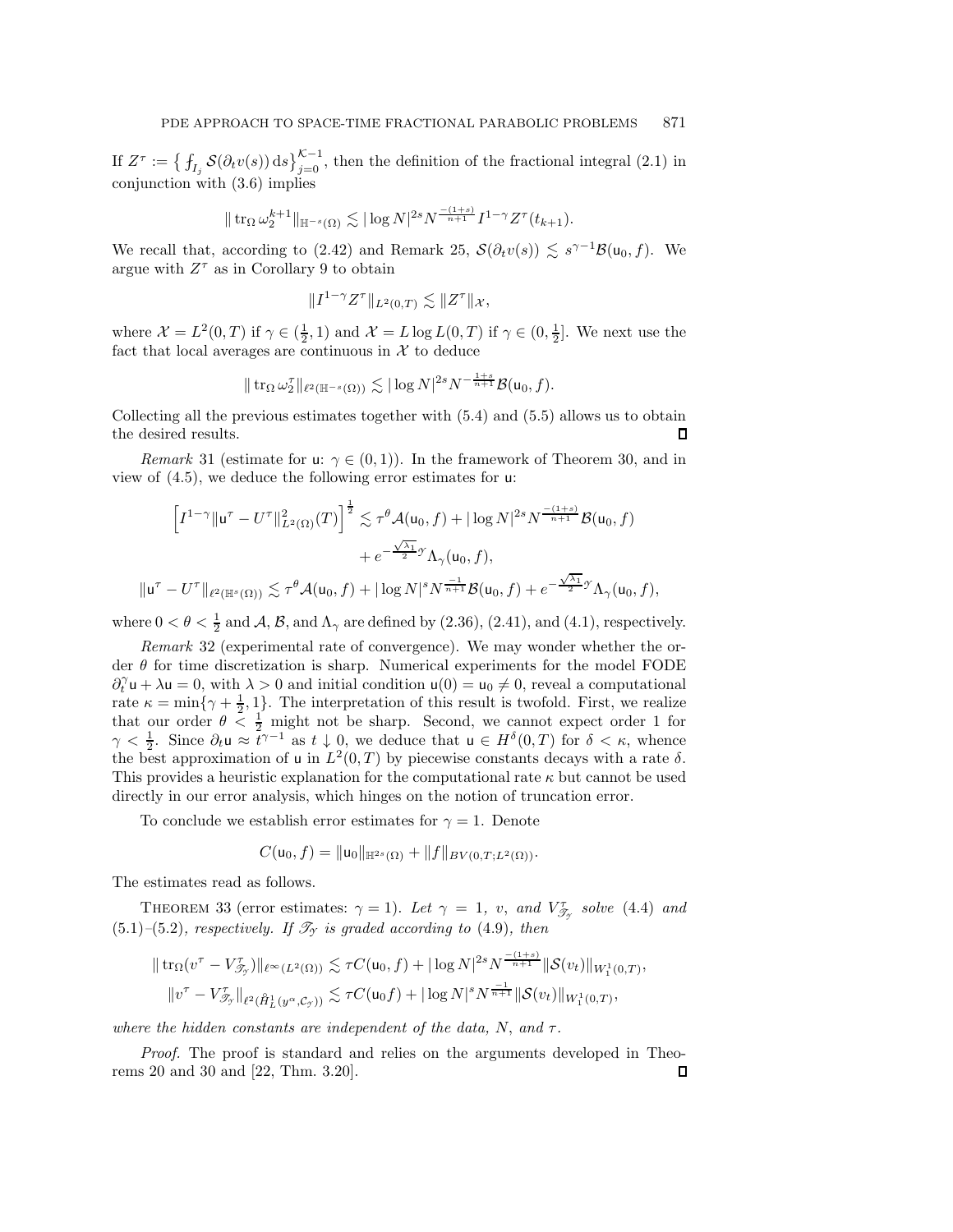**Acknowledgments.** We would like to thank the anonymous referees and the editor for pointing out a flaw in our original manuscript, and for several comments and suggestions that led to much better results and an improved presentation.

#### REFERENCES

- <span id="page-24-19"></span>[1] M. ABRAMOWITZ AND I. A. STEGUN, Handbook of Mathematical Functions with Formulas, Graphs, and Mathematical Tables, National Bureau of Standards Applied Mathematics Series 55, U.S. Government Printing Office, Washington, DC, 1964.
- <span id="page-24-10"></span>[2] M. Allen, L. Caffarelli, and A. Vasseur, A Parabolic Problem with a Fractional-Time Derivative, preprint, [arXiv:1501.07211,](http://arxiv.org/abs/1501.07211) 2015.
- <span id="page-24-0"></span>[3] X. CABRÉ AND J. TAN, Positive solutions of nonlinear problems involving the square root of the Laplacian, Adv. Math., 224 (2010), pp. 2052–2093.
- <span id="page-24-1"></span>[4] L. CAFFARELLI AND L. SILVESTRE, An extension problem related to the fractional Laplacian, Comm. Partial Diferential Equations, 32 (2007), pp. 1245–1260.
- <span id="page-24-2"></span>[5] A. CAPELLA, J. DÁVILA, L. DUPAIGNE, AND Y. SIRE, Regularity of radial extremal solutions for some non-local semilinear equations, Comm. Partial Differential Equations, 36 (2011), pp. 1353–1384.
- <span id="page-24-20"></span>[6] P. G. CIARLET, The Finite Element Method for Elliptic Problems, Classics Appl. Math. 40, SIAM, Philadelphia, 2002. [doi:10.1137/1.9780898719208.](http://dx.doi.org/10.1137/1.9780898719208)
- <span id="page-24-21"></span>[7] R. G. DURÁN AND A. L. LOMBARDI, *Error estimates on anisotropic Q<sub>1</sub> elements for functions* in weighted Sobolev spaces, Math. Comp., 74 (2005), pp. 1679–1706.
- <span id="page-24-23"></span>[8] A. ERN AND J.-L. GUERMOND, Theory and Practice of Finite Elements, Springer, New York, 2004.
- <span id="page-24-15"></span>[9] V. J. Ervin and J. P. Roop, Variational formulation for the stationary fractional advection dispersion equation, Numer. Methods Partial Differential Equations, 22 (2006), pp. 558– 576.
- <span id="page-24-14"></span><span id="page-24-12"></span>[10] T. M. FLETT, A note on some inequalities, Proc. Glasgow Math. Assoc., 4 (1958), pp. 7-15.
- [11] V. GOL'DSHTEIN AND A. UKHLOV, Weighted Sobolev spaces and embedding theorems, Trans. Amer. Math. Soc., 361 (2009), pp. 3829–3850.
- <span id="page-24-6"></span>[12] B. Jin, R. Lazarov, and Z. Zhou, Error estimates for a semidiscrete finite element method for fractional order parabolic equations, SIAM J. Numer. Anal., 51 (2013), pp. 445–466. [doi:10.1137/120873984.](http://epubs.siam.org/doi/abs/10.1137/120873984)
- <span id="page-24-3"></span>[13] A. A. KILBAS, H. M. SRIVASTAVA, AND J. J. TRUJILLO, Theory and Applications of Fractional Differential Equations, Elsevier Science B.V., Amsterdam, 2006.
- <span id="page-24-16"></span>[14] X. Li AND C. XU, A space-time spectral method for the time fractional diffusion equation, SIAM J. Numer. Anal., 47 (2009), pp. 2108–2131. [doi:10.1137/080718942.](http://epubs.siam.org/doi/abs/10.1137/080718942)
- <span id="page-24-4"></span>[15] Y. Lin, X. Li, and C. Xu, Finite difference/spectral approximations for the fractional cable equation, Math. Comp., 80 (2011), pp. 1369–1396.
- <span id="page-24-5"></span>[16] Y. Lin and C. Xu, Finite difference/spectral approximations for the time-fractional diffusion equation, J. Comput. Phys., 225 (2007), pp. 1533–1552.
- <span id="page-24-9"></span>[17] W. McLean, Regularity of solutions to a time-fractional diffusion equation, ANZIAM J., 52 (2010), pp. 123–138.
- <span id="page-24-7"></span>[18] W. McLean and K. Mustapha, Convergence analysis of a discontinuous Galerkin method for a sub-diffusion equation, Numer. Algorithms, 52 (2009), pp. 69–88.
- <span id="page-24-8"></span>[19] K. Mustapha and W. McLean, Superconvergence of a discontinuous Galerkin method for fractional diffusion and wave equations, SIAM J. Numer. Anal., 51 (2013), pp. 491–515. [doi:10.1137/120880719.](http://epubs.siam.org/doi/abs/10.1137/120880719)
- <span id="page-24-11"></span>[20] R. H. NOCHETTO, E. OTÁROLA, AND A. J. SALGADO, A PDE approach to fractional diffusion in general domains: A priori error analysis, Found. Comput. Math., 15 (2015), pp. 733–791.
- <span id="page-24-22"></span>[21] R. H. NOCHETTO, E. OTÁROLA, AND A. J. SALGADO, Piecewise polynomial interpolation in Muckenhoupt weighted Sobolev spaces and applications, Numer. Math., 132 (2016), pp. 85– 130. [doi:10.1007/s00211-015-0709-6.](http://dx.doi.org/10.1007/s00211-015-0709-6)
- <span id="page-24-17"></span>[22] R. H. NOCHETTO, G. SAVARÉ, AND C. VERDI, A posteriori error estimates for variable timestep discretizations of nonlinear evolution equations, Comm. Pure Appl. Math., 53 (2000), pp. 525–589.
- <span id="page-24-18"></span>[23] J. Rulla, Error analysis for implicit approximations to solutions to Cauchy problems, SIAM J. Numer. Anal., 33 (1996), pp. 68–87. [doi:10.1137/0733005.](http://epubs.siam.org/doi/abs/10.1137/0733005)
- <span id="page-24-13"></span>[24] K. Sakamoto and M. Yamamoto, Initial value/boundary value problems for fractional diffusion-wave equations and applications to some inverse problems, J. Math. Anal. Appl., 382 (2011), pp. 426–447.